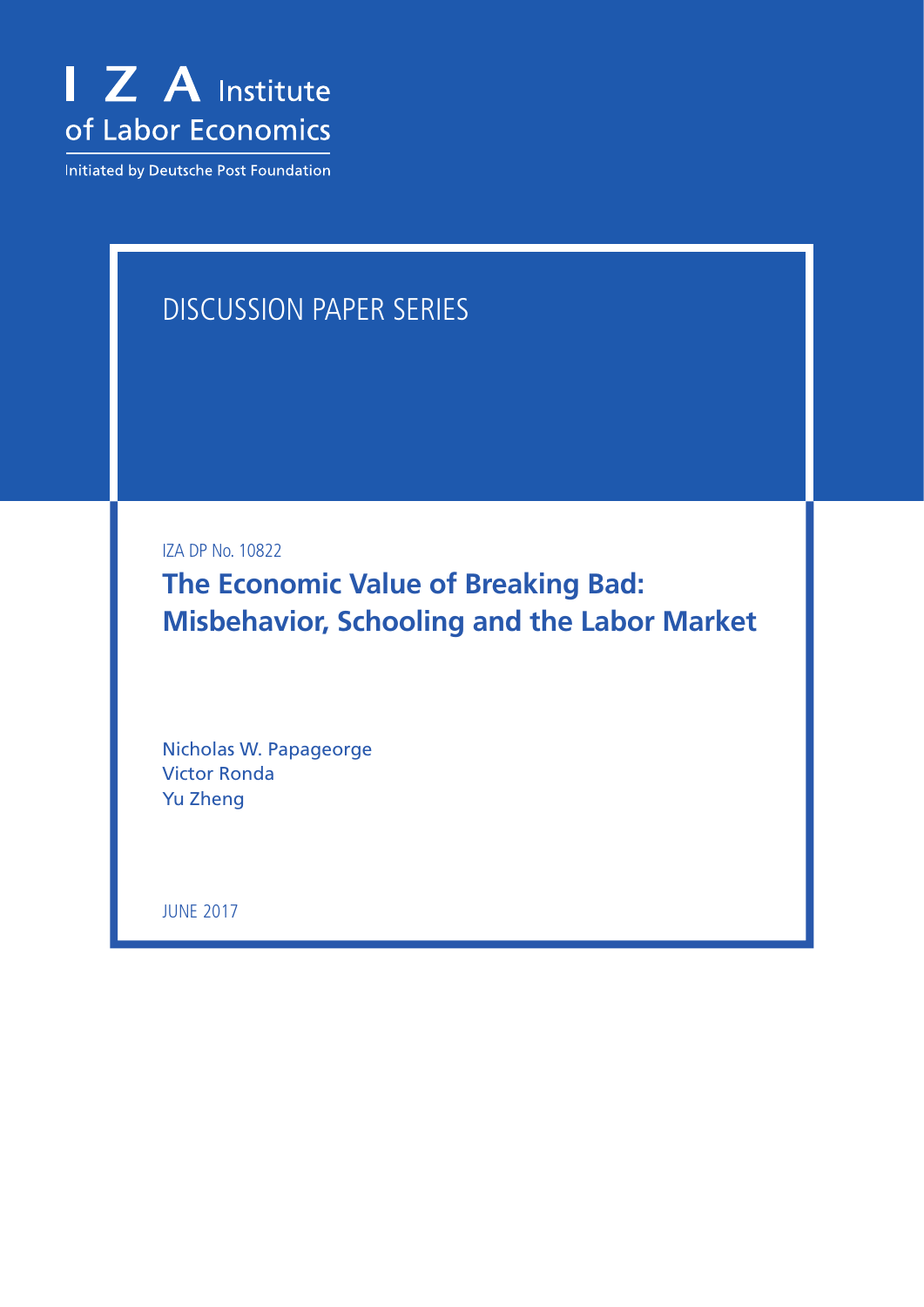

Initiated by Deutsche Post Foundation

# Discussion Paper Series

IZA DP No. 10822

**The Economic Value of Breaking Bad: Misbehavior, Schooling and the Labor Market**

#### **Nicholas W. Papageorge**

*Johns Hopkins University and IZA*

## **Victor Ronda**

*Johns Hopkins University*

#### **Yu Zheng**

*City University of Hong Kong and European University Institute*

june 2017

Any opinions expressed in this paper are those of the author(s) and not those of IZA. Research published in this series may include views on policy, but IZA takes no institutional policy positions. The IZA research network is committed to the IZA Guiding Principles of Research Integrity.

The IZA Institute of Labor Economics is an independent economic research institute that conducts research in labor economics and offers evidence-based policy advice on labor market issues. Supported by the Deutsche Post Foundation, IZA runs the world's largest network of economists, whose research aims to provide answers to the global labor market challenges of our time. Our key objective is to build bridges between academic research, policymakers and society.

IZA Discussion Papers often represent preliminary work and are circulated to encourage discussion. Citation of such a paper should account for its provisional character. A revised version may be available directly from the author.

|                                                    | IZA – Institute of Labor Economics                   |             |
|----------------------------------------------------|------------------------------------------------------|-------------|
| Schaumburg-Lippe-Straße 5–9<br>53113 Bonn, Germany | Phone: +49-228-3894-0<br>Email: publications@iza.org | www.iza.org |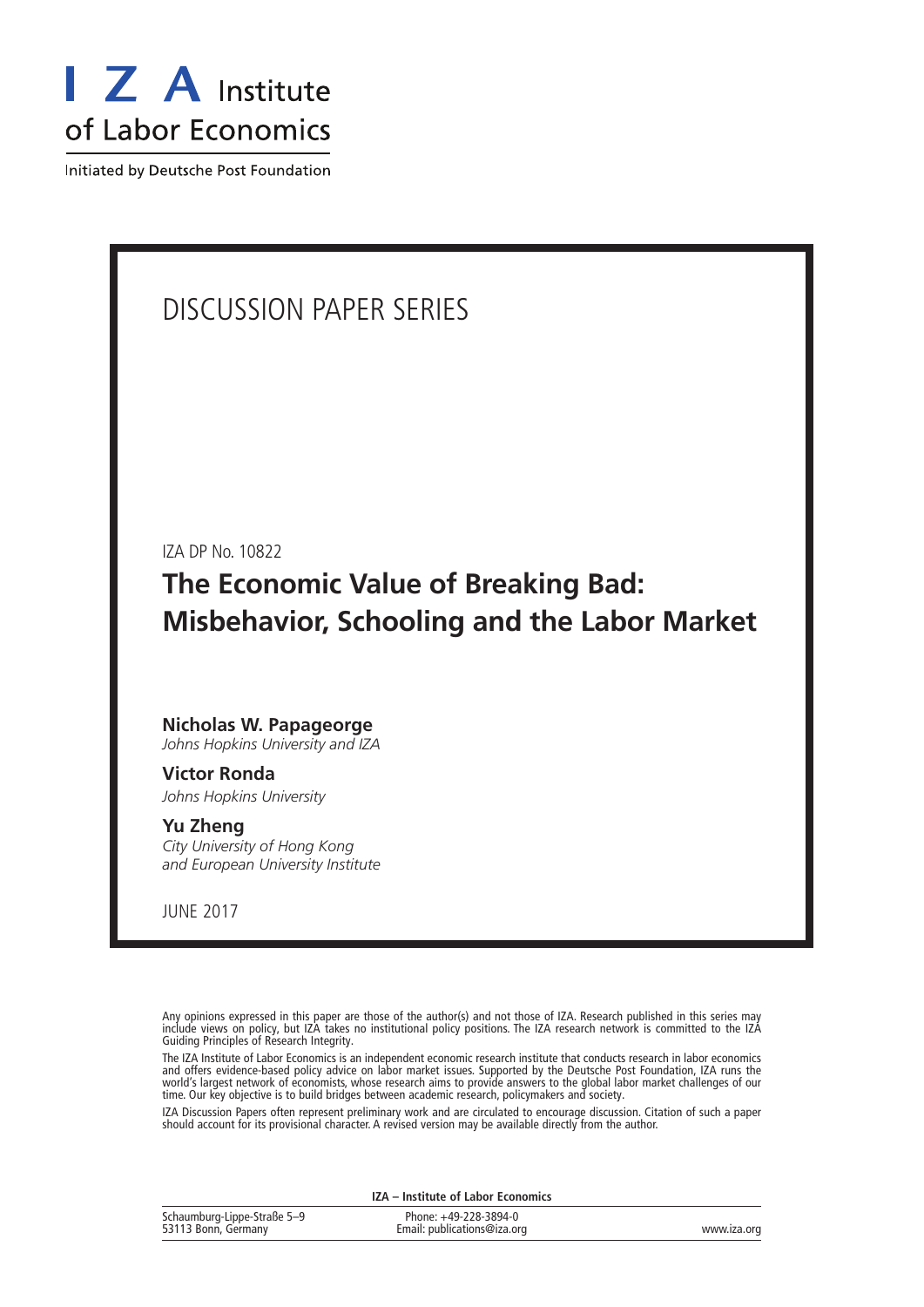# **ABSTRACT**

# **The Economic Value of Breaking Bad: Misbehavior, Schooling and the Labor Market\***

Prevailing research argues that childhood misbehavior in the classroom is bad for schooling and, presumably, bad for adult outcomes. In contrast, we argue that childhood misbehavior represents some underlying non-cognitive skills that are valuable in the labor market. We follow work from psychology and categorize observed classroom misbehavior into two underlying latent factors. We then estimate a model of educational attainment and earnings outcomes, allowing the impact of each of the two factors to vary by outcome. We find one of the factors, labeled in the psychological literature as externalizing behavior (and linked, for example, to aggression), reduces educational attainment yet increases earnings. Unlike most models where non-cognitive skills that increase human capital through education also increase labor market skills, our findings illustrate how some non-cognitive skills can be productive in some economic contexts and counter-productive in others. Policies designed to promote human capital accumulation could therefore have mixed effects or even negative economic consequences, especially for policies that target noncognitive skill formation for children or adolescents which are aimed solely at improving educational outcomes.

**JEL Classification:** J10, J20, I20 **Keywords:** labor, education, non-cognitive skills

**Corresponding author:**

Nicholas W. Papageorge Johns Hopkins University Department of Economics Wyman 521 3400 N. Charles St Baltimore, MD 21218 USA E-mail: papageorge@jhu.edu

<sup>\*</sup> We gratefully acknowledge helpful comments from: Robert Barbera, Pedro Carneiro, Sarah Cattan, Flavio Cunha, Seth Gershenson, Donna Gilleskie, Barton Hamilton, Hans von Kippersluis, Patrick McAlvanah, Robert Moffitt, Albert Park, Richard Spady and Sergio Urzua along with seminar participants at the City University of Hong Kong, Tinbergen Institute, the Brookings Institution, Georgetown University, Universtiy of Western Ontario, European University Institute, the Econometric Society World Congress and SOLE 2016. The usual caveats apply.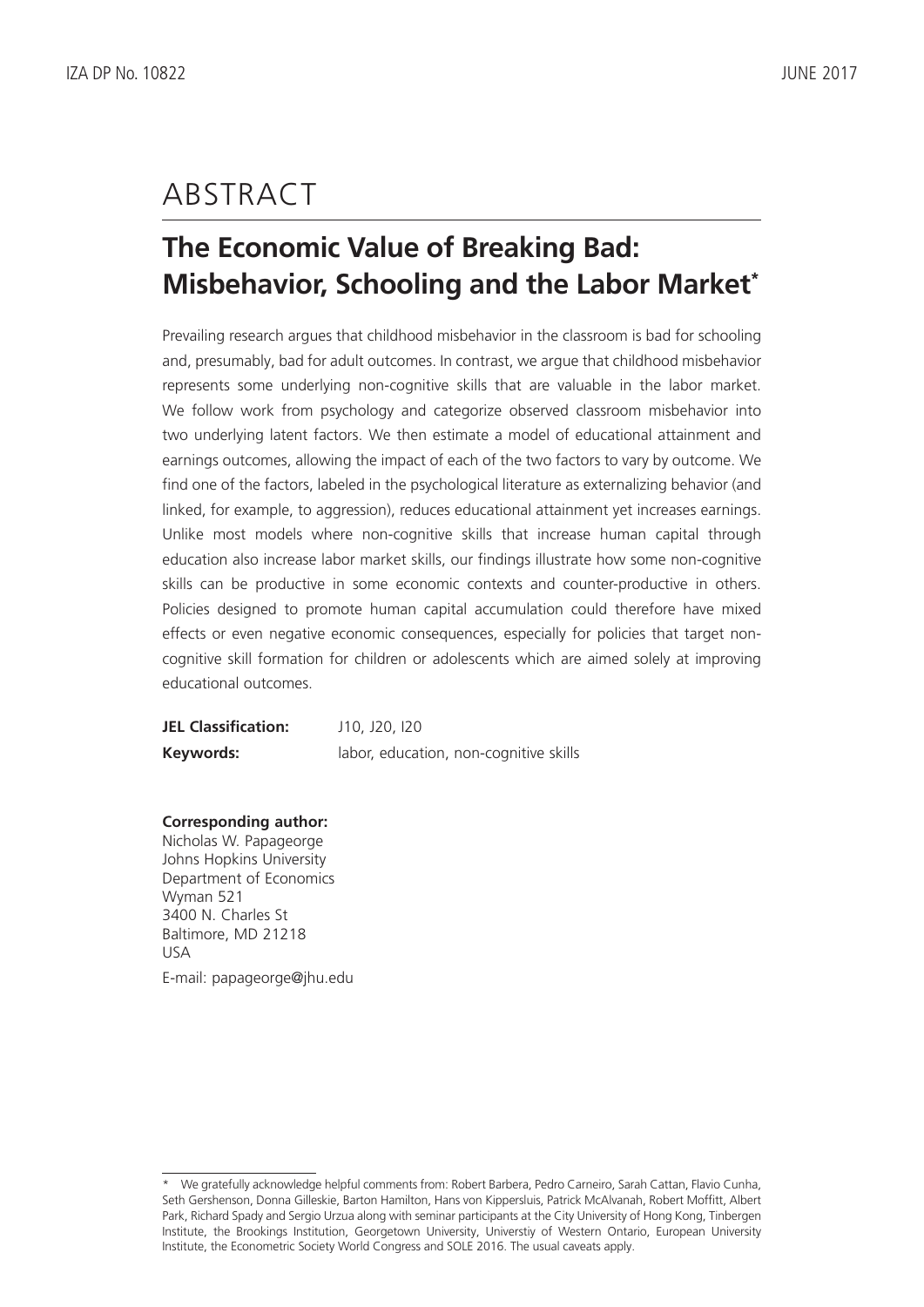## 1 Introduction

Economists generally recognize that human capital consists of multiple skills that drive educational and labor market outcomes. An early contribution is [Willis and Rosen](#page-34-0) [\(1979\)](#page-34-0), who distinguish between academic and manual skill. More recently, a burgeoning literature in economics has extended the concept of human capital to incorporate non-cognitive skills such as perseverance and grit (Heckman and Rubinstein,  $2001$  $2001$ ).<sup>1</sup> It is not controversial that returns to skills can differ across sectors and that some skills are more productive in schooling than in work or in one occupation than in another. For example, to explain career choices, [Willis and Rosen](#page-34-0) [\(1979\)](#page-34-0) emphasize variation in the returns across occupations to manual versus academic skill.[2](#page-3-1)

Despite potential differences in returns, however, the skills that constitute human capital are typically seen as all enhancing productivity—both in school and on the labor market. This is likely true for cognition and for many non-cognitive skills such as grit, which captures goal setting [\(Duckworth et al., 2007\)](#page-32-0). However, this view overlooks how some components of human capital could be productive in some economic contexts but could actually be counterproductive in others. If so, then policies designed to promote human capital accumulation could have mixed effects or even negative economic consequences. This is especially the case for policies that target non-cognitive skill formation aimed at children or adolescents, for whom non-cognitive skills have been shown to be relatively malleable [\(Heckman and Kautz,](#page-33-1) [2013\)](#page-33-1).

In this paper, we demonstrate that some components of childhood misbehavior predict higher earnings even though they are associated with lower schooling attainment. In particular, we examine a widely-studied pair of non-cognitive skills known as externalizing behavior and *internalizing behavior*.<sup>[3](#page-3-2)</sup> Externalizing behavior is linked to aggression and hyperactivity while internalizing behavior captures anxiety, depression, shyness, unassertiveness and fearfulness [\(Ghodsian, 1977;](#page-32-1) [Duncan and Magnuson, 2011;](#page-32-2) [Duncan and Dunifon, 2012\)](#page-32-3). Using a longitudinal data set from Britain, the National Child Development Survey (NCDS), we estimate an econometric model relating childhood misbehavior to educational attainment and labor market outcomes. The two types of non-cognitive skills are identified from teachers' reports of misbehavior or maladjustment among schoolchildren. We approximate schooling, hours of work and wages using linear-in-parameters equations and we model correlation across equations as unobserved heterogeneity in the form of three latent factors: externalizing

<span id="page-3-0"></span><sup>1</sup>Excellent summaries of this research are found in [Borghans et al.](#page-31-0) [\(2008\)](#page-31-0) and [Almlund et al.](#page-30-0) [\(2011\)](#page-30-0).

<span id="page-3-2"></span><span id="page-3-1"></span><sup>2</sup>This point has its origins in Roy's model of selection into occupations [\(Roy, 1951\)](#page-34-1).

<sup>3</sup>Regarding the nomenclature: "externalizing behavior" and "internalizing behavior" describe the latent factors interpreted as two "non-cognitive skills" identified using childhood misbehavior.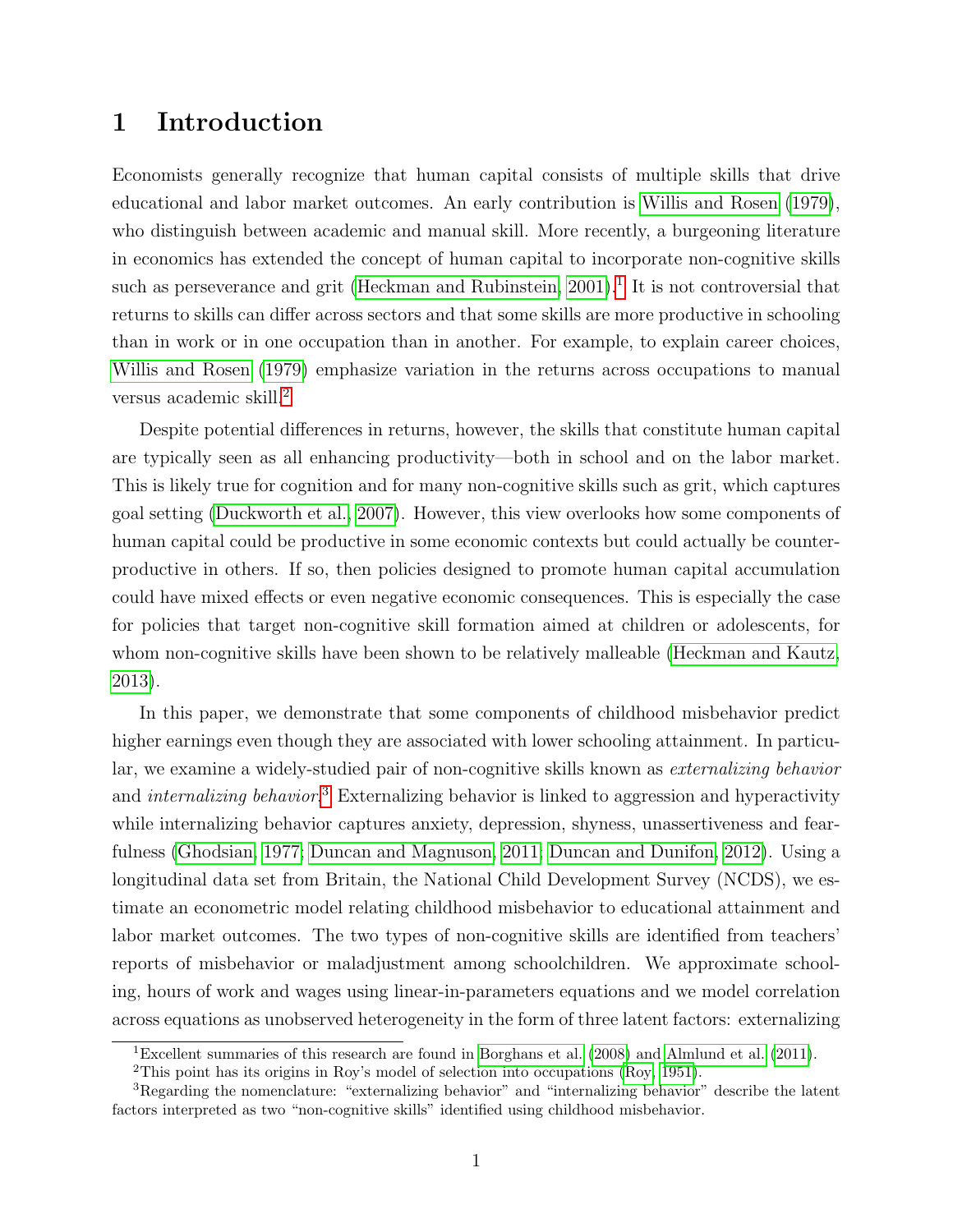and internalizing behavior, capturing non-cognitive skills, and cognition. We also estimate the model separately for males and females. The key empirical fact we establish is that, for both genders, one of the factors underlying observed classroom misbehavior, externalizing behavior, lowers educational attainment, but is also associated with higher earnings.<sup>[4](#page-4-0)</sup> In other words, we demonstrate that a penchant for *breaking bad* can be good.<sup>[5](#page-4-1)</sup>

Our results have implications for our understanding of the skills comprising human capital. Whereas previous work has recognized variation in skill prices across economic sectors, our findings on externalizing behavior go further, demonstrating that a single skill can be productive in some economic contexts and counter-productive in others. Identifying a skill that raises wages, but lowers educational attainment is a particularly striking illustration since it runs counter to the typical view of ability bias in estimates of the returns to education [\(Becker, 1967\)](#page-31-1). Generally, the presumption is that the unobserved skills leading to success in education would also promote earnings.<sup>[6](#page-4-2)</sup> In line with this assumption, among individuals in our sample, we demonstrate that schooling predicts higher earnings; that internalizing behavior predicts lower education attainment and lower earnings; and that cognition predicts higher degrees and higher earnings. In contrast, externalizing behavior has mixed effects. Despite its negative impact on schooling, it is also associated with higher wages for males and females and with more hours in the labor market for females.[7](#page-4-3)

An important question is whether externalizing behavior is a direct determinant of earnings or whether it merely influences some third variable or variables which then affect earnings. One obvious example is selection into employment. Suppose unproductive highexternalizing individuals select out of the labor market. Then estimates of positive labor market returns to externalizing behavior could be an artifact of differential sorting, which would undermine the idea that a valuable component of human capital is counterproductive in some economic contexts. In a series of sensitivity analyses, we therefore assess how externalizing behavior predicts labor supply, occupation choice, work experience, fertility and

<span id="page-4-0"></span><sup>4</sup>[Levine and Rubinstein](#page-33-2) [\(2013\)](#page-33-2) demonstrate that some teenagers who engage in risky or illicit behaviors go on to do well in entrepreneurship.

<span id="page-4-1"></span> $5$ According to [www.urbandictionary.com](http://www.urbandictionary.com) the definition of the term *breaking bad* is to "challenge conventions" or to "defy authority". *Breaking Bad* is also the title of an American television show in which the protagonist is an unsuccessful chemist who reveals a striking talent for producing illicit drugs. The show offers an extreme example of how certain skills or behaviors may lead to low productivity in one sector and high productivity in another.

<span id="page-4-2"></span> $6$ There are a number of exceptions. For example [Card](#page-31-2) [\(2012\)](#page-31-2) shows that IV estimates could lead to larger coefficients on education in wage equations. The argument is based on heterogeneity in treatment effects coupled with the particular group for whom the IV affects attendance.

<span id="page-4-3"></span><sup>7</sup>Several studies have examined the relationship between these two behaviors to better known measures like the "Big 5" personality traits. Evidence suggests that externalizing behavior is related to conscientiousness, agreeableness, and openness to new experience, while internalizing behavior is mostly related to neuroticism [\(Ehrler, Evans, and McGhee, 1999;](#page-32-4) [Almlund et al., 2011\)](#page-30-0).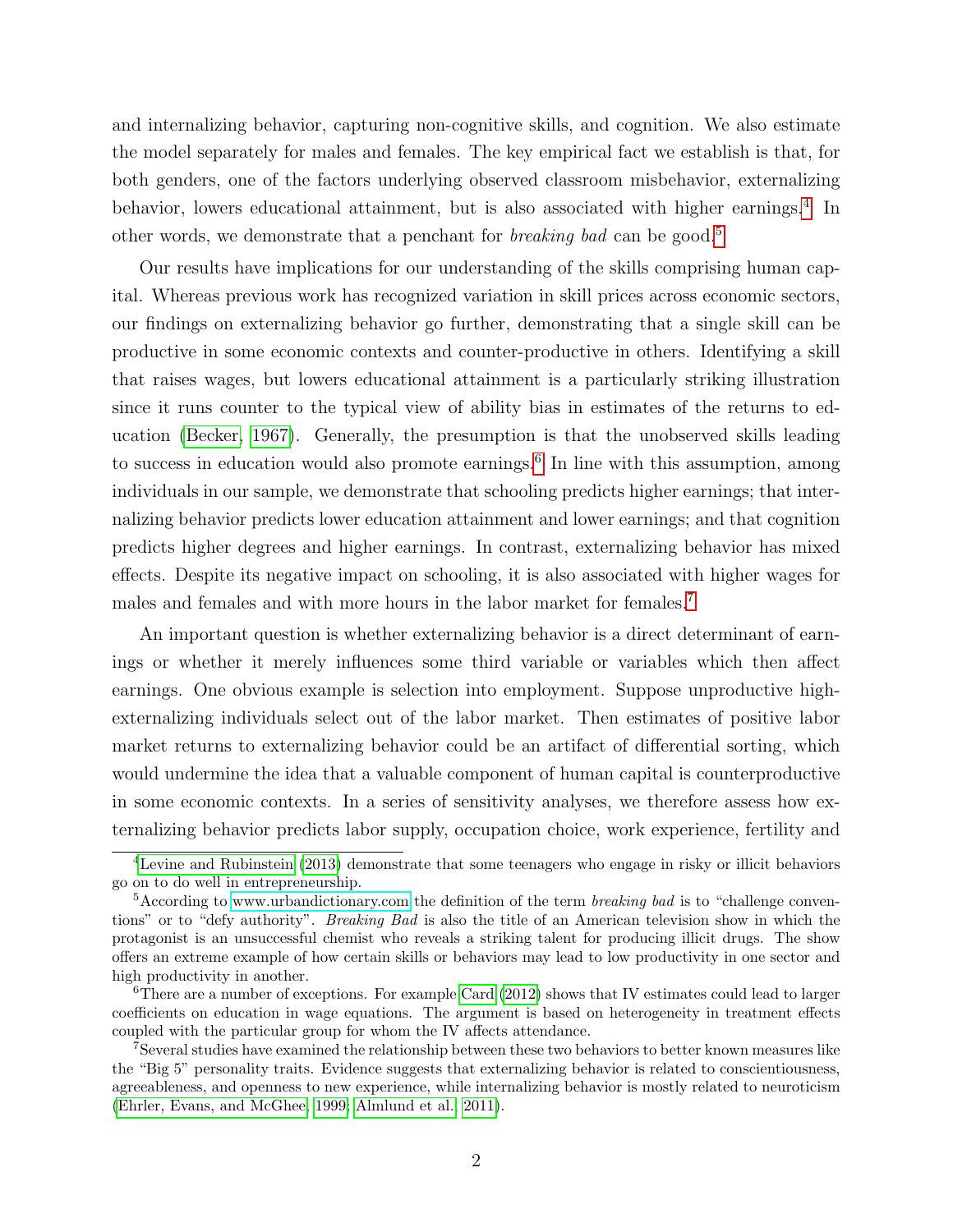partnership. While we show evidence that externalizing behavior is strongly related to many of these economic outcomes, we also demonstrate that these relationships do not drive our main finding that externalizing behavior, despite being unproductive at school, is productive in the labor market.

Another important question is whether the returns to non-cognitive skills vary across socioeconomic groups. This question is partly motivated by findings in [Heckman, Pinto,](#page-33-3) [and Savelyev](#page-33-3) [\(2013\)](#page-33-3), who show that an early childhood intervention (the Perry Preschool Program) raised earnings and that about 20% of this rise is attributable to a reduction in externalizing behavior. In contrast, we find that, for a 1958 British cohort, externalizing behavior raises earnings. To explore this difference, we consider a sub-sample of the NCDS British cohort that is selected to mimic the financially disadvantaged group studied in [Heckman, Pinto, and Savelyev](#page-33-3)  $(2013)^8$  $(2013)^8$  $(2013)^8$ . We show that, among individuals who grew up in poverty, externalizing behavior carries no significant earnings premium. This finding is in line with [Lundberg](#page-34-2) [\(2013\)](#page-34-2), who demonstrates that the payoff to non-cognitive skills is context-dependent and may vary by socioeconomic status. One possible reason is selection into criminality [\(Aizer, 2009;](#page-30-1) [Heckman, Pinto, and Savelyev, 2013\)](#page-33-3). However, for our sample, we find that differential sorting into police involvement does not appear to drive differences in returns to externalizing behavior across socioeconomic groups. Therefore, we cannot rule out the possibility that some skills are simply priced differently in the labor market depending on an individual's background. This possibility is troubling if it means that individuals who are already disadvantaged are excluded from realizing the full returns to their skills.

Turning to policy, mixed effects of externalizing behavior suggest that a productive labor market skill may be easily overlooked or difficult to detect or foster since it is not productive in school. Relatedly, our findings also point to a mismatch between the types of skills promoted in school and the skills that are valuable on the labor market. This point echoes findings in [Heckman and Rubinstein](#page-33-0) [\(2001\)](#page-33-0), who show that the GED is a "mixed" signal of productivity since it is taken by high school dropouts with low non-cognitive skill. As a result, educational attainment or certification is a potentially flawed signal of a future worker's productivity. An informative signal should be designed to accurately reflect all skills that are productive in the labor market. Similarly, in our context, if externalizing behavior carries an earnings premium, then at the very least it should not carry an education penalty. More generally, our findings illustrate that broadening our understanding of what constitutes human capital, which the literature on non-cognitive skills has done, also opens up the possibility that some human capital investments can have negative economic returns in some sectors. Despite

<span id="page-5-0"></span><sup>8</sup>To study black-white differentials in labor market outcomes in the U.S., [Urzua](#page-34-3) [\(2008\)](#page-34-3) allows the distribution and impact of underlying skills to vary by race.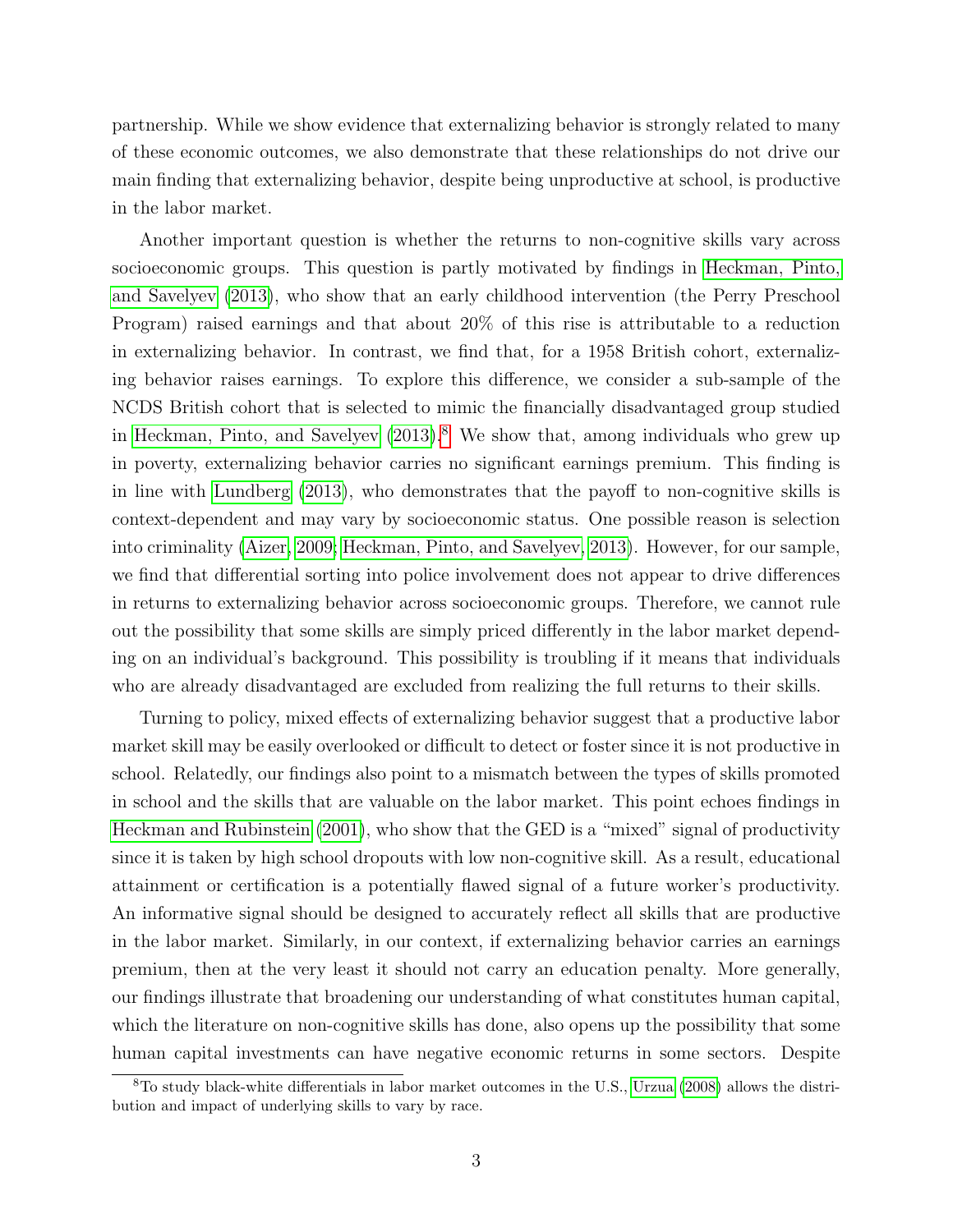the positive returns to educational attainment, investments designed to curb or eliminate childhood misbehavior may be ill-conceived or short-sighted since a subset of children who misbehave may be expressing non-cognitive skills that are valuable in the labor market. This is not a hypothetical concern since school districts are increasingly poised to begin using high-stakes tests to evaluate students, teachers and schools based on character or noncognitive skills [\(West et al., 2015\)](#page-34-4). Finally, our findings on group differences imply further difficulties in evaluating human capital investments involving children's non-cognitive skills since the returns to skills can differ not only by the economic context in question, but also by socioeconomic status.

The paper is organized as follows. In Section [2,](#page-6-0) we introduce the data set, discuss measurements of misbehavior that identify externalizing and internalizing behavior and conduct a preliminary data analysis. In Section [3,](#page-14-0) we describe the econometric framework and estimation. In Section [4,](#page-18-0) we present results. In Section [5,](#page-21-0) we discuss what our findings mean for policy. Section [6](#page-28-0) explores policy implications and Section [7](#page-29-0) concludes.

## <span id="page-6-0"></span>2 Data and Preliminary Analysis

First, we provide details on the NCDS and on how we construct the analytic sample. Second, we discuss how classroom behavior is used to identify two latent factors: externalizing and internalizing behavior. Third, we report summary statistics on education, labor market outcomes and childhood misbehavior in the classroom. Fourth, we provide estimates from a preliminary econometric model relating childhood misbehavior with schooling and earnings. In particular, we demonstrate that once we treat externalizing and internalizing behaviors separately, externalizing behavior is associated with higher earnings even though it also predicts lower schooling attainment.

#### 2.1 The National Child Development Study

The NCDS is an ongoing longitudinal survey that follows the universe of individuals born in the same week in 1958 in Great Britain. The data set contains information on physical and educational development, wages, employment, family life, well-being, social participation and attitudes. The NCDS is particularly well-suited for our study since it documents teachers' reports of classroom misbehavior for a large sample of children and then follows these children through adulthood. Therefore, the data set allows us to relate misbehavior in elementary school to educational attainment along with labor market outcomes. To date, there have been eight surveys to trace all the members of the cohort still living in Great Britain. Surveys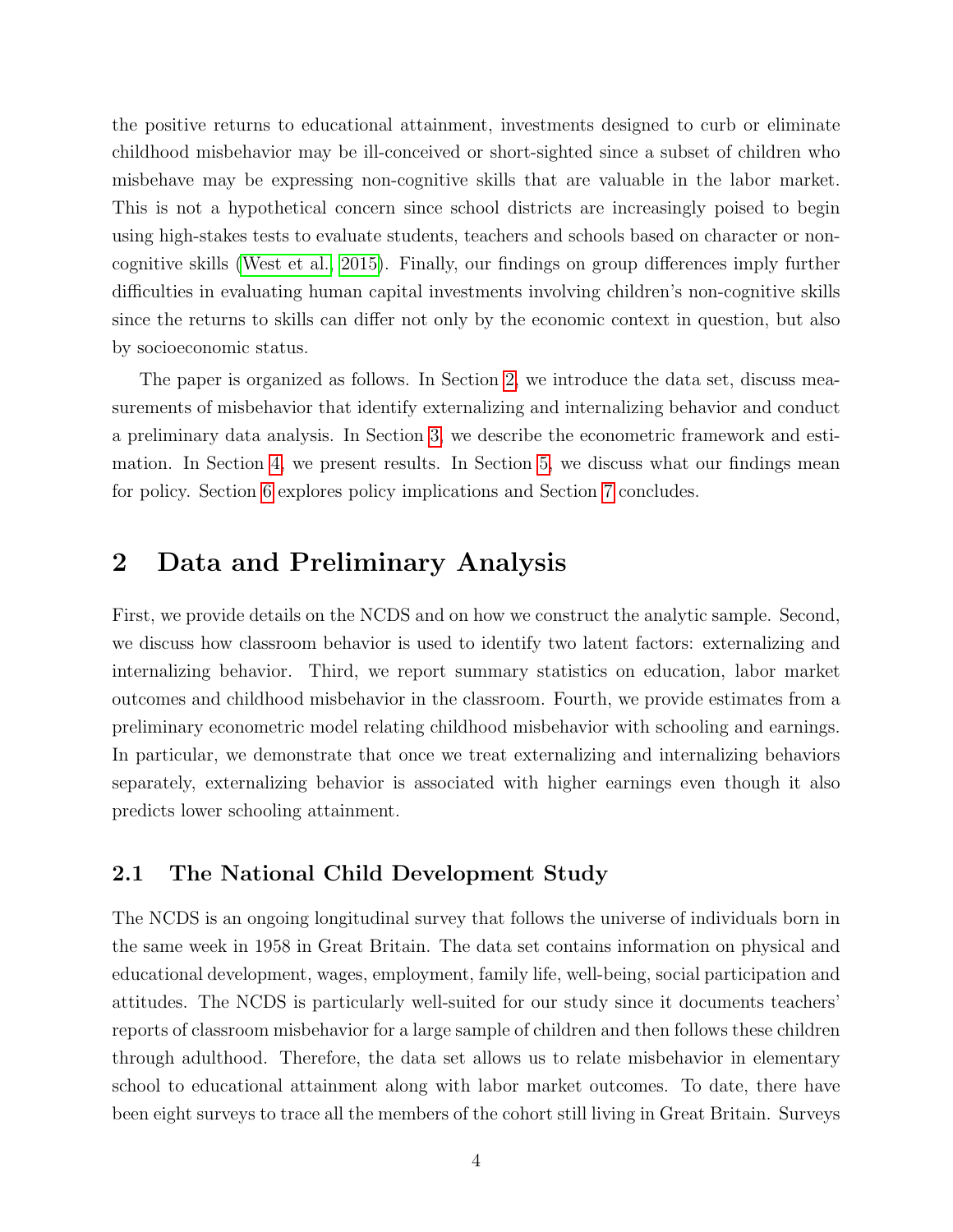occurred when subjects were born and when they were aged 7 (1965), 11, 16, 23, 33, 42 and 50 (2008).

We focus on information gathered at birth and in the first five sweeps, covering ages 7 to 33. The NCDS initially contained 18,555 births. At the second wave, 15,356 of the original sample remained as respondents and by the fifth survey, at age 33, 11,407 individuals remained. In constructing our analytic sample, we keep respondents with valid information on test scores and classroom misbehavior at age 11 and educational attainment at age 33, which leaves us with 9,511 individuals. We drop individuals with missing information on relationship status, fertility and employment status at age 33. We also drop individuals with missing information on their employment history or who are reported as employed but have missing information on earnings at age  $33<sup>9</sup>$  $33<sup>9</sup>$  $33<sup>9</sup>$ . The resulting analytic sample has complete information on 7,324 individuals, of whom  $3,612$  are males and  $3,712$  are females.<sup>[10](#page-7-1)</sup>

### 2.2 Classroom Misbehavior and Non-Cognitive Skills

While cognitive skills are identified, as usual, by math and reading test scores, non-cognitive skills and classroom misbehavior are identified with inventories completed by teachers describing student behavior in the classroom. When a child in the sample was 11 years old, the child's teacher was asked to complete an inventory listing the child's behaviors in the classroom. The teacher was given a list of roughly 250 descriptions of specific behaviors and asked to underline the items which best fit the child. These descriptions include statements such as: "too timid to be naughty"; "brags to other children"; "normally honest with school work"; "adopts extreme youth fashions"; and "has stolen money". Completed inventories were then used to compute scores on a set of ten maladjustment syndromes, known as the Bristol Social Adjustment Guide or BSAG maladjustment syndromes. The syndromes were first defined in [Stott, Sykes, and Marston](#page-34-5) [\(1974\)](#page-34-5). They are: hostility towards adults, hostility towards children, anxiety for acceptance by adults, anxiety for acceptance by children, restlessness, inconsequential behavior, writing off adults and adults standards, depression, withdrawal and unforthcomingness. The syndromes have been used since their introduction in [Stott, Sykes, and Marston](#page-34-5)  $(1974)$  to assess the psychological development of children.<sup>[11](#page-7-2)</sup>

<span id="page-7-0"></span><sup>9</sup>We drop individuals when there is missing information on one of the key outcome variables used in our analysis. However, we impute data for missing control variables, including parents' education and occupation.

<span id="page-7-1"></span> $10$ To assess whether sample attrition drives our main results, we compare our final sample to the sample of individuals observed at age 11, to which we refer as the "full sample". We report the summary statistics of the full sample in Tables [S1](#page-36-0) and [S2](#page-37-0) in [Appendix A.](#page--1-0) Compared to the full sample, our analytic sample is slightly less educated, more likely to be self-employed and more likely to have a partner at age 33. However, none of these differences are statistically significant.

<span id="page-7-2"></span> $11$ Unfortunately, the NCDS does not provide access to the original completed inventories. We only have access to the computed maladjustment syndrome scores.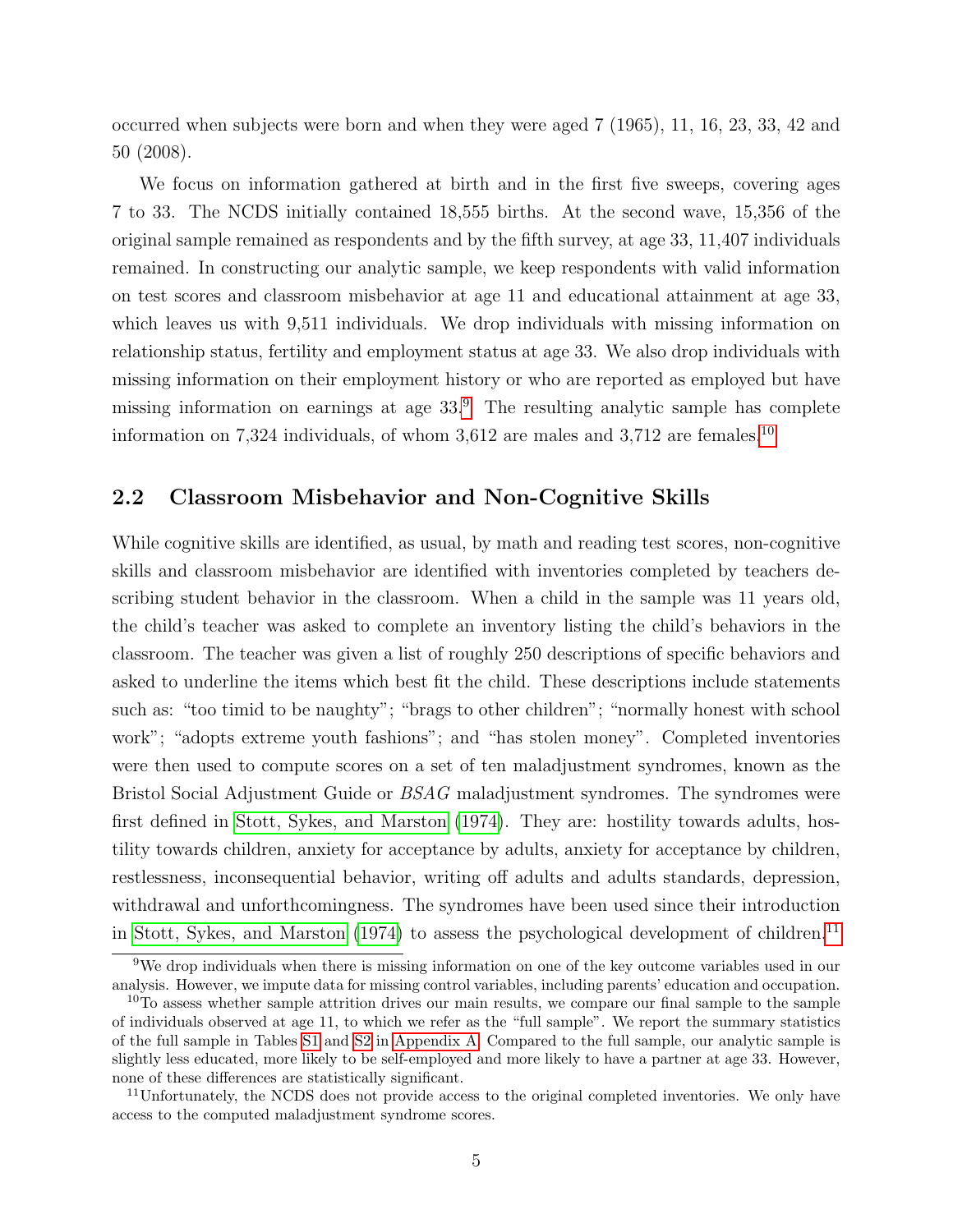They have also been externally validated in the sense that the inventories used to measure the ten syndromes are positively correlated with a range of other measurements of social maladjustment from teachers, professional observers, parents and peers [\(Achenbach, McConaughy,](#page-30-2) [and Howell, 1987\)](#page-30-2).

Using principle components factor analysis, [Ghodsian](#page-32-1) [\(1977\)](#page-32-1) showed that the BSAG maladjustment syndrome variables could be described by two distinct latent factors.[12](#page-8-0) [Ghodsian](#page-32-1) [\(1977\)](#page-32-1) also proposed a mapping between the measurements and the two factors, which gives a meaningful interpretation to each one. The mapping assigns each observed maladjustment syndrome to one of the two factors. According to the mapping, the first factor corresponds to anxious, aggressive, outwardly-expressed or externalizing behavior and includes maladjustment syndromes such as "hostility towards adults" and "restlessness". The second factor corresponds to withdrawn, inhibited or internalizing behavior and includes maladjustment syndromes such as "depression".<sup>[13](#page-8-1)</sup> In Table [1,](#page-36-0) we list each factor along with the maladjust-ment syndromes used to identify it.<sup>[14](#page-8-2)</sup> The two factors have been studied extensively by psychologists researching child development and, of late, by some economists [\(Blanden, Gregg,](#page-31-3) [and Macmillan, 2007;](#page-31-3) [Aizer, 2009;](#page-30-1) [Agan, 2011;](#page-30-3) [Heckman, Pinto, and Savelyev, 2013\)](#page-33-3).[15](#page-8-3)

Though there is some debate on the key assumptions underlying the structure of the mapping between maladjustment syndromes and underlying factors, in our analysis, we gen-erally follow [Ghodsian](#page-32-1)  $(1977)^{16}$  $(1977)^{16}$  $(1977)^{16}$  $(1977)^{16}$  We use 10 BSAG maladjustment syndrome variables to identify two latent factors, externalizing and internalizing behavior. We also assume dedicated measurements, which means that each measurement is related to only one unobserved factor, even though this assumption is not required (Rao and Sinharay,  $2006$ ).<sup>[17](#page-8-5)</sup> Following

<span id="page-8-0"></span> $12\text{In Appendix A, we use our sample to confirm that two independent factors adequately describe data on.}$  $12\text{In Appendix A, we use our sample to confirm that two independent factors adequately describe data on.}$  $12\text{In Appendix A, we use our sample to confirm that two independent factors adequately describe data on.}$ the ten BSAG maladjustment syndromes.

<span id="page-8-1"></span> $13$ In [Appendix A,](#page--1-0) we confirm that a standard rotation method reveals that variables such as "hostility" towards adults and children" and "inconsequential behavior" represent outwardly-expressed behaviors and are strongly related to the first factor in the factor analysis. This factor represents externalizing behavior. Observed maladjustment syndromes such as "depression," "unforthcomingness" and "withdrawal" represent inwardly expressed behaviors and are strongly related to the second factor in the factor analysis.

<span id="page-8-2"></span><sup>&</sup>lt;sup>14</sup>Syndromes we do not use are "miscellaneous nervous symptoms, "miscellaneous symptoms", "appearance", "attendance" and "health factors". In results available upon request, we repeat our analysis using "miscellaneous nervous symptoms" and "miscellaneous symptoms" and find no significant differences in results.

<span id="page-8-3"></span><sup>&</sup>lt;sup>15</sup>Both [Aizer](#page-30-1) [\(2009\)](#page-30-1) and [Agan](#page-30-3) [\(2011\)](#page-30-3) study how externalizing behavior is linked to anti-social and criminal activity. For general surveys on the use of externalizing and internalizing behaviors, see [Duncan and](#page-32-2) [Magnuson](#page-32-2) [\(2011\)](#page-32-2) and [Duncan and Dunifon](#page-32-3) [\(2012\)](#page-32-3).

<span id="page-8-4"></span><sup>&</sup>lt;sup>16</sup>For example, while traditional factor analytic methods determine the number of unobserved factors in one step and the mapping in a second step, newer Bayesian methods estimate the number of factors and their mapping to the measurement system simultaneously [\(Conti et al., 2014\)](#page-31-4). In [Appendix A,](#page--1-0) we discuss issues surrounding factor analytic methods for childhood misbehavior in greater detail.

<span id="page-8-5"></span><sup>&</sup>lt;sup>17</sup>The exception is "writing off adults and adult standards", which could represent an outwardly or inwardly expressed behavior and is statistically related to both factors. In this case, we again follow previous work and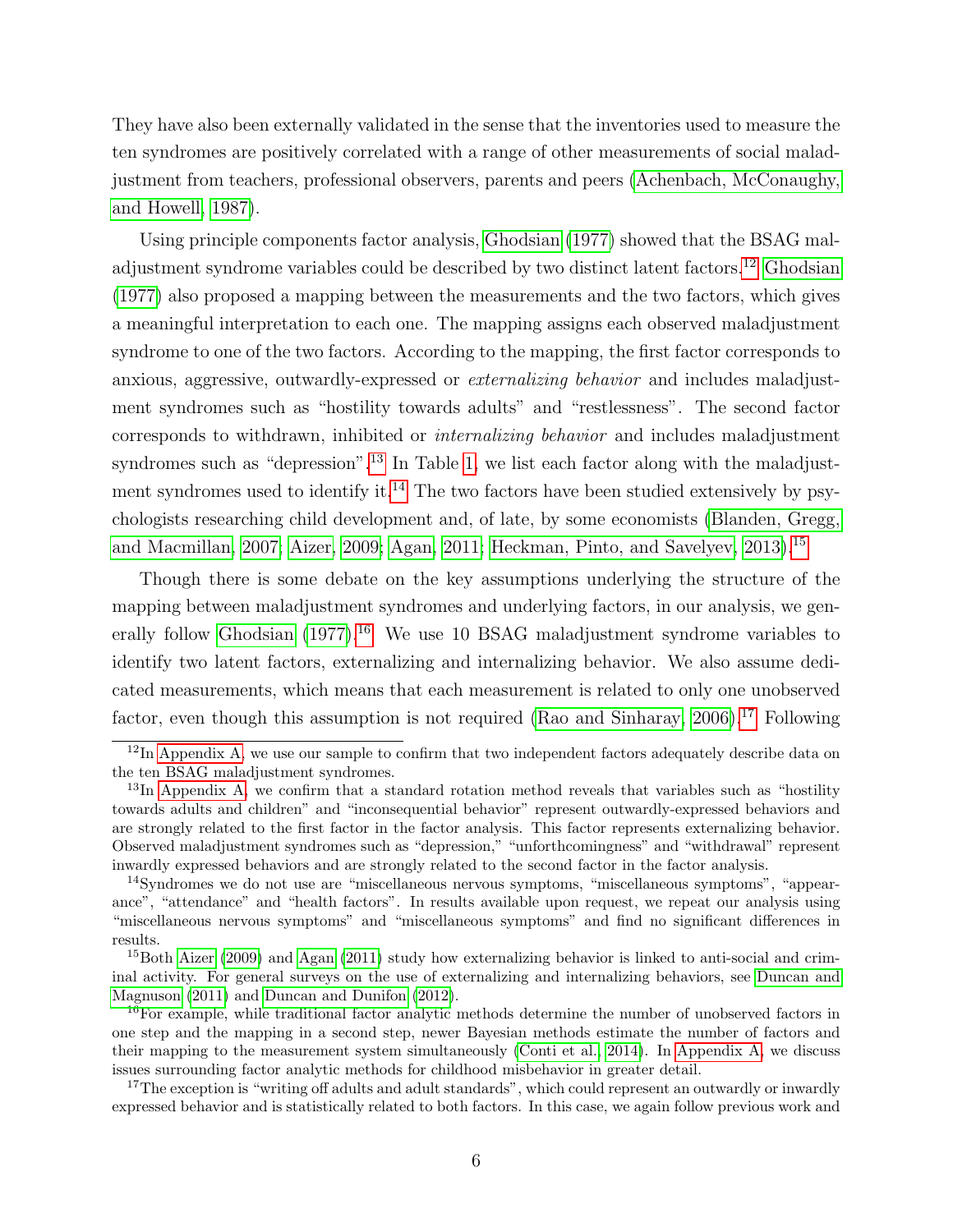[Ghodsian](#page-32-1) [\(1977\)](#page-32-1) has the advantage of making our results comparable to other work studying childhood misbehavior and economic outcomes. This includes work using the NCDS data set studying externalizing and internalizing behaviors [\(Farmer, 1993,](#page-32-5) [1995;](#page-32-6) [Jackson, 2006\)](#page-33-4). It also includes research using different samples since the division of misbehavior into these two factors now extends to other data sets, including the CNLSY and the PSID [\(Yeung,](#page-35-0) [Linver, and Brooks-Gunn, 2002;](#page-35-0) [Agan, 2011\)](#page-30-3).

### 2.3 Summary Statistics

Our three key variables are those for educational attainment, labor market outcomes and childhood misbehavior. For the first of these, we note that, in the UK, schooling is compulsory until age 16. Thereafter, students can leave school without any qualifications (no certificate), study for an exam to obtain a Certificate of Secondary Education (CSE) or study towards obtaining the Ordinary Levels (O-Levels), where the latter are more academically demanding.[18](#page-9-0) If students decide to stay in school at age 16, another set of examinations is available, the Advanced Levels (A-Levels). Students who are successful in their A-Levels are able to continue to higher education and obtain either a higher-education diploma (after two years of study) or a bachelor's degree (after three years of study). At the postgraduate level, students can obtain a higher degree: Master of Philosophy (MPhil) or Doctor of Philosophy (PhD). In summary, individuals in our sample can sort into six mutually exclusive schooling levels: no certificate, CSE, O-Levels, A-Levels, higher education (including diploma and bachelors) or higher degree (including MPhil and PhD).

Summary statistics on education, labor market and other adult outcomes are found in Table [2.](#page-37-0) Perhaps most striking are large gender differences, which reflects the fact that the analytic sample is a 1958 cohort. According to the table, females in our sample are less educated than the males. Roughly half of the males obtain O-Level qualifications or less, whereas roughly two-thirds of the females do. We also find large gender differences in employment and, conditional on employment, hourly wages and hours worked. Conditional on working, hourly wages average about 7.64 pounds for males and 5.46 pounds for females and weekly earnings average 329 pounds for males and 162 pounds for females, all measured in 1991 pounds. Differences in educational attainment only offer a partial explanation for labor market disparities. In Figure [1,](#page-55-0) we show that, at each education level, males have higher wages, work longer hours and earn more. Despite these differences, the relative returns to

allow the variable to be related to both factors [\(Ghodsian, 1977;](#page-32-1) [Shepherd, 2013\)](#page-34-7). We also perform robustness checks where we assign the ambiguous variables to either factor. Results remain largely unchanged.

<span id="page-9-0"></span><sup>18</sup>CSEs and O-Levels were replaced by the General Certificates of Secondary Education (GCSE) in 1986 after individuals in our sample had finished their schooling.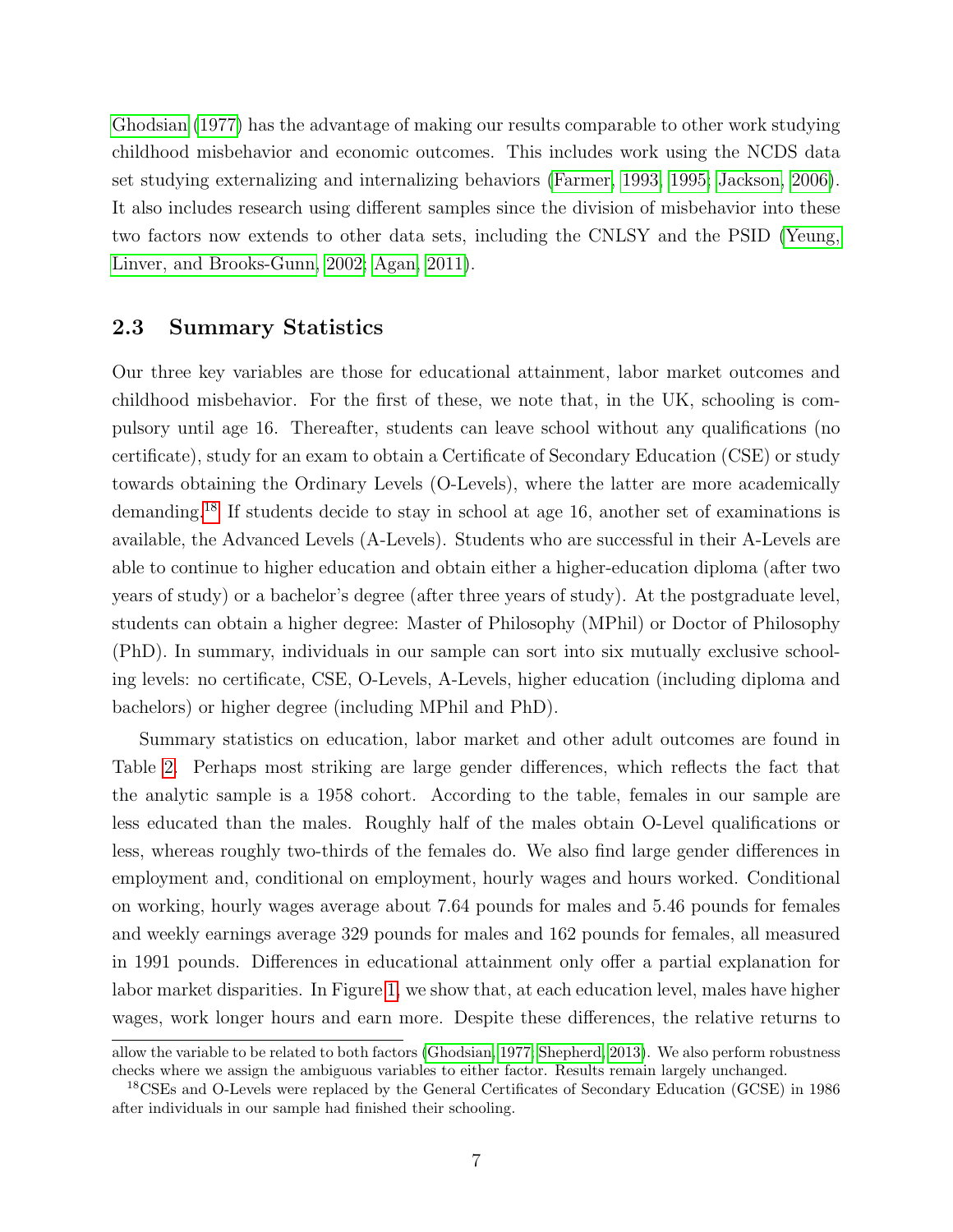schooling are higher for females than for males (Panel [1\(d\)](#page-55-1) in the same figure). Females with a higher degree earn 3 times as much as females with no formal education, while for males this ratio is 1.75. This may reflect gender differences in how individuals sort into schooling based on their cognitive and non-cognitive skills or differences in skill prices across genders, both of which our econometric analysis will account for.

Another factor explaining differences in labor market outcomes is fertility. According to Table [2,](#page-37-0) females and males in our sample are equally likely to have a partner, though females are roughly 20% more likely to have children. A stark gender difference emerges if we compare the earnings of males and females with and without children. Females with children work many fewer hours than those without children. For males, having children in the household predicts no drop in labor supply. These patterns can be observed in Figure [2.](#page-56-0) Accordingly, our econometric analysis will consider the role of partnership and fertility in mitigating the gender-specific relationship between non-cognitive skills and earnings. In general, large gender differences in schooling and labor market outcomes suggest that we should allow the parameters of our econometric model to vary for males and females.

In Table [3,](#page-38-0) we present averages for each BSAG variable separately by gender. Values of the BSAG variables ranges from 0 to 15, with a higher value indicating a higher prevalence of a particular maladjustment syndrome. These scores were constructed using the teacher responses to particular statements about the student's behavior. The means are usually low due to a clustering around zero and fairly low values in general. Nonetheless, there are significant differences across gender. In general, females appear to misbehave less frequently than males. Specifically, males score higher for each of the BSAG variables except for "anxiety for acceptance by adults". For example, for "inconsequential behavior" and "anxiety for acceptance by children", the average for males is roughly double that of females. Gender differences in misbehavior are consistent with earlier findings documented in Great Britain [\(Duncan and Magnuson, 2011;](#page-32-2) [Duncan and Dunifon, 2012\)](#page-32-3) and in the U.S. [\(Bertrand and](#page-31-5) [Pan, 2013\)](#page-31-5).

#### 2.4 Misbehavior, Schooling and Earnings

In our main econometric analysis, we jointly estimate the mapping from unobserved factors to observed BSAG maladjustment syndrome variables with the impact of these factors on outcomes. However, for our preliminary analysis conducted here, we construct measures for externalizing and internalizing behaviors by simply summing the BSAG variables associated with each factor according to Table [1](#page-36-0) and then including the sums as additional regressors in models where outcomes are schooling categories and earnings. We refer to these as "crude"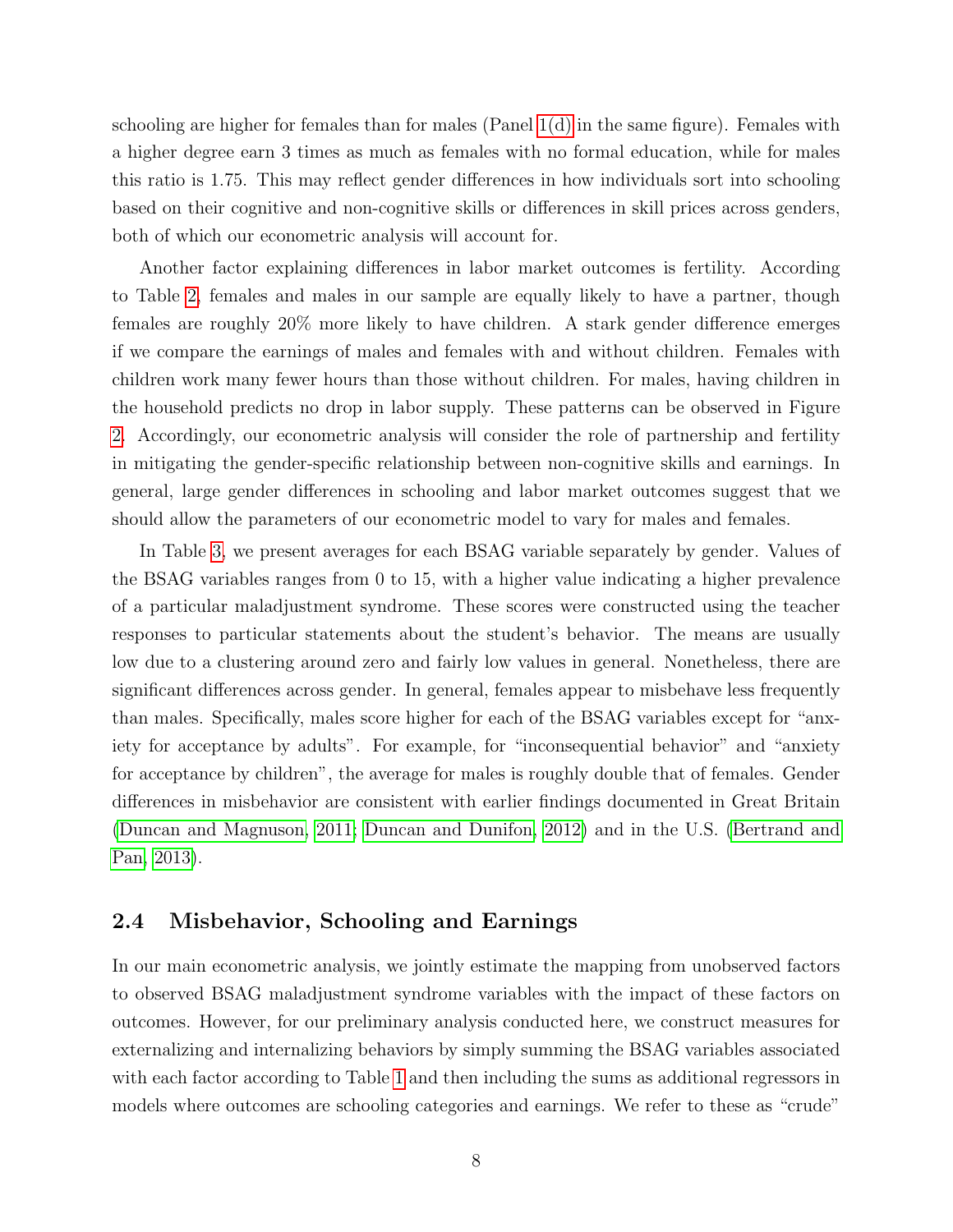models since summing up scores likely inflates measurement error and ignores correlation across factors. We provide estimates from the crude model to compare our findings with previous work and to demonstrate that main results, in particular mixed effects of externalizing, are not driven by the factor analytic methods used to estimate the measurement system in our main econometric analysis.

We start by estimating an ordered probit model to explain educational attainment. The outcome variable is one of the six possible schooling levels.<sup>[19](#page-11-0)</sup> Formally, defining  $s_i^*$  as a latent variable determining schooling, we estimate regressions of the following form:

<span id="page-11-1"></span>
$$
s_i^* = E_i \psi^{\mathbf{E}} + I_i \psi^{\mathbf{I}} + C_i \psi^{\mathbf{C}} + X_i' \beta_s + e_i^S \tag{1}
$$

where observed schooling  $s_i = s$  if  $\mu_L^s \leq s_i^* < \mu_H^s$  and  $\mu_L^s$  and  $\mu_H^s$  are the particular bounds for schooling level s.  $E_i$  and  $I_i$  are the measures of externalizing and internalizing behaviors based on a simple summation of the BSAG scores. Similarly,  $C_i$  is based on the sum of the reading and math test scores listed in Table [1.](#page-36-0) Here, and elsewhere, we normalize our measures of cognitive and non-cognitive skills with mean equal to 0 and variance equal to 1. Finally,  $X_i$  is a vector of covariates and  $e_i^S$  is a normally distributed disturbance.

Estimates of equation [\(1\)](#page-11-1) are presented in Table [4](#page-39-0) for varying sets of covariates  $X_i$ . Column [1] contains an indicator for being female and a single measure of misbehavior, obtained by summing  $E_i$  and  $I_i$  for each individual. Aggregating misbehavior into a single variable allows us to compare our results to earlier research that relates childhood misbehavior to economic outcomes, but which ignores how childhood misbehavior is driven by two separate factors, reflecting two distinct non-cognitive skills. We find that misbehavior predicts lower educational attainment. In Column  $[2]$ , we add cognition  $C_i$ , which is associated with higher education. Including cognition decreases the magnitude of the negative coefficient on misbehavior from −0.37 to −0.14, which suggests strong correlation in measurements of cognition and childhood behavior. In Columns [3] and [4], we again address misbehavior and schooling with and without cognition, though here we separate misbehavior into externalizing and internalizing behavior. Both non-cognitive skills predict lower educational attainment and the inclusion of cognition decreases the magnitude of the coefficients by over half. In Column [5], we assess the robustness of estimated coefficients on non-cognitive skills to the inclusion of a number of controls including parents' education, father's social class and whether the mother is working. As expected, higher parental education and occupation are positively related to a higher educational attainment. Coefficients on the three skills, however, remain largely

<span id="page-11-0"></span> $19$ Our results are robust to the specification of the educational model. The main message remains when we use multinomial probit model instead.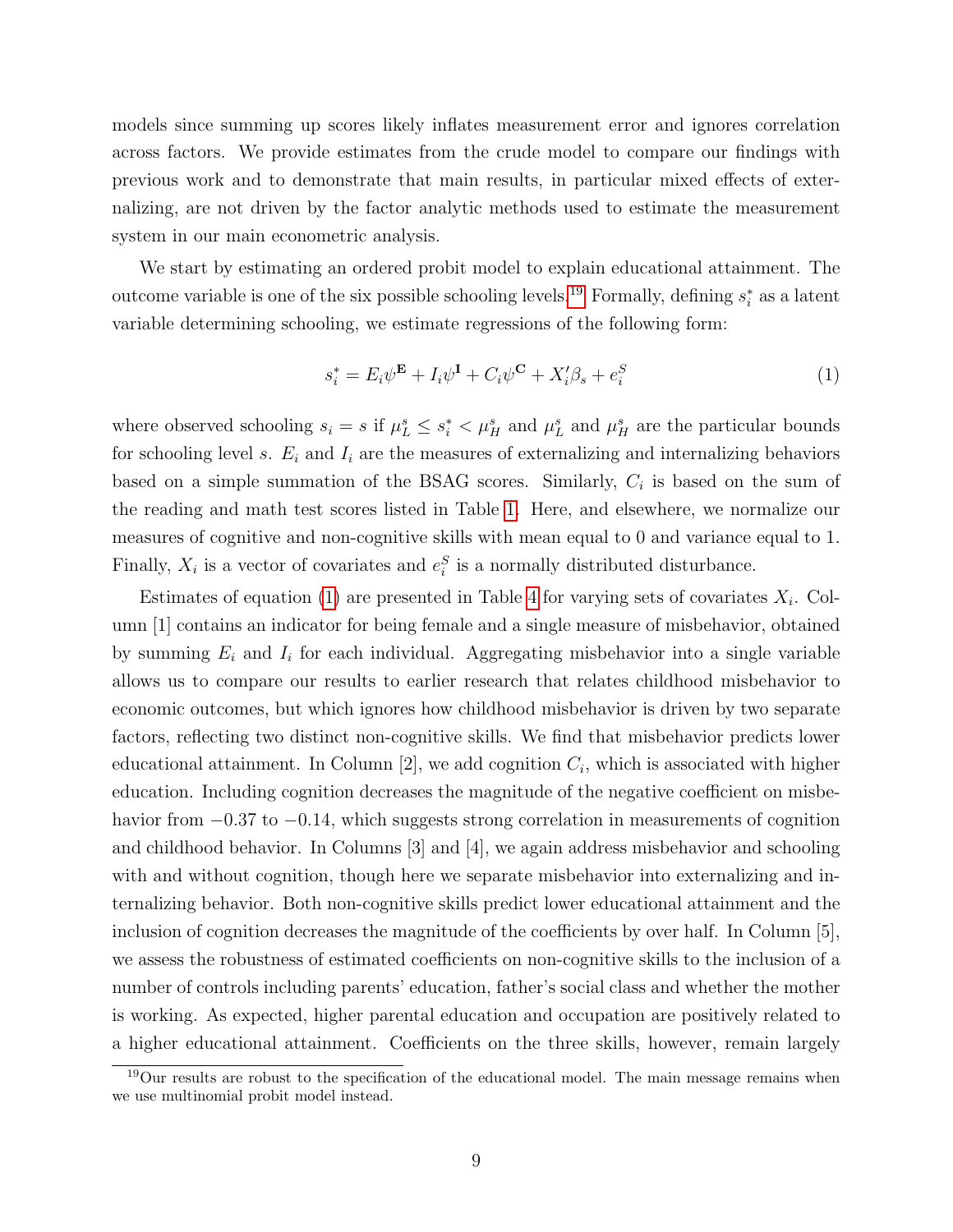unchanged. Finally, we estimate the schooling model separately for males (Column [6]) and females (Column [7]). We show that the negative effects of externalizing are larger for males  $(-0.12 \text{ versus } -0.06)$ . For females, internalizing has a larger effect  $(-0.09 \text{ versus } -0.04)$ . Cognition has a slightly larger coefficient for females. Importantly, both non-cognitive skills predict less education, while cognition predicts higher educational attainment even when we estimate the crude model separately by gender.

We perform a similar analysis for earnings, regressing log weekly earnings at age 33, conditional on being employed, onto measures of non-cognitive skills.<sup>[20](#page-12-0)</sup> Defining  $y_i$  as log earnings at age 33 for individual  $i$ , we estimate OLS regressions of the following form:

$$
y_i = E_i \phi^{\mathbf{E}} + I_i \phi^{\mathbf{I}} + C_i \phi^{\mathbf{C}} + X_i' \beta + e_i^Y
$$
 (2)

where cognitive and non-cognitive skills are defined as in equation [\(1\)](#page-11-1) and  $e_i^Y$  is an iid disturbance.<sup>[21](#page-12-1)</sup> The results from OLS regressions for varying sets of regressors are found in Table [5.](#page-40-0) Column [1] contains estimates using the single aggregated measure of misbehavior obtained by summing  $E_i$  and  $I_i$ . We find that aggregate misbehavior is associated with lower earnings, which is in line with previous research [\(Segal, 2013\)](#page-34-8). Column [1] suggests that a one-standard-deviation rise in aggregated misbehavior is associated with a 10.5% decline in earnings at age 33. In Column [2], we add cognition to the regression. A onestandard-deviation rise in cognition predicts a 20.5% increase in earnings. Further, adding cognition lowers the coefficient on aggregated misbehavior to 2.8%. This sharp decline in the magnitude of the coefficient means that our measures of misbehavior are related to our measures of cognition. Our main econometric analysis explicitly treats observables as correlated measurements of underlying factors and also permits correlation among the latent factors capturing cognition and non-cognitive skills.

Results on misbehavior change dramatically, however, when we view childhood misbe-havior as reflecting two distinct factors. In Columns [3]-[6] of Table [5,](#page-40-0) we regress log earnings onto  $E_i$  and  $I_i$  separately. Beginning with Column [4], where we also condition on cognition, gender and a London indicator, we find that externalizing behavior predicts higher earnings. In other words, externalizing behavior, as a non-cognitive skill, appears to carry an earnings premium. Adding schooling, we find that higher degrees predict higher earnings (Column [5]). Moreover, the positive coefficient on externalizing rises once we control for

<span id="page-12-0"></span> $20$ Conditioning on employment raises the possibility that the preliminary results are driven by compositional effects, which we address in Section [5.1.](#page-21-1) In particular, we assess whether the positive association between externalizing behavior and earnings can be explained by high-externalizing and low productive individuals selecting into unemployment.

<span id="page-12-1"></span> $^{21}$ We include a London indicator to account for possible earnings differences arising from cost-of-living. Omitting it does not affect results.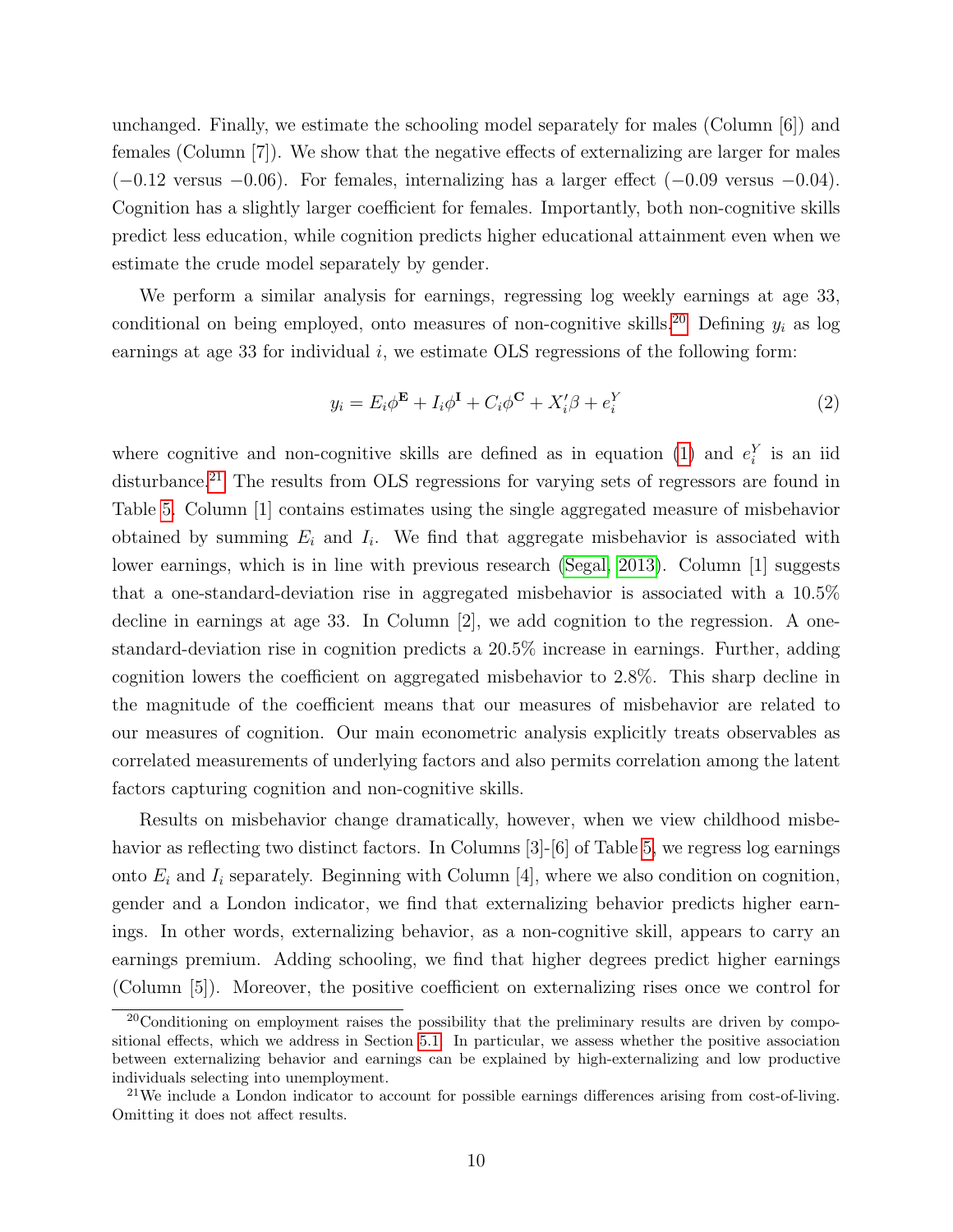educational attainment, which makes sense since adding schooling helps to control for how externalizing could lower earnings through its negative impact on schooling. Next, we add fertility, partnership, experience and occupation (Column [6]). All controls are positively related to earnings with the exception of number of children for females. After adding these controls, the coefficient on externalizing rises once again, which suggests that the association between externalizing and earnings might work through its relationship with other lifecycle outcomes, such as fertility. We explore this possibility explicitly when assessing mechanisms and selection in Section [5.1.](#page-21-1) Finally, in all models from Columns [4]-[8], cognition continues to predict higher earnings while internalizing behavior is associated with lower earnings.

It is also worth highlighting that, according to Table [5,](#page-40-0) the coefficient on externalizing is positive whether or not we control for schooling. An alternative possibility would be that externalizing behavior predicts higher earnings only after we have controlled for its negative impact on schooling. Such a finding would still support the idea that externalizing is potentially valuable in the labor market. However, it would also suggest that lowering externalizing behavior could have a positive net effect on labor market outcomes since the negative effect of externalizing through schooling on earnings would overwhelm the direct positive effect on earnings. In contrast, our estimates suggest that policies lowering externalizing would have a negative effect on individual earnings even if we account for how externalizing affects schooling.

We also estimate the earnings regression separately for males and females. We find the externalizing earnings premium is more pronounced for females than for males (see Columns [7] and [8] for males and females, respectively). In terms of the magnitude, once we control for educational attainment, partnership and fertility, the coefficient on externalizing behavior for females is comparable to the coefficient on cognition. Gender differences in coefficients may reflect true heterogeneity in returns, but could also reflect instability of the measurement of the two factors. In our main empirical analysis, we account for the second possibility by estimating the measurement system mapping latent factors to measurements of misbehavior separately by gender.

The crude model results presented in Tables [4](#page-39-0) and [5](#page-40-0) provide preliminary evidence of our main result. A non-cognitive skill that is productive on the labor market is not productive in school. The positive association between externalizing behavior during childhood and adult earnings has not been recognized in previous literature on the economic consequences of childhood misbehavior.<sup>[22](#page-13-0)</sup> There are several reasons for this lack of recognition. First, most

<span id="page-13-0"></span><sup>22</sup>One exception is [Levine and Rubinstein](#page-33-2) [\(2013\)](#page-33-2), who recognize an empirical pattern that is similar in spirit. They show that individuals who engage in illicit behaviors as teenagers report high earnings in self employment. One possible extension to our research would be to assess whether the successful entrepreneurs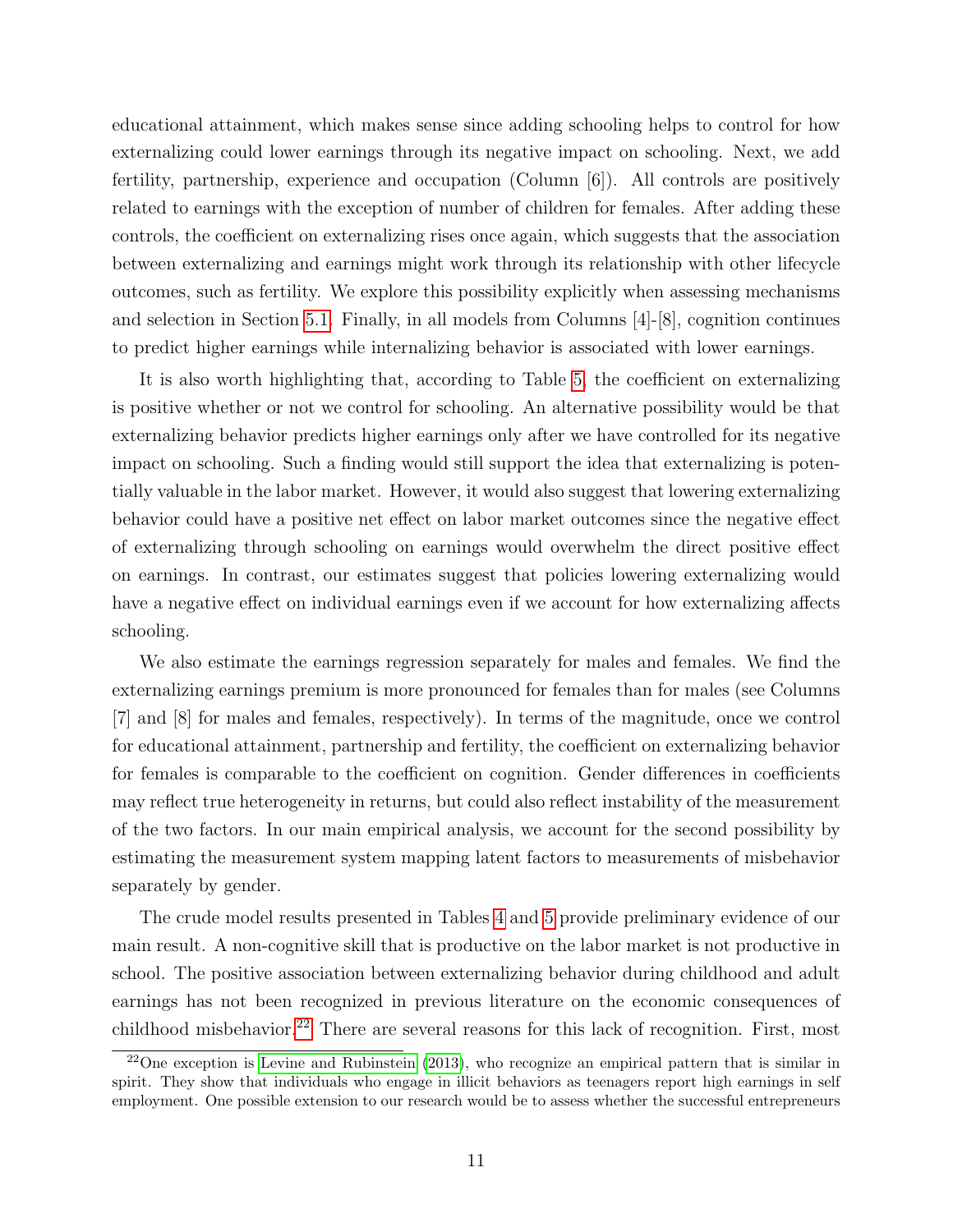of the literature on the long run effects of childhood misbehavior takes for granted that externalizing is broadly unproductive, focusing instead on school-related outcomes [\(Bertrand and](#page-31-5) [Pan, 2013\)](#page-31-5). This may be a result of data limitations since linking childhood misbehavior to labor market outcomes requires a long panel beginning with a sample of children. However, even studies using the NCDS data have not linked externalizing behavior to earnings. For example, [Farmer](#page-32-5) [\(1993,](#page-32-5) [1995\)](#page-32-6) shows that males who display high levels of externalizing behavior leave school earlier, obtain fewer qualifications, and begin their careers in lower social class positions. However, neither study considers actual performance in the labor market.<sup>[23](#page-14-1)</sup> Second, many studies use a single, aggregated measure of misbehavior. [Segal](#page-34-8) [\(2013\)](#page-34-8) shows that misbehavior during the eighth grade can have a negative impact on future earnings even after controlling for schooling attainment and [Sciulli](#page-34-9) [\(2016\)](#page-34-9) demonstrates that adult employment outcomes are negatively related to childhood maladjustment. Also using the NCDS data set, [Fronstin, Greenberg, and Robins](#page-32-7) [\(2005\)](#page-32-7) show that a single measure of misbehavior predicts lower earnings in adulthood. As we demonstrate in Columns [1] and [2] of Table [5,](#page-40-0) using the NCDS data set, we can replicate the basic result that aggregated misbehavior predicts lower earnings. However, estimates from our crude model also demonstrate how key implications change dramatically once we recognize that misbehavior reflects two distinct factors with potentially different returns in the labor market. Building on our preliminary analysis, we now turn to the specification of our main econometric framework, which treats observed classroom behavior as mis-measurements of underlying factors.

## <span id="page-14-0"></span>3 Measurement Error Model and Inference

The preliminary analysis just presented has several shortcomings. Simply summing the BSAG maladjustment syndrome variables assigned to each underlying skill does not account for differences in explanatory power of each measurement or correlation across measurements. This can inflate measurement error, increasing attenuation bias. In what follows, we instead factor analyze the data on childhood classroom behavior, which means that we treat each BSAG variable as a mismeasurement of one of the underlying factors. Factor analysis reduces measurement error and maps underlying factors to observed variables according to the explanatory power of each variable. In addition, in the preliminary analysis we estimated equations for schooling and earnings separately. In what follows, the equations

they identify were high-externalizing children.

<span id="page-14-1"></span><sup>&</sup>lt;sup>23</sup>Nor do these studies control for internalizing behavior, which means they may suffer from omitted variables bias if the two are correlated. Other work from psychology and sociology uses the NCDS data to examine selection into occupations. [Jackson](#page-33-4) [\(2006\)](#page-33-4) shows that having low levels of internalizing behavior is an important predictor of managerial occupations.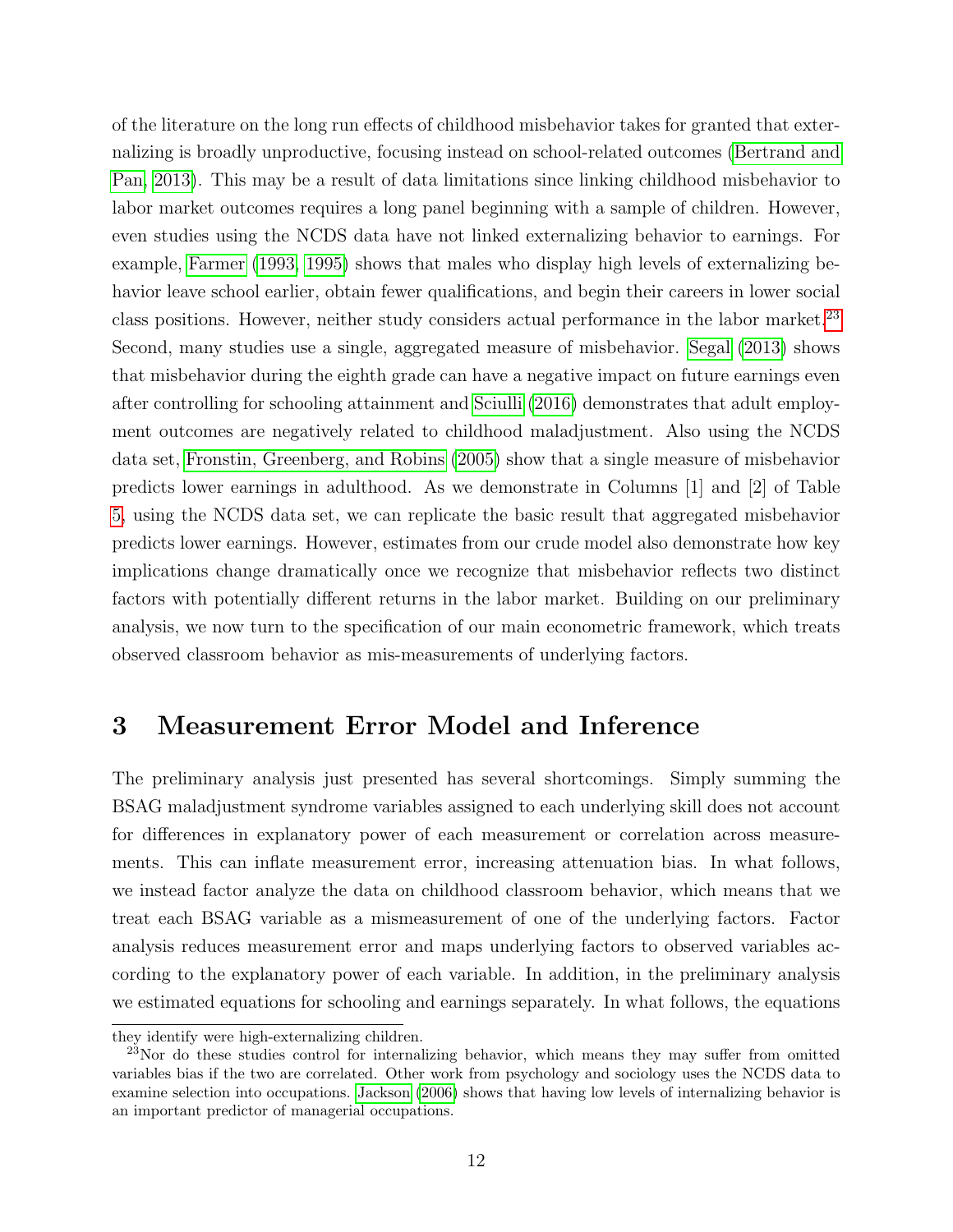describing the relationship between skills, schooling and labor market outcomes are instead estimated jointly with equations describing how underlying skills map into BSAG variables. Joint estimation reduces estimation error.

#### 3.1 Description of the Model

There are three latent skills affecting education and labor market outcomes: externalizing behavior, internalizing behavior and cognition. Each skill is measured from a set of variables with measurement error (Table [1\)](#page-36-0). We denote the k-th measurement of skill  $j \in \{1, 2, 3\}$  for individual i with gender  $n \in \{0, 1\}$  as  $m_{ijkn}$ , where  $n = 1$  denotes male and  $n = 0$  denotes female.  $m_{ijkn}$  is specified as:

<span id="page-15-3"></span>
$$
m_{ijkn} = \overline{m}_{jk} + \alpha_{jkn} f_{ij} + \varepsilon_{ijkn}
$$
\n<sup>(3)</sup>

where  $\overline{m}_{jk}$  is the mean for that measurement for the whole sample, which does not vary by gender.<sup>[24](#page-15-0)</sup>  $f_{ij}$  is the value of latent skill j for individual i,  $\alpha_{jkn}$  is the factor loading of latent skill j on the k-th measurement of that skill, which can vary by gender, and  $\varepsilon_{ijkn}$  is an error term capturing mis-measurement and it is assumed to be normally distribution for the measurements of cognition. In order to account for the high number of zero responses we assume the measurements of the two behaviors follow a Poisson distribution. The latent factors  $f_{ij}$  are drawn from a joint normal distribution with a probability density function  $f^M$ , the parameters of which can vary by gender:<sup>[25](#page-15-1)</sup>

<span id="page-15-4"></span>
$$
\begin{pmatrix} f_{i1} \\ f_{i2} \\ f_{i3} \end{pmatrix} \sim N \left( \begin{pmatrix} \mu_{1,n} \\ \mu_{2,n} \\ \mu_{3,n} \end{pmatrix}, \begin{bmatrix} \sigma_{11,n} & \sigma_{12,n} & \sigma_{13,n} \\ \sigma_{12,n} & \sigma_{22,n} & \sigma_{23,n} \\ \sigma_{13,n} & \sigma_{23,n} & \sigma_{33,n} \end{bmatrix} \right)
$$
(4)

Further, the model assumes that the latent skills are independent of measurement errors, or  $cov(f_{ij}, \varepsilon_{ijkn}) = 0$ ,  $\forall k$ . The latent skill j' affects the measurement of the latent skill j only through its correlation with the skill j, or  $cov(m_{ijkn}, f_{ij'}|f_{ij}) = 0$ , for  $j \neq j'$  and all k.<sup>[26](#page-15-2)</sup>

We approximate the schooling problem with a linear-in-parameters ordered probit model,

<span id="page-15-1"></span><span id="page-15-0"></span><sup>&</sup>lt;sup>24</sup>This setup allows us to compare the latent skill mean across genders.

<sup>&</sup>lt;sup>25</sup>The results are robust to allowing for more flexible distributional assumptions on the measurement errors. In particular, we have permitted mixed normal distributions with two components and obtain qualitatively similar results.

<span id="page-15-2"></span><sup>&</sup>lt;sup>26</sup>The only exception is "writing off adults and adult standards", which depends on both externalizing and internalizing behaviors.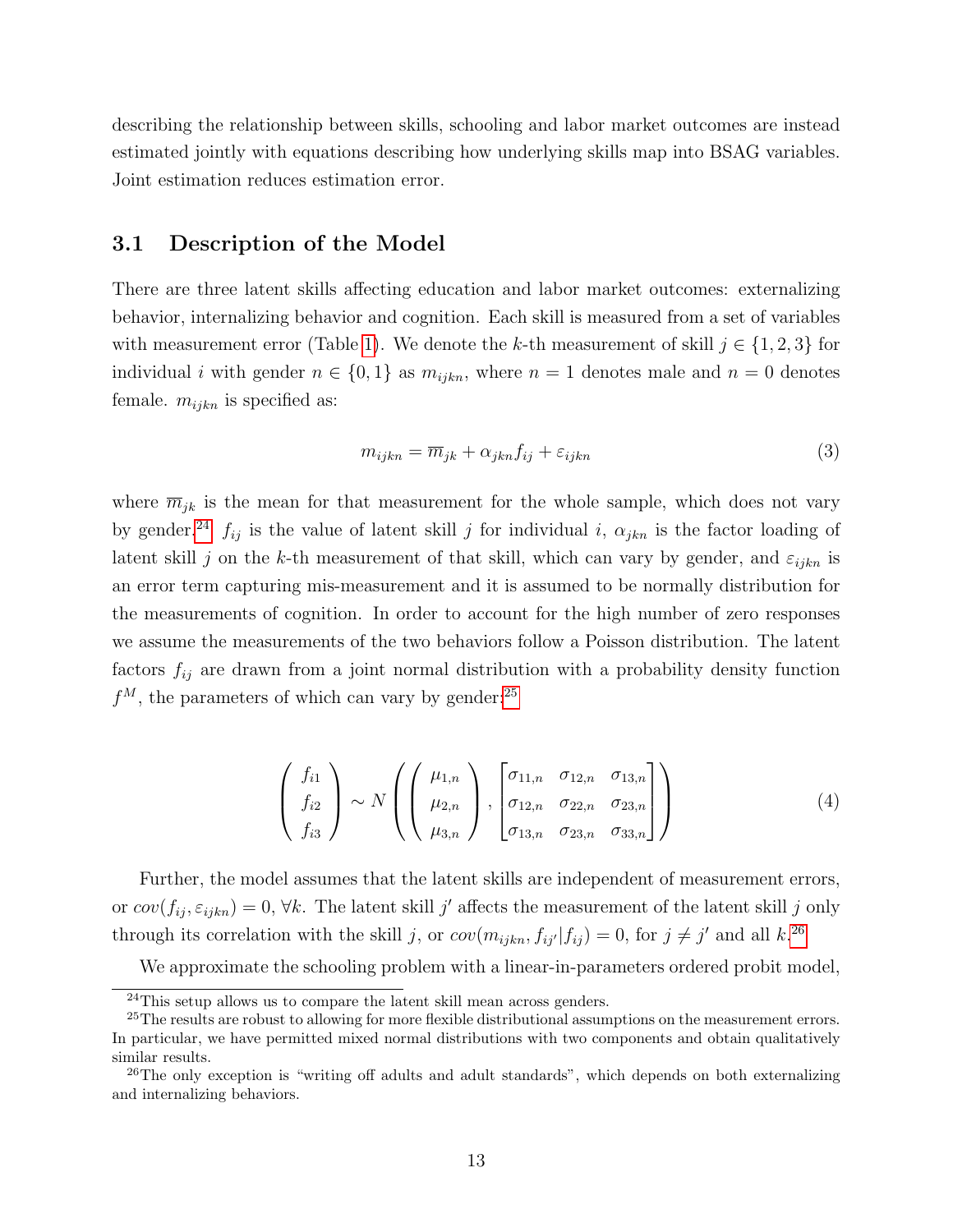so that the probability that agent i chooses education level  $s \in \{0, ..., 5\}$  is given by:

<span id="page-16-1"></span>
$$
P_i(s) = \Phi_s \left(\mu_s + X_{i,S}\beta_S + \sum_{j=1}^3 \alpha_{j,S} f_{ij}\right) - \Phi_{s-1} \left(\mu_{s-1} + X_{i,S}\beta_S + \sum_{j=1}^3 \alpha_{j,S} f_{ij}\right) \tag{5}
$$

where  $\mu_s$  is the cutoff for each schooling choice and where  $\mu_0 = -$  inf and  $\mu_6 =$  inf.  $X_{i,S}$  is the vector of observable characteristics that affect the schooling decision and  $\beta_S$  is the vector of returns associated with  $X_{i,S}$ .  $X_{i,S}$  contains a number of variables that are excluded from other equations: whether the mother studied beyond the minimum schooling age, whether the father studied beyond the minimum schooling age, father's occupation and mother's employment status, all observed when the child is age 11. We also include an indicator for financial difficulties during childhood. The variable takes the value one if (i) the interviewer reported that the household appeared to be experiencing poverty in 1965 or (ii) a member of the household self-reported having financial difficulties in the 12 months prior to being observed in either 1969 or 1974, and zero otherwise.<sup>[27](#page-16-0)</sup>

We model the hourly wage and weekly hours worked for individuals that are employed at age 33 as follows: log hourly wage for individual  $i$ , denoted  $y_i$ , is modeled with a linear specification and a normally distributed disturbance:

$$
y_i = X_{i,Y} \beta_Y + \sum_{s=0}^{5} \gamma_{s,Y} \mathbf{1}_i[s] + \sum_{j=1}^{3} \alpha_{j,Y} f_{ij} + \varepsilon_{i,Y}.
$$
 (6)

Here,  $X_{i,Y}$  is a vector of observables that include partnership, fertility, months of experience, occupation and an indicator for financial difficulties during childhood. The log weekly working hours are modeled in a similar fashion as:

<span id="page-16-2"></span>
$$
h_i = X_{i,H} \beta_H + \sum_{s=0}^{5} \gamma_{s,H} \mathbf{1}_i[s] + \sum_{j=1}^{3} \alpha_{j,H} f_{ij} + \varepsilon_{i,H}.
$$
 (7)

where  $\beta_H$  captures how partnership, fertility, experience and occupation (included in the vector of observables  $X_{i,H}$ ) affect the number of hours worked in a usual week. In addition, both of the above equations include dummies of schooling levels,  $\mathbf{1}_i[s]$ , and the latent skills,  $f_{ij}$ .

<span id="page-16-0"></span><sup>&</sup>lt;sup>27</sup>Including this variable does not affect main results. However, it is included as an additional control in our main analysis since we use it to explore differences in the returns to externalizing behavior by childhood socioeconomic status in Section [5.2.](#page-25-0)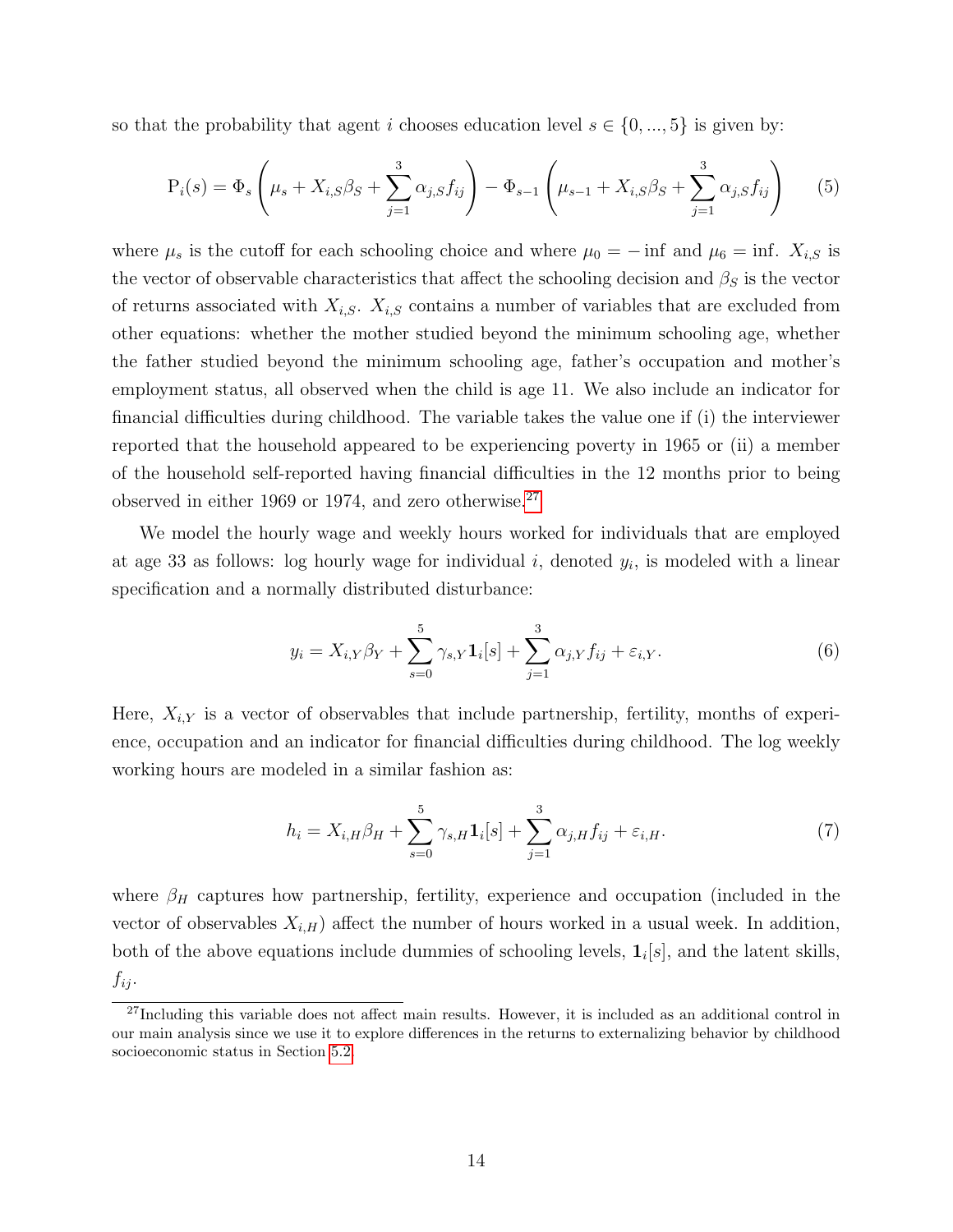We summarize the parameters to be estimated by a vector denoted Φ:

$$
\Phi = (\beta, \gamma, \alpha, \Xi) \tag{8}
$$

where  $\beta$  denotes the set of coefficients of the vectors of observables absent the schooling level in equations [\(5\)](#page-16-1)-[\(7\)](#page-16-2),  $\gamma$  is the set of coefficients governing the returns to schooling,  $\alpha$  is the set of coefficients governing the returns to latent skills and  $\Xi$  are coefficients of the measurement system described in equations [\(3\)](#page-15-3) and [\(4\)](#page-15-4).

#### 3.2 Estimation Procedure

We estimate the model by simulated maximum likelihood. There are three main steps in the estimation procedure. First, at each suggestion for parameter values, indexed by g and denoted  $\Phi^{(g)}$ , and for each individual i, we simulate a vector of unobserved skills K times and compute, for each draw of the skills, the probability of observing each schooling level, log weekly hours worked and log hourly wage. More specifically, given a parameter suggestion, we draw a block matrix of size  $K \times I \times J$  from a standard normal distribution, where  $J$  is the number of latent skills, i.e. 3, and  $I$  is the number of individuals. Then, for each individual i and draw k, we construct a vector of latent skills  $(f_{i1k}^{(g)})$  $f_{i1k}^{(g)}$ ,  $f_{i2k}^{(g)}$ ,  $f_{i3k}^{(g)}$ ). We compute the density functions corresponding to each outcome: the probability of individual *i* reaching a schooling level *s*  $(P_{ik}^{(g)}(s))$ , the probability of observing wage  $y_i$   $(f_{ik}^{Y,(g)}(y_i))$  and hours worked  $h_i$   $(f_{ik}^{H,(g)}(h_i))$ , for individual i, draw k and parameter suggestion  $(g)$ . We also compute  $f_{ik}^{M,(g)}(m_i)$ , the probability of observing the classroom misbehavior measurements, for individual i, draw k and parameter suggestion  $(q)$ .

Second, we compute each individual's average likelihood contribution, where the average is taken over the  $K$  draws:

$$
L_i^{(g)} = \frac{1}{K} \sum_{k=1}^K f_{ik}^{M,(g)}(m_i) \times \prod_{s=0}^5 P_{ik}^{(g)}(s)^{1[s=s_i]} \times f_{ik}^{H,(g)}(h_i)^{1(e_i=1)} \times f_{ik}^{Y,(g)}(y_i)^{1(e_i=1)}
$$
\n(9)

where  $s_i$  represents the observed schooling choice and  $e_i$  the observed employment status (with employed taking the value 1) in the data.

Third, we take the log of the individual likelihood contribution and sum over all individuals to form the simulated log likelihood function:

$$
l^{(g)} = \sum_{i=1}^{I} \log \left( L_i^{(g)} \right) \tag{10}
$$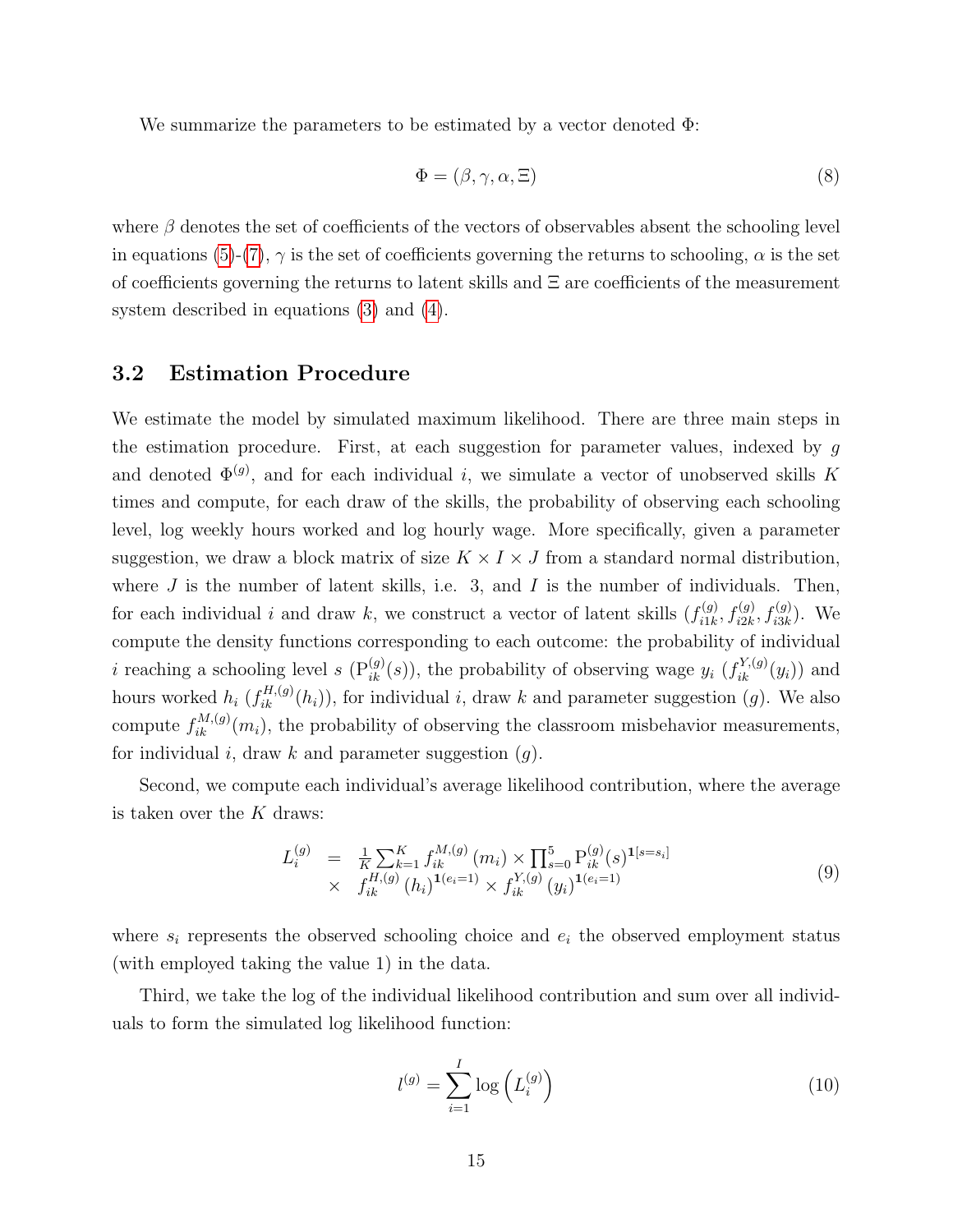Using both simplex and gradient methods, we evaluate  $l^{(g)}$  at different values in the parameter space, indexing these suggestions by  $(g)$ , and continue until a maximum is found. We implement this model for males and females separately.

## <span id="page-18-0"></span>4 Empirical Results

We present our key empirical findings of the econometric model just presented in three sections. We first discuss estimates of the measurement system mapping unobserved factors to observed BSAG maladjustment syndromes (Section [4.1\)](#page-18-1). Next, we discuss key findings, including the externalizing schooling penalty (Section [4.2\)](#page-19-0) and the externalizing earnings premium (Section [4.3\)](#page-20-0).

#### <span id="page-18-1"></span>4.1 Mapping Unobserved Factors to Observed Misbehaviors

Starting with the joint distribution of latent factors, we find a negative correlation between externalizing behavior and cognition and a positive correlation between externalizing and internalizing behavior for both males and females (Table [6\)](#page-41-0). The negative relationship between the two non-cognitive skills and cognition could reflect the distribution of skill endowments at birth. It could also reflect early childhood investments if the same environments that promote externalizing and internalizing behaviors also slow cognitive development [\(Heckman](#page-33-5) [and Cunha, 2007\)](#page-33-5). An example would be childhood poverty. The positive relationship between externalizing and internalizing behavior is well-documented in the child development literature. Children under stress as a result of poverty or a family disruption, for example, tend to develop both aggressive and depressive symptoms [\(Wolfson, Fields, and Rose, 1987\)](#page-35-1). Accounting for correlation across factors means that we avoid mis-attributing returns to skills. For example, failing to account for the positive association between externalizing and internalizing behavior could lead us to over-estimate the degree to which each non-cognitive skill negatively affects schooling.

In Table [7,](#page-41-1) we report the estimates of factor loadings mapping latent skills to BSAG maladjustment syndrome scores. Larger loadings signal a stronger relationship between the latent factor and the observed measure. Recall, we estimate the measurement system for males and for females separately. The goal is to address the possibility that estimated gender differences in returns to non-cognitive skills in school or on the labor market reflect instability of the measurement system across genders. According to Table [7,](#page-41-1) instability is not a very important concern since the estimated factor loadings are very similar for males and females. However, we find considerable variation across measurements. For both genders, the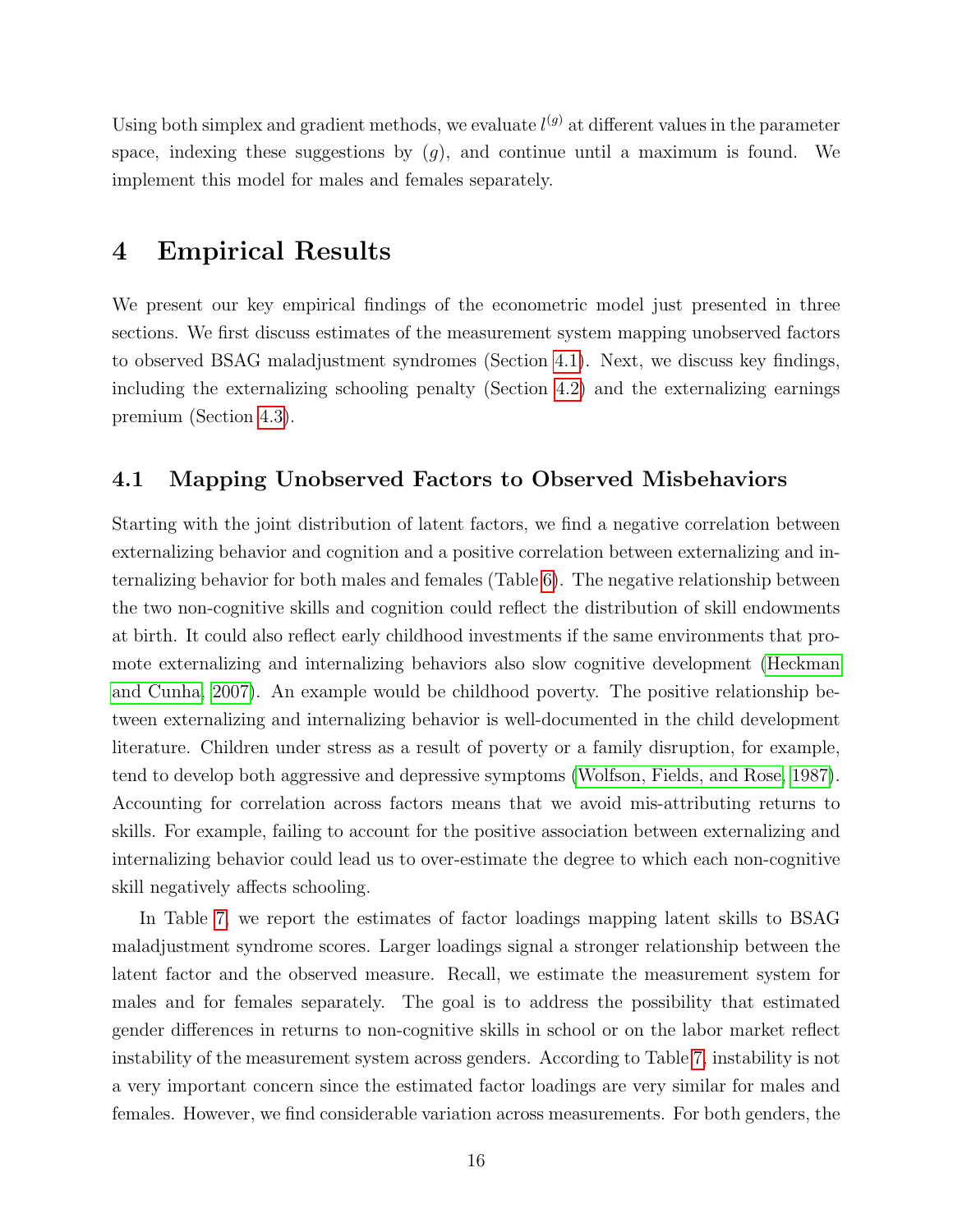main variable identifying externalizing behavior is "hostility towards children" and the main variable identifying internalizing behavior is "unforthcomingness". In contrast, "writing off of adults and adult standards", for example, is relatively unimportant for both non-cognitive skills.

Using estimates of the distributions of underlying factors, we next plot the gender-specific distributions of each latent skill in Figure [3.](#page-57-0) We find little evidence of gender differences in the distribution of internalizing behavior or cognition. For externalizing behavior the mean and variance are higher for males. Our findings are consistent with earlier literature studying gender differences in misbehavior. However, since earlier literature has taken for granted that externalizing is broadly unproductive, the rightward-shifted externalizing distribution for boys has been viewed as a cause for concern (Bertrand and Pan,  $2013$ ).<sup>[28](#page-19-1)</sup>

### <span id="page-19-0"></span>4.2 The Externalizing Penalty in School

Estimates of the ordered probit model for educational attainment are reported in Table [8.](#page-42-0) We find a negative association between externalizing behavior and schooling for both males and females and the point estimates are of a similar magnitude compared to findings in our crude model. The effect of family characteristics is also consistent with our initial expectations. Having parents with more education and who work in more lucrative occupational categories is related to higher educational attainment of the child. Moreover, individuals living in poverty during their childhood, a measure of family resources, are less likely to reach higher levels of education.

A difference from the crude model estimates is that the negative relationship between externalizing and schooling for females is smaller and no longer significant at conventional levels. In other words, high-externalizing females are better able to finish school in comparison to high-externalizing males. This finding may reflect how teachers are more likely to punish or refer a male versus a female child for special help for the same level of aggressive behavior [\(Gregory, 1977\)](#page-32-8). On the other hand, we find that internalizing behavior is negatively associated with educational attainment for females, but not for males, for whom the coefficient is both small and insignificant. This is also on par with research that finds stronger effects of conduct disorders and weaker effects of anxiety and depressive symptoms for the educational attainment of males in comparison to females [\(Kessler et al., 1995\)](#page-33-6). Finally, it

<span id="page-19-1"></span><sup>&</sup>lt;sup>28</sup>The difference in the distribution of externalizing behavior between males and females coupled with positive returns to externalizing in the labor market raises the possibility that differences in externalizing behavior could explain the gender earnings gap. In results available upon request, we show that this is not the case. The gender earnings gap closes only slightly if we assign females the same distribution of externalizing behavior as males.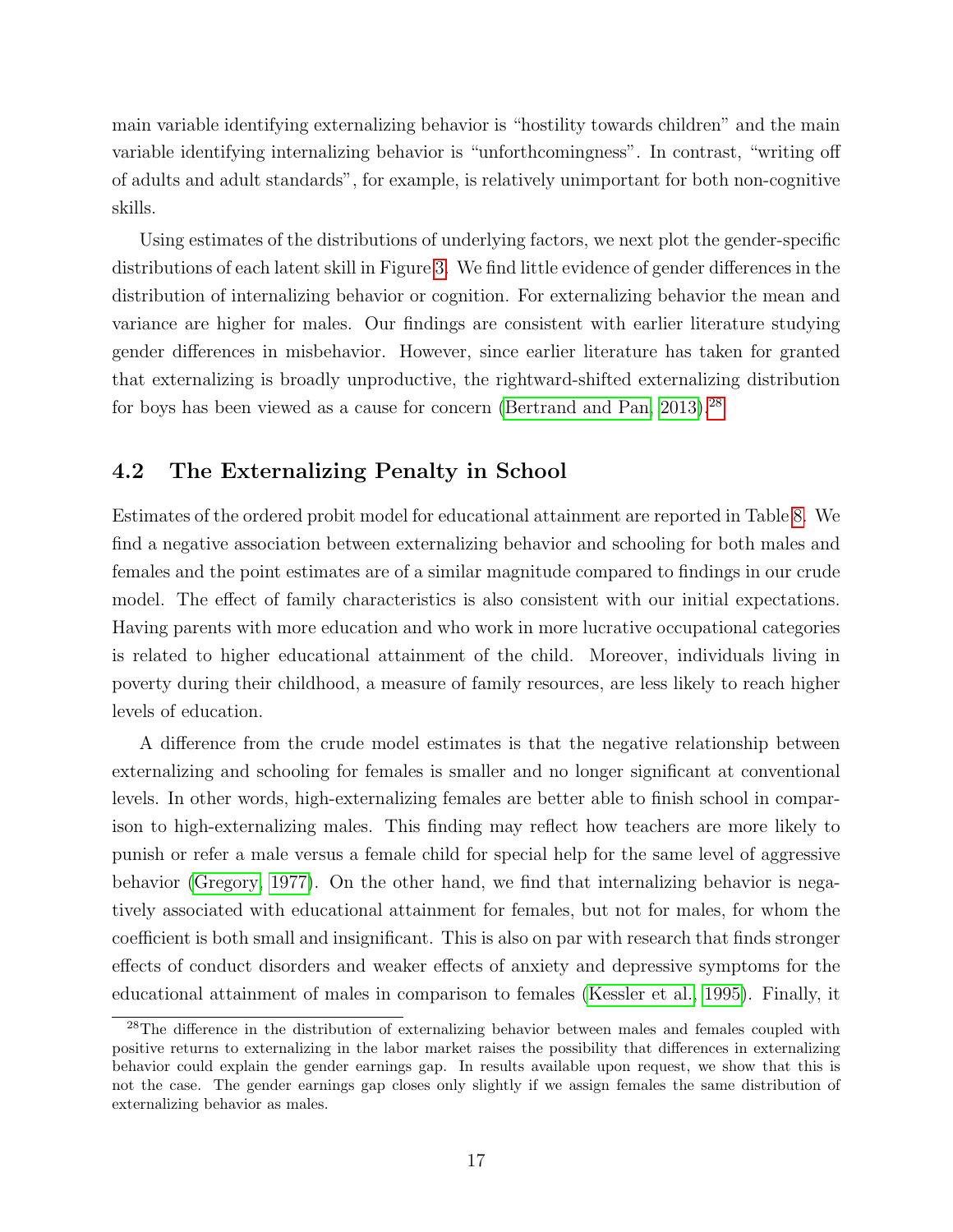is worth mentioning that even the largest coefficients on non-cognitive skills in the schooling equations are between one-fifth and one-tenth the size of coefficients mapping cognition to educational attainment, which predicts schooling at similar magnitudes across genders.

In general, estimates for the schooling model are broadly consistent with literature that studies the impact of emotional problems in school. For example, [McLeod and Kaiser](#page-34-10) [\(2004\)](#page-34-10) argue that children with internalizing and externalizing problems withdraw from social relationships in school, including those with teachers, in order to minimize their exposure to negative interactions. Moreover, one of the key pathways relating behavioral problems to low educational attainment is through early educational failures such as repeating a grade or falling behind in class. If externalizing or internalizing behavior make learning more difficult, this would explain the strong negative correlation between the two non-cognitive skills and cognition (which is identified from test scores) reported in Table [6.](#page-41-0)

### <span id="page-20-0"></span>4.3 The Externalizing Premium on the Labor Market

Literature studying the consequences of externalizing behavior has generally limited attention to educational attainment. In contrast, we assess the relationship between childhood misbehavior and labor market outcomes. Estimates of hours and wage equations conditional on employment are in Tables [9](#page-42-1) and [10.](#page-43-0)[29](#page-20-1) For males, a one-standard-deviation rise in externalizing behavior predicts a 2.5% rise in hourly wages, but it is not significantly related to weekly hours worked. For females, a one-standard-deviation rise in externalizing predicts a 2.5% rise in hourly wage. In addition, it is associated with a 6.9% increase in hours worked per week. The positive wage returns demonstrate that externalizing behavior is productive in the labor market even though it is counter-productive in school, which is a novel finding in the literature on the economic consequences of childhood misbehavior.

In contrast, internalizing behavior is negatively related to both productivity in the labor market and hours worked. For males, a one-standard-deviation rise in internalizing predicts a 4% decrease in hourly wage. We also find that cognition increases hourly wages, but does not influence the hours decision. The remaining parameters follow conventional wisdom. For example, higher educational attainment increases worker productivity, but has little effect on the number of hours worked for those already employed. Also, individuals living in or around London and who work in more skilled occupations receive higher hourly wages. Finally, males in higher-skilled occupations do not necessarily work more hours but females do.

One possible explanation of the externalizing premium is that externalizing behavior is

<span id="page-20-1"></span><sup>29</sup>Selection into employment is discussed in the following section.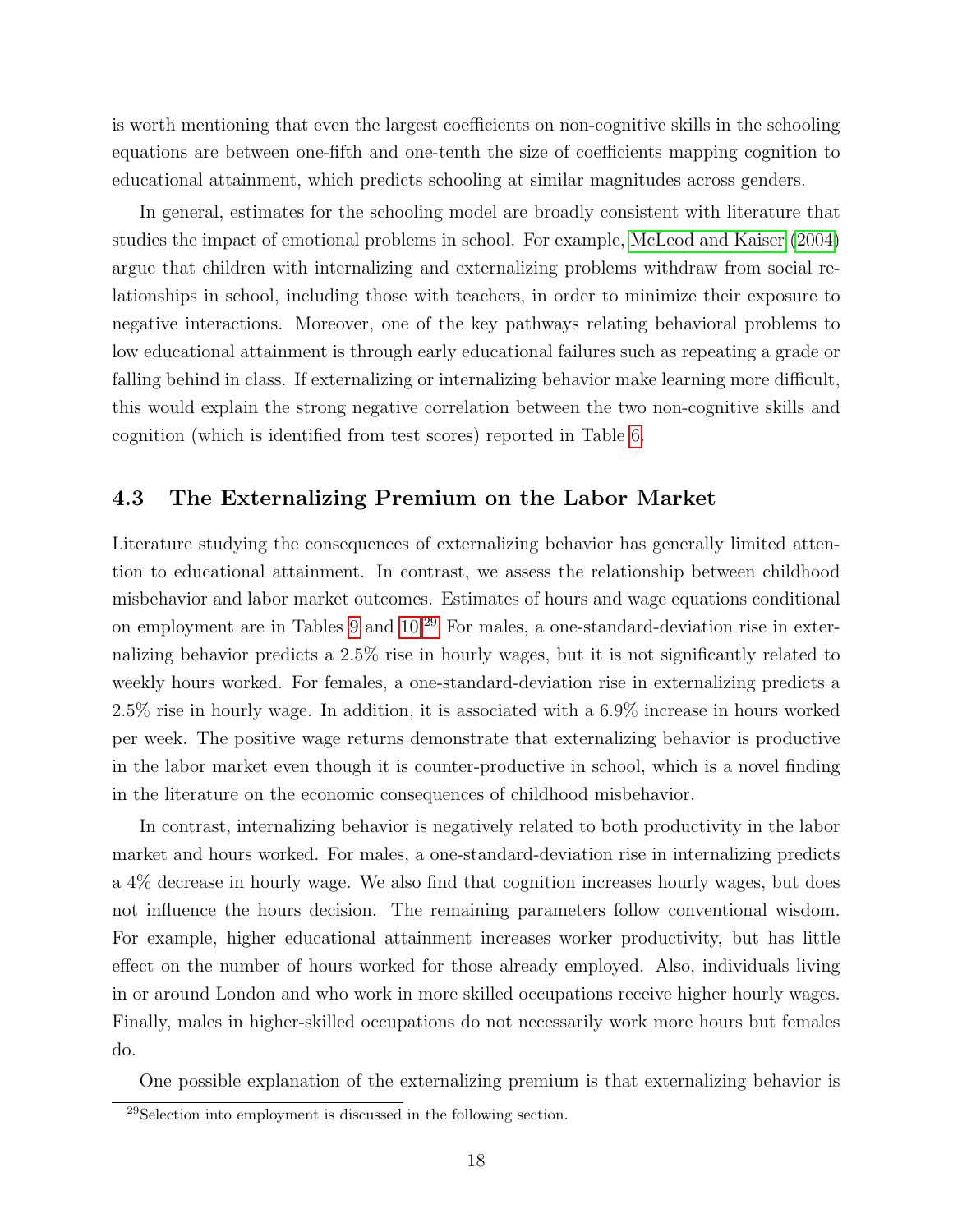highly negatively correlated with agreeableness [\(Ehrler, Evans, and McGhee, 1999\)](#page-32-4). Agreeableness is one of the "Big-5" personality traits and it predicts lower earnings [\(Judge, Liv](#page-33-7)[ingston, and Hurst, 2012\)](#page-33-7). To explain why, [Barry and Friedman](#page-31-6) [\(1998\)](#page-31-6) show that individuals with higher levels of agreeableness are worse negotiators as they are susceptible to being anchored by early offers in the negotiation process. Relatedly, [Spurk and Abele](#page-34-11) [\(2011\)](#page-34-11) show that less agreeable individuals are more competitive in the workplace and place a higher emphasis on career advancement. They also find that agreeableness is negatively related to work hours, which is consistent with the positive relationship between externalizing behavior and hours worked for the females in our sample. In summary, high-externalizing individuals may earn more for some of the same reasons that agreeable people earn less. Our findings on externalizing differ from those on agreeableness, however, since agreeableness is generally measured during adulthood and, in contrast, we measure externalizing behavior among schoolchildren. We can therefore demonstrate that externalizing behavior, though productive on the labor market, is also counterproductive in school.

Our findings demonstrate a more nuanced relationship between childhood misbehavior and labor market outcomes than has been recognized in previous literature. Separating aggregate misbehavior into two separate components leads to a new understanding of how childhood misbehavior affects earnings during adulthood. In the following section, we conduct sensitivity and subgroup analyses to gain further insights into the relationship between externalizing behavior and adult outcomes. Thereafter, we discuss some policy implications of our findings.

## <span id="page-21-0"></span>5 Sensitivity Tests and Subgroup Analyses

Here, we assess whether our findings on the mixed effects of externalizing behavior are the result of selection into employment, occupation or fertility (Section [5.1\)](#page-21-1). Although we do find that externalizing behavior affects these outcomes, accounting for these relationships does not undermine our main findings that externalizing has positive returns in the labor market. Next, we present results showing that the benefits to externalizing do not extend to children who experienced poverty during childhood, even when we control for additional variables such as police involvement (Section [5.2\)](#page-25-0).

#### <span id="page-21-1"></span>5.1 Externalizing and Selection

In this section, we conduct a series of sensitivity analyses to explore whether wage returns to externalizing are explained by selection. We begin with selection into employment. Next, we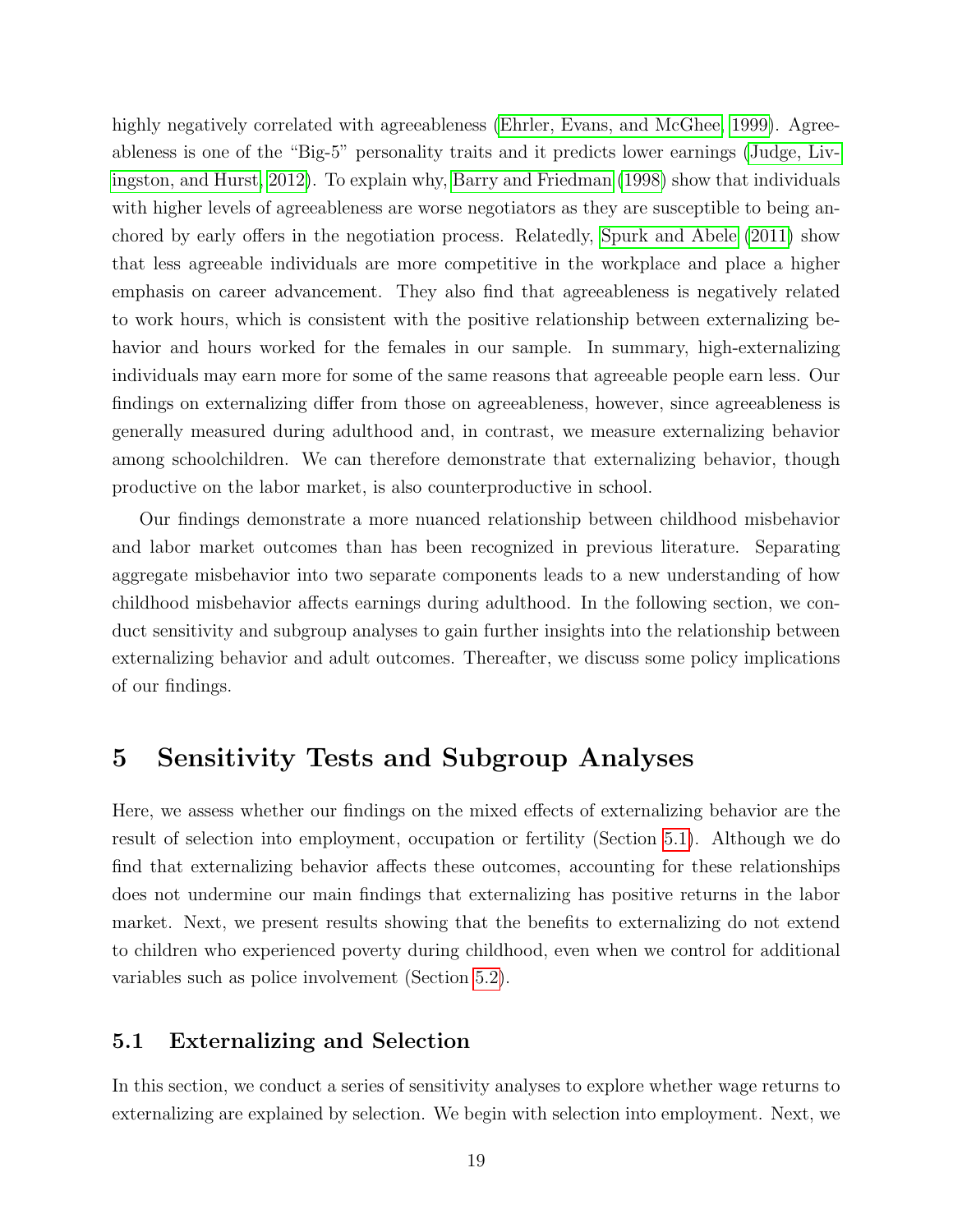study how the relationship between externalizing and earnings changes when we control for various lifecycle outcomes, including education, fertility, partnership, experience by age 33 and occupation decisions. In general, we find evidence that externalizing behavior is strongly related to a host of lifecycle outcomes. However, accounting for these relationships does not undermine the idea that externalizing is rewarded in the labor market.

#### 5.1.1 Externalizing and Employment

Recall that wage and hours regressions are estimated on individuals who are employed. One possible concern is that the estimated relationship between externalizing and earnings is driven solely by selection into employment. In order to consider this relationship we first estimate a multinomial logit model of selection into self and paid employment while keeping the factor analysis structure constant.<sup>[30](#page-22-0)</sup> The results can be found in Table [11](#page-44-0) where unemployed individuals are the base group. We find important gender differences in our results. Females with higher levels of externalizing behavior are less likely to be unemployed and are more likely to be self-employed at age  $33<sup>31</sup>$  $33<sup>31</sup>$  $33<sup>31</sup>$  For males, externalizing behavior is weakly negatively related to the employment decision. Moreover, women with high levels of internalizing behavior are significantly more likely to be unemployed, but for men it is not important. Cognition predicts higher employment for males, though the coefficient is only significant at the 10% level. For females, it is not significantly related to employment. The main impact of cognition on employment likely works through schooling, which we do control for and does predict employment for both genders.

The results for externalizing behavior among females are especially concerning since they raise the possibility that high-externalizing women who are relatively productive (or who work more hours when employed) tend to self-select into employment. This could be the case if high-externalizing individuals face a lower disutility of working and are therefore observed in unemployment only if they are particularly unproductive due to other (omitted) factors. To address this concern, we exploit earnings data for individuals who were not employed at age 33, but reported earnings in a previous employment spell. The idea is that labor market outcomes at other periods would provide some insight into how much unemployed individuals would have earned if they had worked at age 33 [\(Neal and Johnson,](#page-34-12) [1996\)](#page-34-12). Using this approach, the proportion of individuals in our sample for whom we obtain

<span id="page-22-0"></span><sup>&</sup>lt;sup>30</sup>In other words, we keep the measurement system mapping latent skills to observed measurements of misbehavior constant so that changes in the parameters are solely attributable to changes in the control variables and not in the measurement system.

<span id="page-22-1"></span> $31$ This finding is similar to the one in [Levine and Rubinstein](#page-33-2) [\(2013\)](#page-33-2) They show that teenagers who engage in risky or illicit behaviors are more likely to self-select into entrepreneurship.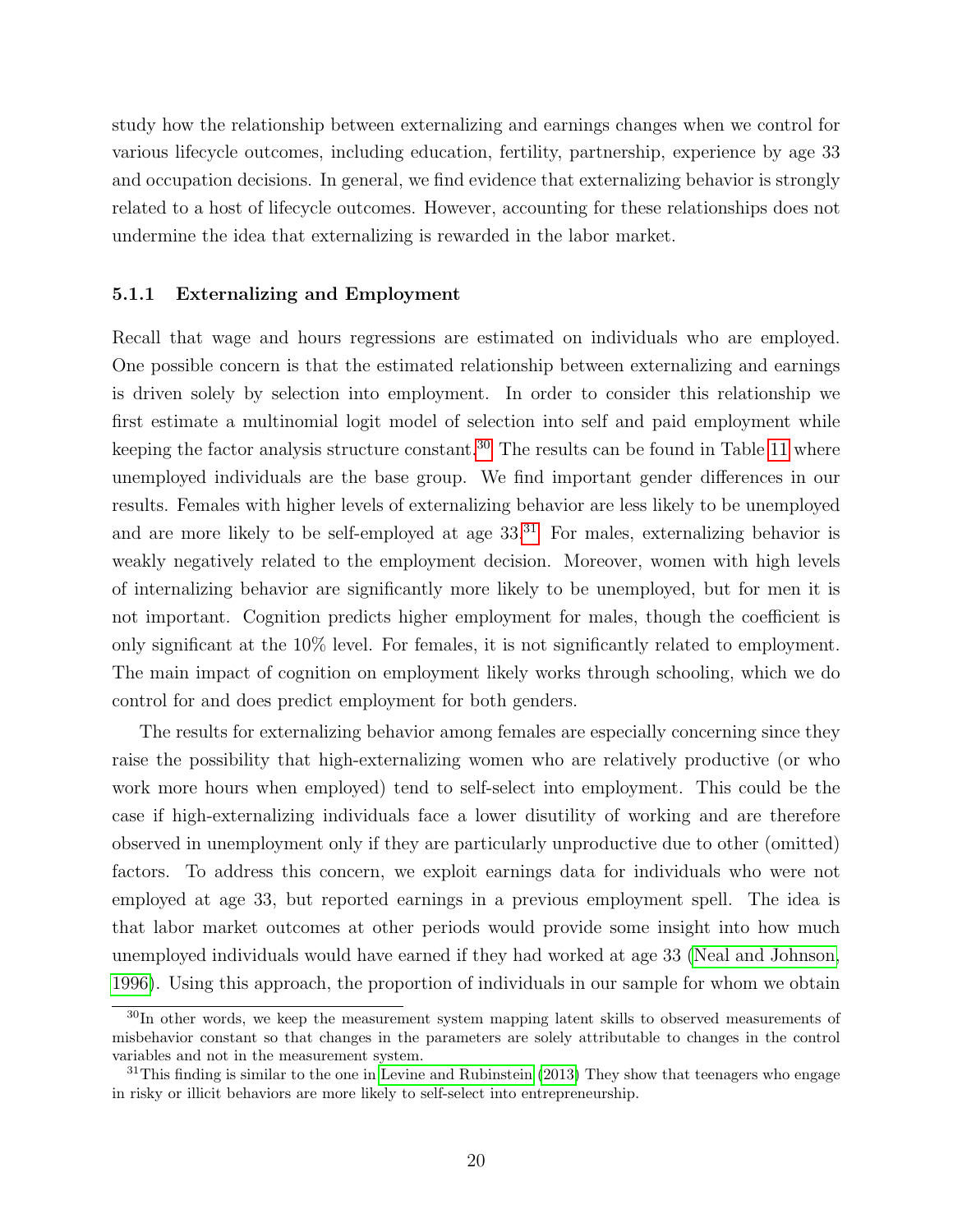a measure of earnings rises from  $62\%$  to  $92\%$  (90% for males and  $93.5\%$  for females).<sup>[32](#page-23-0)</sup> If results are driven by highly productive, high-externalizing individuals entering employment, we would expect the estimated relationship between externalizing and earnings to fall once we include earnings information on unemployed individuals.

We re-estimate the model outlined in Section [3](#page-14-0) using the larger sample that includes individuals with earnings information from other years. Estimates are presented in Table [12.](#page-45-0) In Column [1] we present the estimated parameters using the original measure of labor market earnings. In Column [2] we use the new measure of earnings that include individuals not working at age 33. We do not find a decrease in the estimated relationship between externalizing behavior and weekly earnings once we include earnings for unemployed males. These results provide evidence against the possibility that selection into employment explains the estimated results for the males in our sample. However, as can be seen in Column  $[4]$ , we do see a decrease of about 20% in the estimated relationship for females. Therefore, our estimates reflect, in part, how high-externalizing females who are high earners for unobserved reasons select into employment. However, the bottom line is that, even after we account for this decrease, the resulting relationship between externalizing behavior and earnings remains large and significant.<sup>[33](#page-23-1)</sup>

#### 5.1.2 Externalizing and other Lifecycle Outcomes

Next, we assess how estimated coefficients change when we vary the set of controls used to explain weekly hours and wages.<sup>[34](#page-23-2)</sup> We consider four sets of controls (measured at age 33), which are added to the earnings equations successively. They are (i) dummies for educational attainment; (ii) number of children and a partnership indicator; (iii) months of experience; and (iv) occupation dummies. Estimation occurs for males and females separately and results are presented in Table [13](#page-46-0) for males and in Table [14](#page-47-0) for females. In Figure [4,](#page-58-0) we illustrate the changes in the estimated coefficients on externalizing as the additional controls are added. In particular, for each set of controls in the wage and hour equations, we simulate weekly earnings as we vary the externalizing factor from the lowest 5th percentile to the highest

<span id="page-23-0"></span> $32$ This percentage is somewhat lower for males because a higher percentage of males are always classified as self-employed.

<span id="page-23-1"></span><sup>&</sup>lt;sup>33</sup>As an additional robustness check, we also experimented with a formal Heckman selection model for hourly wages using partnership and number of children as exclusion restrictions. We do not present these results since they suggest a similar story to the one presented in Table [12](#page-45-0) and because the exclusion restrictions are difficult to defend.

<span id="page-23-2"></span><sup>&</sup>lt;sup>34</sup>For this exercise, we keep the measurement system mapping latent skills to observed measurements of misbehavior constant so that changes in the parameters are solely attributable to changes in the control variables and not in the measurement system. We also re-estimated the model allowing the factor structure to change at each different version of the model. Results do not change in any apparent way.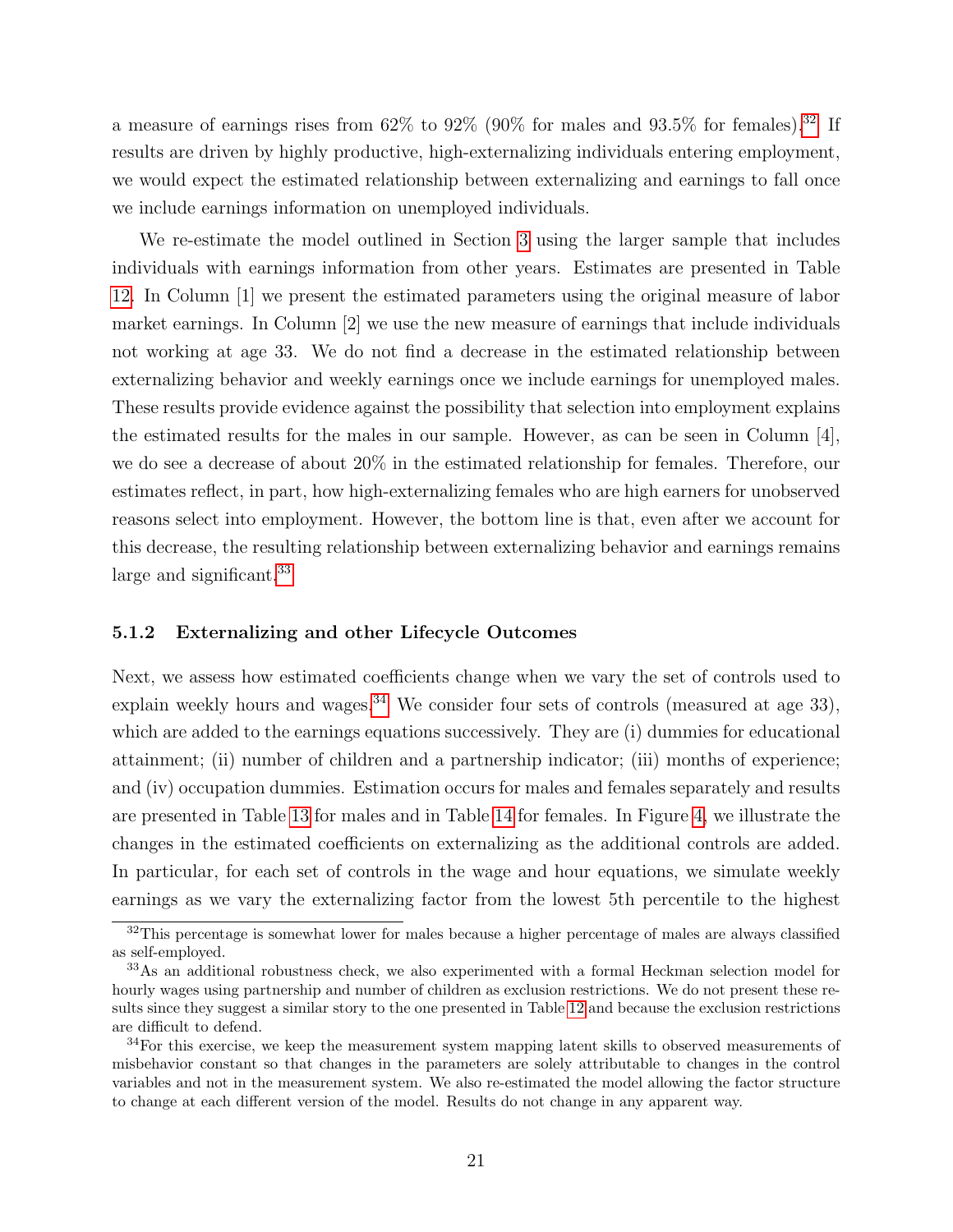95th percentile, keeping other latent skills and covariates at the population median.

To begin, we consider the relationship between externalizing behavior and earnings before we control for any additional outcomes. Estimates can be found in column [1] of Tables [13](#page-46-0) and [14.](#page-47-0) Even before we control for any additional outcomes the relationship is positive for both males and females (though it is insignificant for females). This reflects results from the crude model showing that the externalizing behavior leads to a net benefit in terms of earnings, i.e., that the premium does not emerge only after we have controlled for the negative impact on schooling. In Column [2], we add schooling dummy variables and reestimate the model. The estimated relationship between externalizing and earnings increases by around 15%. This is not surprising given the externalizing penalty in school. In other words, the relationship between externalizing behavior and earnings is stronger once we control for schooling, which is negatively associated with externalizing.

Next, we control for number of children and whether the individual has a partner (Columns [3] and [4] of Tables [13](#page-46-0) and [14,](#page-47-0) for males and females, respectively). For males, including these additional controls does not change the estimated coefficient on externalizing. In contrast, for females, controlling for fertility doubles the magnitude of the coefficient. This gender difference is also clear in Figure [4.](#page-58-0) In Panel (b) for females, the slope of the curve, which represents how externalizing is associated with earnings, increases noticeably once we add the number of children by age 33 as a control. To understand the gender difference in how fertility affects the externalizing earnings premium, we estimate a linear regression of the number of children by age 33 on the three factors using the previously estimated measurement system. Estimates are found in Table [15.](#page-48-0) Externalizing males and females are both likely to have a larger number of children by age 33, but based on the earnings equations (Tables [13-](#page-46-0)[14\)](#page-47-0), having more children is somewhat irrelevant to earnings for males, but is associated with a large drop in earnings for females. Recall from Figure [2](#page-56-0) that female earnings are much lower for women with children in comparison to women without children. For males, there is no discernible relationship.<sup>[35](#page-24-0)</sup>

Finally, we add months of experience and occupational choice as controls (Columns [5] and [6]). However, adding these to the model does not appreciably alter the estimated relationship between externalizing and earnings. In fact, there is little evidence that externalizing behavior drives individuals into any specific occupation once we have controlled for education. These results are found in Table [16](#page-49-0) where we estimate a multinomial logit model of occupational sorting with unskilled occupations as the basis group. As can be seen in

<span id="page-24-0"></span><sup>&</sup>lt;sup>35</sup>For individuals from later cohorts, among whom women are more likely to purchase childcare in the market or men are more likely to take time out of the labor market to care for children, our findings on externalizing, fertility and earnings could be different.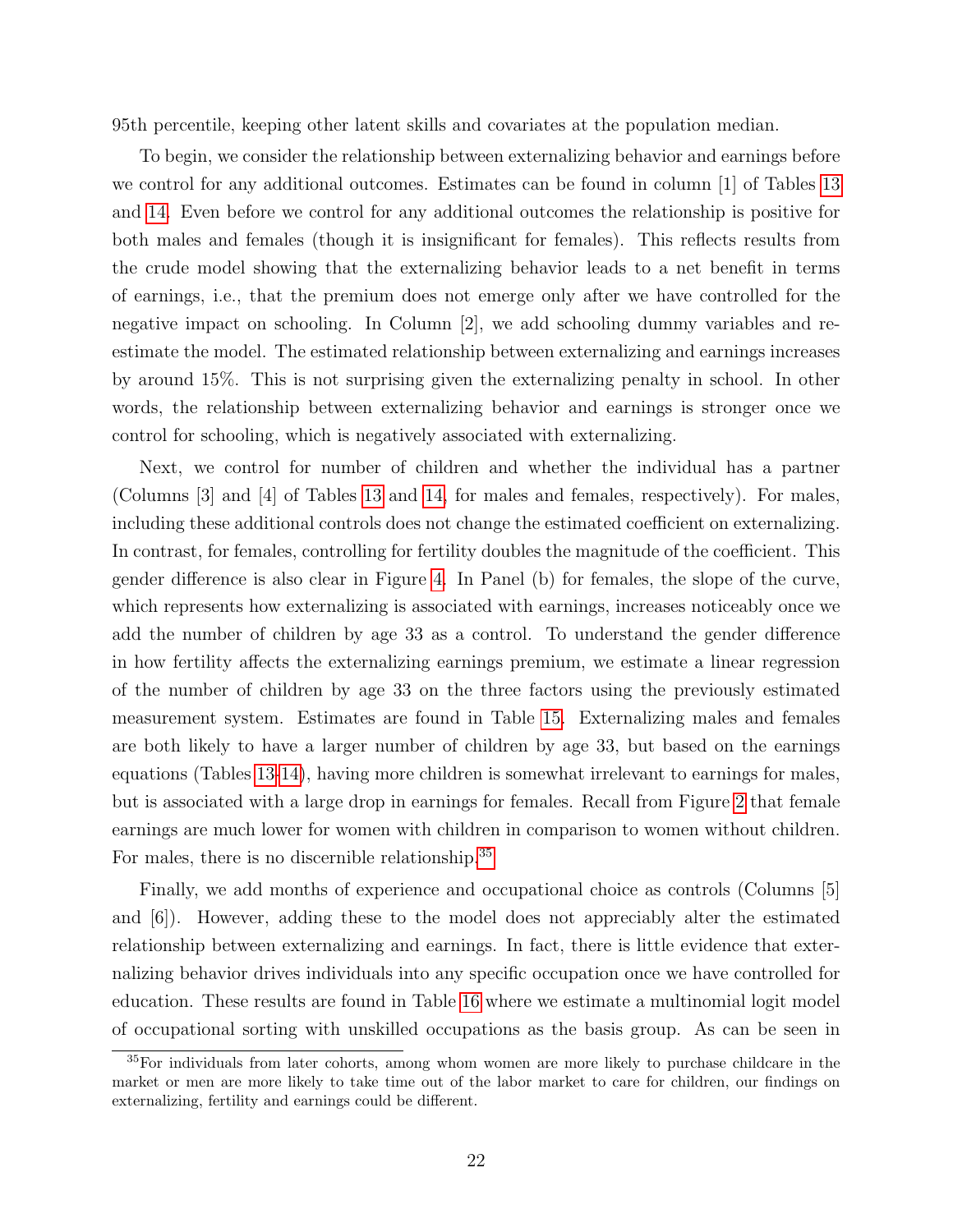Table [16,](#page-49-0) externalizing is not strongly related to the occupation decision. High-externalizing males are more likely to self-select into skilled manual occupations but the parameter is only marginally significant.[36](#page-25-1)

In summary, though externalizing behavior is related to a host of economic outcomes that also predict earnings, we have demonstrated here that the externalizing premium on the labor market is not driven by differential sorting by externalizing behavior into these outcomes. Return to Figure [4,](#page-58-0) which plots wages for different levels of externalizing using coefficients estimated assuming varying sets of controls. Though the slope does change, especially for females, depending on which controls are included, the externalizing wage premium is robust across specifications.

### <span id="page-25-0"></span>5.2 Childhood Poverty, Misbehavior and Earnings

Studying a sample of disadvantaged black children in the U.S., [Heckman, Pinto, and Savelyev](#page-33-3) [\(2013\)](#page-33-3) find that an early childhood education program increased earnings in part by reducing externalizing behavior. In contrast, we show that externalizing can be valuable in the labor market. In this section, we explore whether differences in findings are explained by differences in the socioeconomic status of the group being analyzed. One possibility is that children born into poorer families face a higher likelihood of criminality or police involvement for the same level of externalizing behavior.

We estimate a version of our econometric model with two changes. First, we include a measure of police involvement at age 16 as an additional outcome equation and as an additional explanatory variable in the schooling, wage and hours equations. Second, we estimate the model on a sub-sample of our analytic sample, which is selected to resemble the family characteristics of the sample studied in [Heckman, Pinto, and Savelyev](#page-33-3) [\(2013\)](#page-33-3). In particular, we construct a subsample of our analytic sample consisting of subjects who faced financial difficulties during childhood. Recall, this occurs if the interviewer reported that the household appeared to be experiencing poverty in 1965 or if a member of the household self-reported having financial difficulties in the 12 months prior to being observed in either 1969 or 1974.[37](#page-25-2) We estimate the econometric model separately for the low-SES subsample

<span id="page-25-1"></span><sup>&</sup>lt;sup>36</sup>In additional analyses that are available upon request, we also show that the returns to externalizing do not differ significantly across occupations.

<span id="page-25-2"></span><sup>&</sup>lt;sup>37</sup>An alternative would be to use family income. However, perhaps surprisingly, the NCDS does not collect information on family income or parental pay in the first three surveys. In the fourth survey, when children were 16 years old, categorical information was collected on each parent's work pay. However, this information on parental pay is missing for over 20% of our sample. Therefore, we decided to use the available information about financial difficulties instead.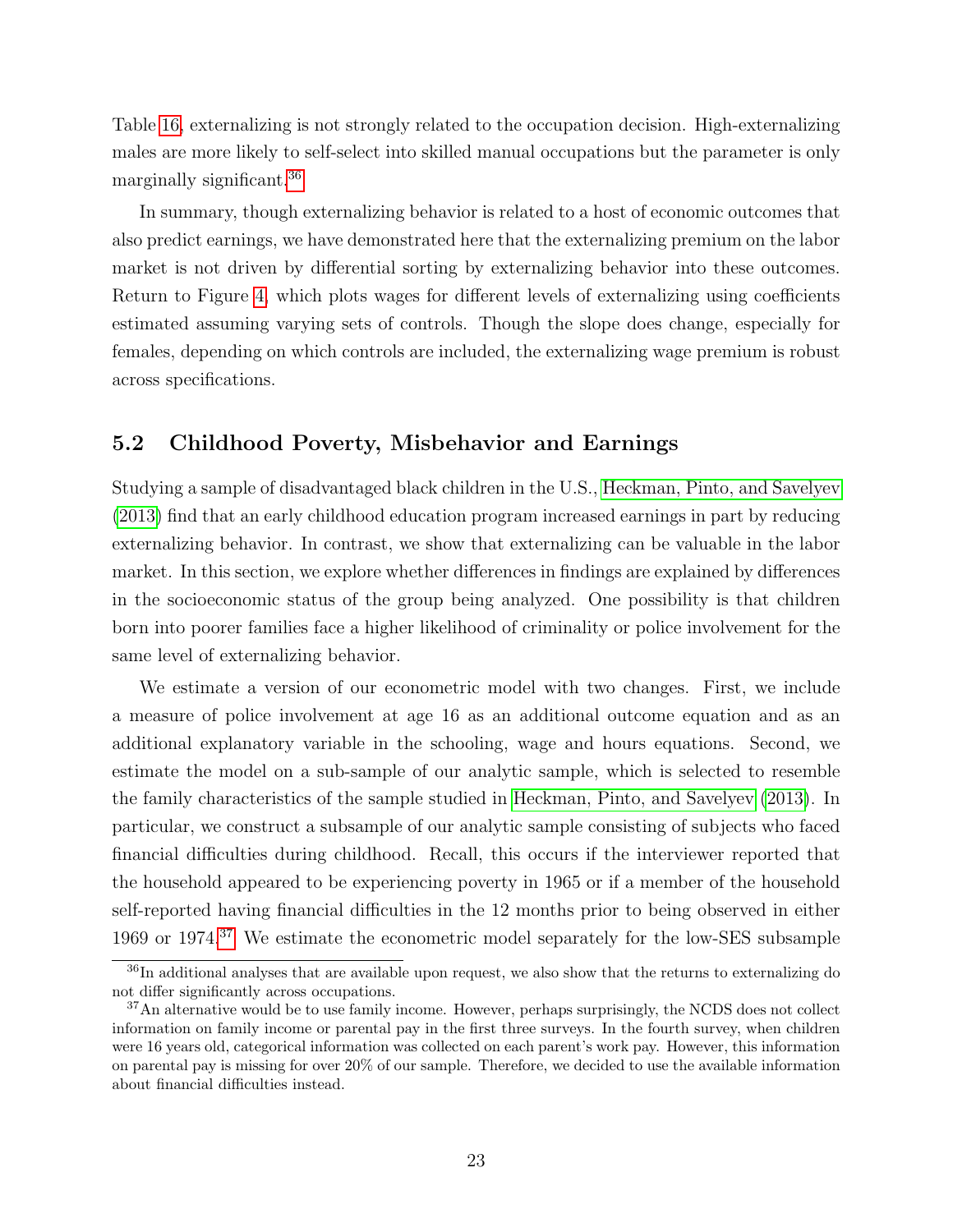and for all other subjects in our analytic sample, which we call the high-SES subsample.<sup>[38](#page-26-0)</sup>

Summary statistics for the low-SES sub-sample are found in Table [17.](#page-50-0) Looking at the table, the low-SES sample completes less education and earns lower wages, though hours are similar across groups. They are somewhat less likely to be employed or report having a partner, but have more children, on average. To account for potential instability of the measurement system (the mapping from underlying factors to observed variables), we estimate the measurement system for each group separately. Estimates by SES group for schooling, hours, wages and police involvement are found in Tables [18-](#page-51-0)[21.](#page-54-0)

Estimating separate models by childhood SES, we find that many patterns are similar to the main model. However, we also find some important differences by childhood SES. First, we estimate a larger penalty for externalizing behavior for educational attainment among individuals that grew up in low-SES households (-0.108 versus -0.061). This finding is broadly consistent with results in [Ramey](#page-34-13) [\(2014\)](#page-34-13), who shows that externalizing blacks in the U.S. face a higher likelihood of punishment by suspension in comparison to similarly externalizing whites. This could be because schools that serve low-SES children in the UK (or black children in the U.S.) have fewer resources to address externalizing behavior and therefore react to it through suspensions or expulsions.[39](#page-26-1)

Perhaps most importantly, we find that the labor market returns to externalizing behavior fail to extend to the low-SES subsample. For this group, the point estimate of the coefficient on externalizing behavior is zero in the wage equation. In the hours equation, the coefficient is 0.23 and insignificant for the low-SES group (versus 0.43 and significant at the 1-percent level for the high-SES group). Wage returns to the other skills are similar across the two groups, as are the returns to education, experience and occupation. On the other hand, there are some differences in the influence of internalizing behavior and cognition for the hours worked decision. Internalizing behavior decreases hours worked for the high-SES group but not for the low-SES group and cognition increases hours worked for the low-SES group only. Other coefficients are mostly similar. However, one important caveat to the results presented in this section is that we cannot statistically differentiate the returns to externalizing behavior for the two socioeconomic groups because the standard errors in the estimates for the financially difficulties group are too large.<sup>[40](#page-26-2)</sup>

<span id="page-26-0"></span><sup>&</sup>lt;sup>38</sup>In a separate analysis, not presented here, we separated our sample into four groups by gender and socioeconomic status. Main patterns remain largely similar. However, the standard errors for the low-SES groups, when divided by gender, were too large for any useful inference to be made.

<span id="page-26-2"></span><span id="page-26-1"></span><sup>&</sup>lt;sup>39</sup>There are also some differences in the returns to family characteristics, such as the father's occupation.

<sup>&</sup>lt;sup>40</sup>One possibility is that differences in returns are due to instability of the measurement system across groups. However, we estimated the measurement system separately for each group and find that the factor loadings are remarkably similar for the high-SES and low-SES group (Table [S4\)](#page-39-0).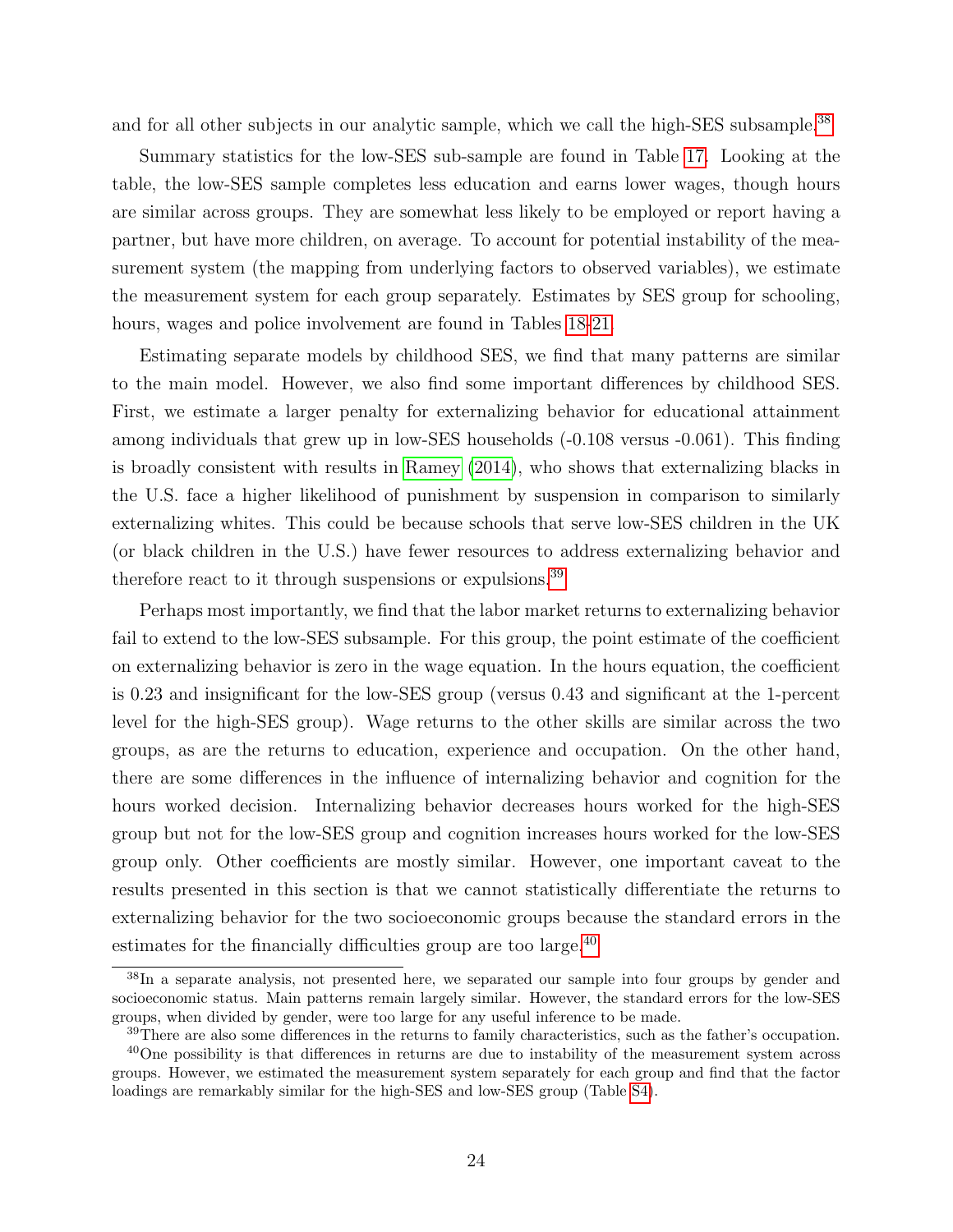Following the results in [Heckman, Pinto, and Savelyev](#page-33-3) [\(2013\)](#page-33-3), one explanation for possible differences in results by childhood SES status is that low-SES individuals are at a higher risk of criminal behavior for a given level of externalizing behavior. In line with this possibility, we find a strong relationship between externalizing behavior and police involvement (see Table [21\)](#page-54-0). In general, our estimates suggest that low-SES individuals are more likely to have some police involvement (the estimated constant in the police involvement equation is −1.00 for the high-SES group and -0.41 for the low-SES group). However, the relationship between externalizing behavior and police involvement is stronger for the high-SES group.<sup>[41](#page-27-0)</sup> Interestingly, we do not find much evidence that police involvement is related to worse labor market outcomes for either SES subgroup. Therefore, even though externalizing behavior predicts higher police involvement, police involvement does not appear to derail labor market prospects in the British sample we study. It is possible that the returns to externalizing behavior might be negative in a context where police involvement is highly penalized in the labor market. This is the sort of context studied in [Heckman, Pinto, and Savelyev](#page-33-3) [\(2013\)](#page-33-3), who examine a sample composed mostly of at-risk black youths in the U.S. However, for our sample, police involvement cannot explain why low-SES individuals in the British sample we study receive little payoff to externalizing behavior.

Therefore, despite our initial results showing that externalizing behavior is associated with better labor market outcomes, this positive association does not extend to individuals who faced poverty during childhood. In other words, the payoffs to non-cognitive skills are context-dependent, as argued in [Lundberg](#page-34-2) [\(2013\)](#page-34-2). To explain differences in returns to skills across socioeconomic groups, we are therefore left with several distinct, but related possibilities. The first is that there are true differences in the productivity of externalizing behavior across groups. This is possible if, for example, children born into wealthier families are bet-ter able to channel aggressive tendencies into productive activities.<sup>[42](#page-27-1)</sup> A second possibility is that high-externalizing individuals from lower classes face different selection rules than their higher-SES counterparts, but which are not observed by the econometrician. For example, managers or co-workers may view high-externalizing individuals from high-SES families as ambitious leaders and be willing to hire them in high-wage positions or to promote them. In contrast, high-externalizing individuals from lower SES families may find their advancement thwarted if they are viewed as disruptive, aggressive or impolite. If so, high-externalizing individuals from low-SES families are not unproductive per se, but instead sort into jobs where they earn less. In both cases, childhood SES and externalizing exhibit complementar-

<span id="page-27-0"></span><sup>&</sup>lt;sup>41</sup>Interestingly, internalizing behavior and cognition are associated with less police involvement, though the coefficients are much larger in magnitude for high-SES individuals.

<span id="page-27-1"></span> $^{42}$ See, for example, [Doyle et al.](#page-32-9) [\(2009\)](#page-32-9) on the timing of investments to decrease inequality.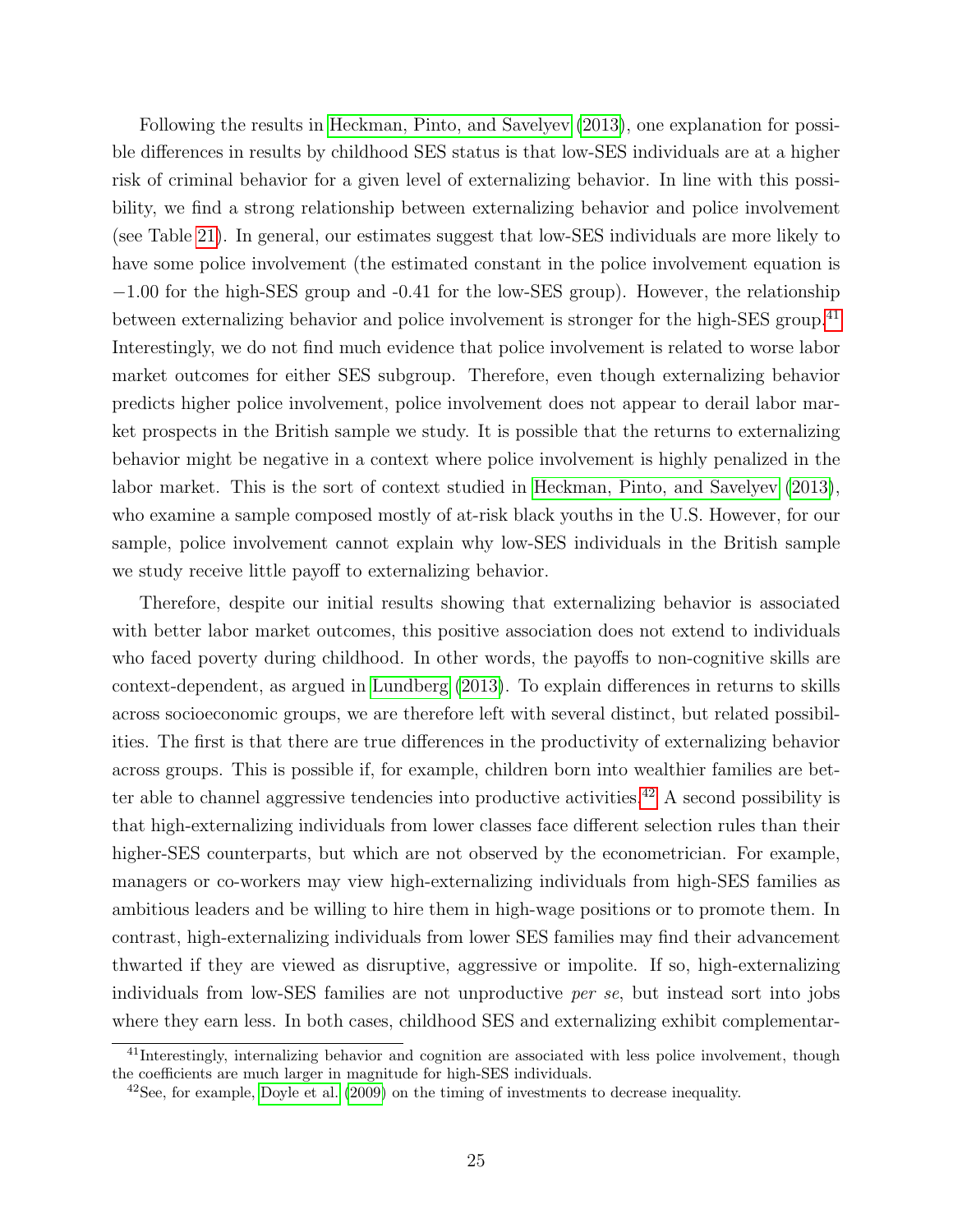ities and children from poorer families are unable to unleash the potential of an otherwise lucrative skill.

## <span id="page-28-0"></span>6 Externalizing and Education Policy

In this section, we discuss the economic implications of our findings on externalizing behavior. Connecting childhood misbehavior to earnings connects our findings to a well-developed literature linking childhood characteristics and behaviors to long-term economic outcomes. An implication of this literature is that human capital investments during childhood can have large payoffs in adulthood [\(Heckman and Masterov, 2007;](#page-33-8) [Doyle et al., 2009;](#page-32-9) [Cunha,](#page-31-7) [Heckman, and Schennach, 2010;](#page-31-7) [Carneiro, Løken, and Salvanes, 2011\)](#page-31-8). For example, [Currie](#page-31-9) [\(2001,](#page-31-9) [2009\)](#page-32-10) shows that early childhood health disparities can affect future labor market outcomes through a variety of mechanisms, including performance at school. This suggests that interventions that address health disparities can improve the labor market performance of children born into poverty.

Researchers have also linked childhood misbehavior to labor market outcomes, typically seeing misbehavior as uni-dimensional and unproductive. Our departure from the typical view suggests the need for caution in implementing policies that affect childhood noncognitive skills. The concern is not a hypothetical one as many school systems are poised to enact policies that evaluate schools on character skills development [\(West et al., 2015\)](#page-34-4). In response to such proposals, [Duckworth and Yeager](#page-32-11) [\(2015\)](#page-32-11) emphasize concerns related to measurement, arguing that assessments of non-cognitive skills could be misleading and are subject to strategic manipulation or outright cheating.<sup>[43](#page-28-1)</sup> These concerns are certainly valid, but our findings on mixed effects of externalizing behavior raise additional serious doubts about the utility of uniformly penalizing or rewarding schools for the development of students' non-cognitive skills. The reason is that such policies could stifle skills that are productive in other sectors.

Even if a character skill is shown to be valuable in the labor market, however, this does not imply that it should be promoted in school. In our case, we do not think that the externalizing premium we identify should be used to justify policies encouraging externalizing behavior. Here, we discuss two reasons why. The first reason is tied to our results on differences in returns by socioeconomic group. Leaving aside important questions about the source of such differences in returns (e.g., a higher propensity for police involvement due to biases in criminal justice systems), policies that promote skills could harm some groups.

<span id="page-28-1"></span><sup>43</sup>See also [Ivcevic and Brackett](#page-33-9) [\(2014\)](#page-33-9) on issues with the measurement of grit.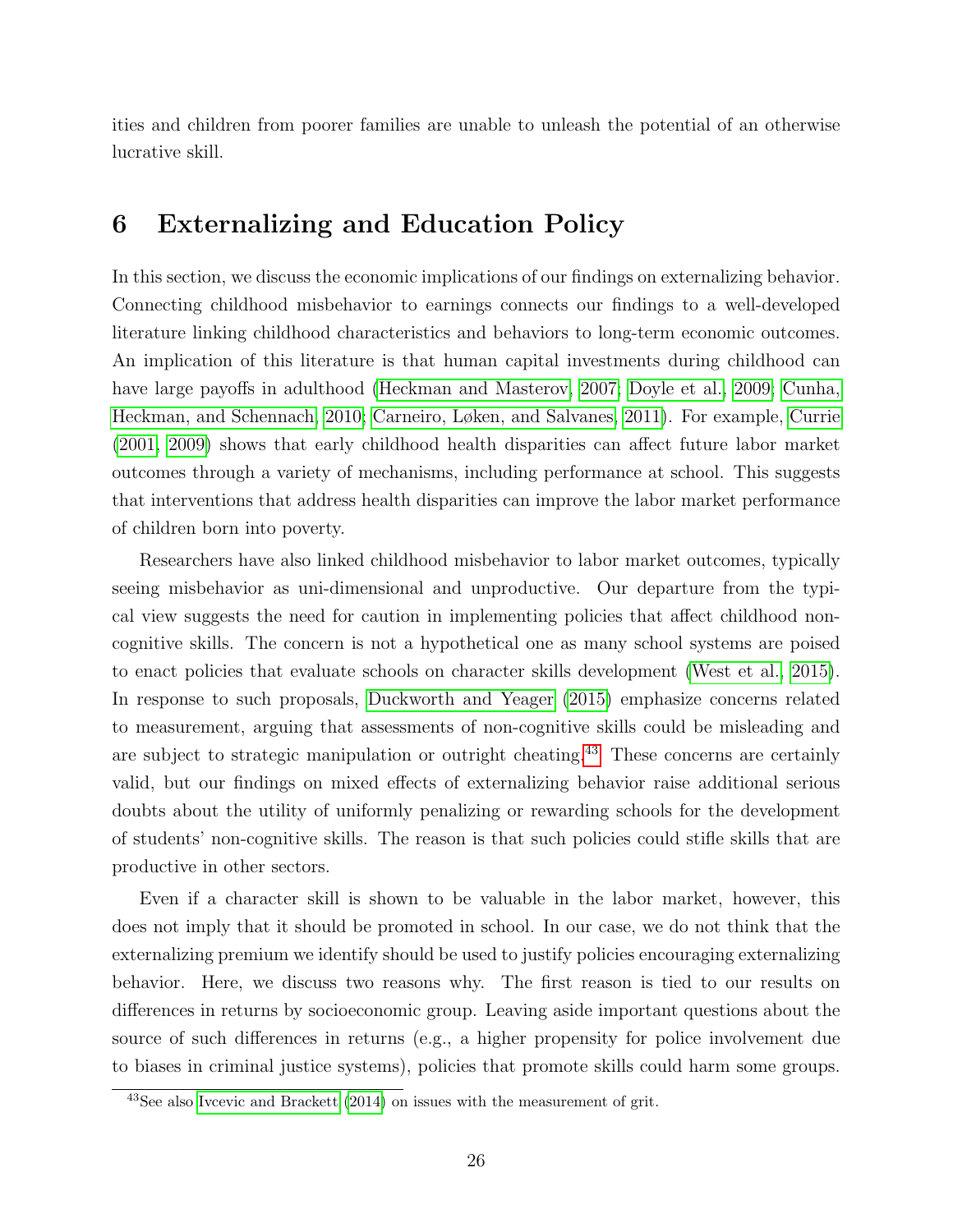This is especially concerning for skills that are negatively priced among individuals from poor backgrounds as such policies could exacerbate existing inequality. Another reason not to support policies promoting externalizing behavior is the possibility of negative spillover effects in the classroom if externalizing children are disruptive and limit other students' learning [\(Henneberger, Coffman, and Gest, 2016\)](#page-33-10). Recall, our results show that externalizing behavior loads heavily onto the maladjustment syndrome "hostility towards children". Given documented negative impacts of bullying on education, policies increasing hostility among schoolchildren are likely to be unproductive [\(Brown and Taylor, 2008;](#page-31-10) [Carrell and Hoekstra,](#page-31-11) [2010\)](#page-31-11).

However, our results do suggest that it could be useful to explore policies and interventions that accommodate externalizing behavior rather than penalizing or simply attempting to eliminate it. Such alternatives might increase schooling without stifling valuable labor market skills. In making this distinction between potential policies, we draw on pedagogical research that discusses "control-oriented" teaching methods, which are designed to reduce externalizing behavior versus "relationship-oriented" methods, which are designed to strengthen the learning environment for externalizing children.<sup>[44](#page-29-1)</sup> A simple example illustrates the difference in the two approaches. Young students who often initiate conversations with teachers at inopportune times could be punished for interrupting a lesson. Instead, they could be given a "raincheck" and invited to initiate a discussion at an appropriate time. The effectiveness of such practices is demonstrated by a randomized controlled trial of the My Teaching Partner-Secondary program (MTP-S), in which a web-mediated program on improving teacher-student in-class interaction has produced reliable gains in student achievement [\(Allen et al.](#page-30-4) [\(2011\)](#page-30-4)).

## <span id="page-29-0"></span>7 Conclusion

Few would argue against the idea that stronger cognition or better health would improve outcomes on almost any conceivable economic dimension. Some non-cognitive skills, such as grit, also appear to have positive returns in many sectors. In this paper, we illustrate that it is generally not meaningful to think of non-cognitive skill as either good or bad per se. We have demonstrated that the same non-cognitive skill can be productive in one context and counterproductive in another. Our findings suggest that investments in human capital should be evaluated in light of this possibility. In particular, mixed effects of externalizing behavior suggest caution in devising policies that target children with apparently undesirable

<span id="page-29-1"></span><sup>&</sup>lt;sup>44</sup>For an overview of pedagogical techniques that foster a caring and positive student-teacher relationship, in particular, in dealing with student misbehavior, see [Hamre and Pianta](#page-33-11) [\(2006\)](#page-33-11).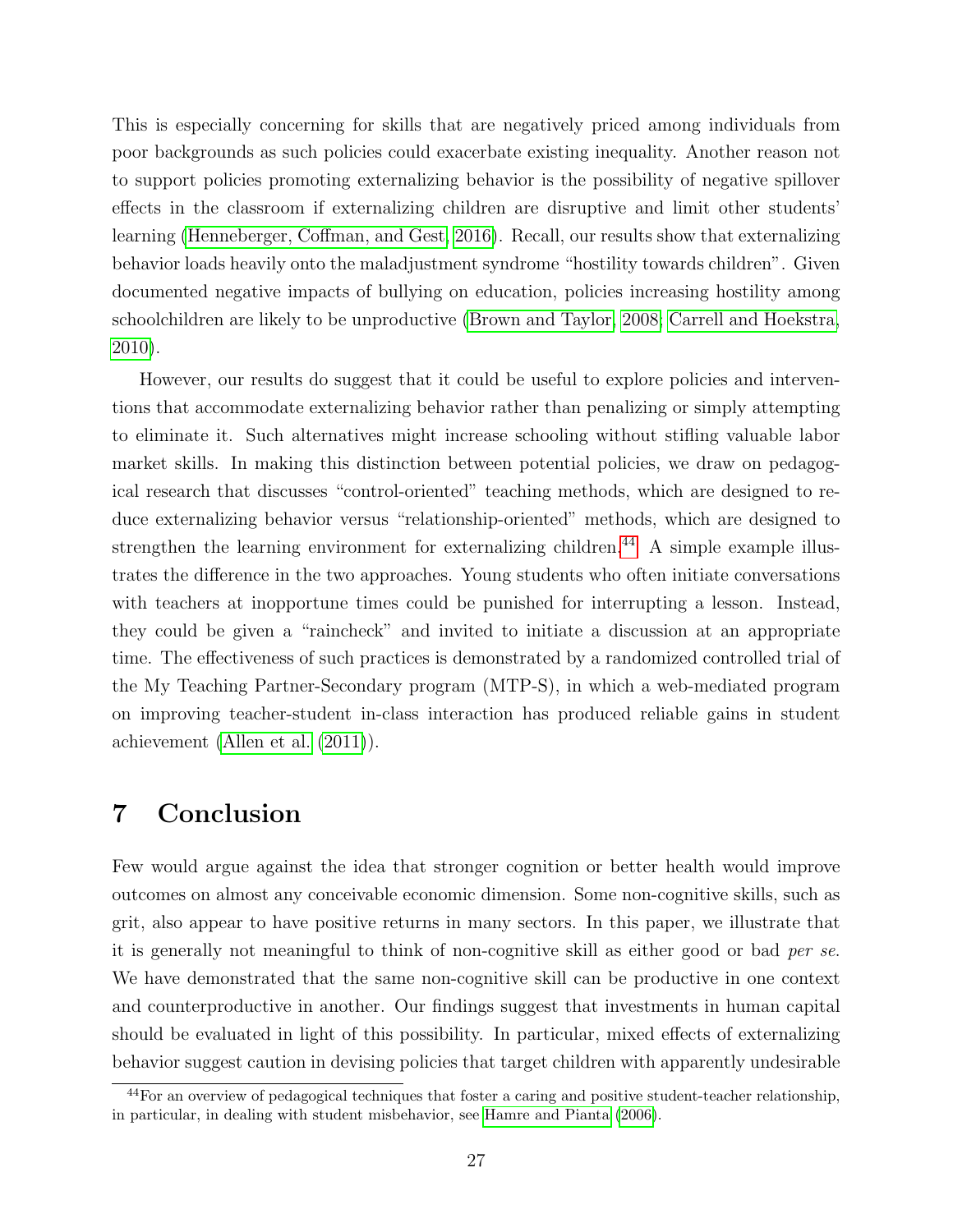behaviors or so-called negative non cognitive skills. Such policies may pay off in the shortrun by improving educational outcomes, but may also be costly in the long-run by stifling a productive labor market skill. We also show important differences across socioeconomic groups in the returns to skills. This further complicates policies centering around noncognitive skill formation, suggesting that individuals from disadvantaged backgrounds may suffer from an inability to profit from productive skills. Our results are particularly salient given recent efforts to include measures of non-cognitive skills as part of schools' and teachers' performance ratings.

One direction for future research would aim to better understand heterogeneity in the effects of non-cognitive skills across groups. For example, [Ramey](#page-34-13) [\(2014\)](#page-34-13) studies a cohort of individuals born in the U.S. in the 1980s and 1990s. He shows that high-externalizing blacks are more likely to be suspended from school than equally externalizing whites. This could lead to differences in the returns to externalizing behavior across racial groups since suspensions are associated with low schooling attainment and lower earnings. Extending the findings in [Ramey](#page-34-13) [\(2014\)](#page-34-13) to consider labor market outcomes could help to clarify whether differences in returns to the same non-cognitive skill help to explain stubbornly persistent inequality across racial groups. Finally, studying externalizing behavior among a relatively young cohort in the U.S. could lead to a better understanding of mixed returns to the skills that constitute human capital.

## References

- <span id="page-30-2"></span>Achenbach, Thomas M., Stephanie H. McConaughy, and Catherine T. Howell. 1987. "Child/Adolescent Behavioral and Emotional Problems: Implications of Cross-Information Correlations for Situational Specificity." Psychological Bulletin 101 (2):213– 232.
- <span id="page-30-3"></span>Agan, Amanda Y. 2011. "Non-Cognitive Skills and Crime." University of Chicago.
- <span id="page-30-1"></span>Aizer, Anna. 2009. "Neighborhood Violence and Urban Youth." The Problems of Disadvantaged Youth: An Economic Perspective :275.
- <span id="page-30-4"></span>Allen, Joseph P., Robert C. Pianta, Anne Gregory, Amori Yee Mikami, and Janetta Lun. 2011. "An Interation-Based Approach to Enhancing Secondary School Instruction and Student Achievement." Science 333.
- <span id="page-30-0"></span>Almlund, Mathilde, Angela Lee Duckworth, James Heckman, and Tim Kautz. 2011. "Personality Psychology and Economics." *Handbook of the Economics of Education* 4 (1).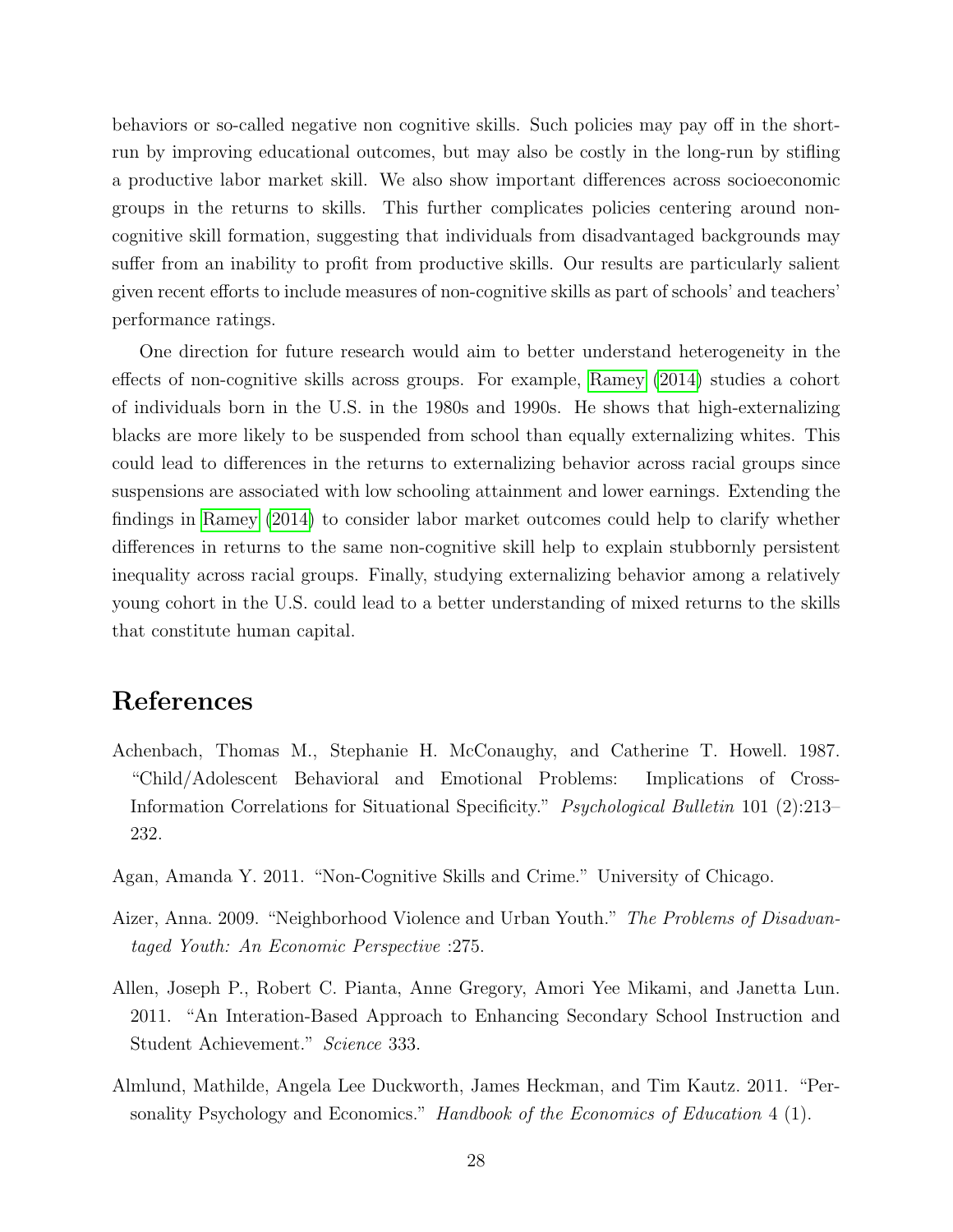- <span id="page-31-6"></span>Barry, Bruce and Raymond A Friedman. 1998. "Bargainer Characteristics in Distributive and Integrative Negotiation." Journal of Personality and Social Psychology 74 (2):345.
- <span id="page-31-1"></span>Becker, Gary Stanley. 1967. Human Capital and the Personal Distribution of Income: An Analytical Approach. Institute of Public Administration.
- <span id="page-31-5"></span>Bertrand, Marianne and Jessica Pan. 2013. "The Trouble with Boys: Social Influences and the Gender Gap in Disruptive Behavior." American Economic Journal: Applied Economics 5 (1):32–64.
- <span id="page-31-3"></span>Blanden, Jo, Paul Gregg, and Lindsey Macmillan. 2007. "Accounting for Intergenerational Income Persistence: Noncognitive Skills, Ability and Education." The Economic Journal 117 (519):C43–C60.
- <span id="page-31-0"></span>Borghans, Lex, Angela Lee Duckworth, James J Heckman, and Bas Ter Weel. 2008. "The Economics and Psychology of Personality Traits." Journal of Human Resources 43 (4):972– 1059.
- <span id="page-31-10"></span>Brown, Sarah and Karl Taylor. 2008. "Bullying, Education and Earnings: Evidence from the National Child Development Study." Economics of Education Review 27 (4):387–401.
- <span id="page-31-2"></span>Card, David. 2012. "Earnings, Schooling, and Ability Revisited." 35th Anniversary Retrospective 35:111.
- <span id="page-31-8"></span>Carneiro, Pedro Manuel, Katrine Vellesen Løken, and Kjell G Salvanes. 2011. "A Flying Start? Maternity Leave Benefits and Long Run Outcomes of Children." IZA discussion paper.
- <span id="page-31-11"></span>Carrell, Scott E and Mark L Hoekstra. 2010. "Externalities in the Classroom: How Children Exposed to Domestic Violence Affect Everyone's Kids." American Economic Journal: Applied Economics 2 (1):211–228.
- <span id="page-31-4"></span>Conti, Gabriella, Sylvia Frühwirth-Schnatter, James J Heckman, and Rémi Piatek. 2014. "Bayesian Exploratory Factor Analysis." Journal of Econometrics 183 (1):31–57.
- <span id="page-31-7"></span>Cunha, Flavio, James J Heckman, and Susanne M Schennach. 2010. "Estimating the Technology of Cognitive and Noncognitive skill formation." Econometrica 78 (3):883–931.
- <span id="page-31-9"></span>Currie, Janet. 2001. "Early Childhood Education Programs." The Journal of Economic Perspectives 15 (2):213–238.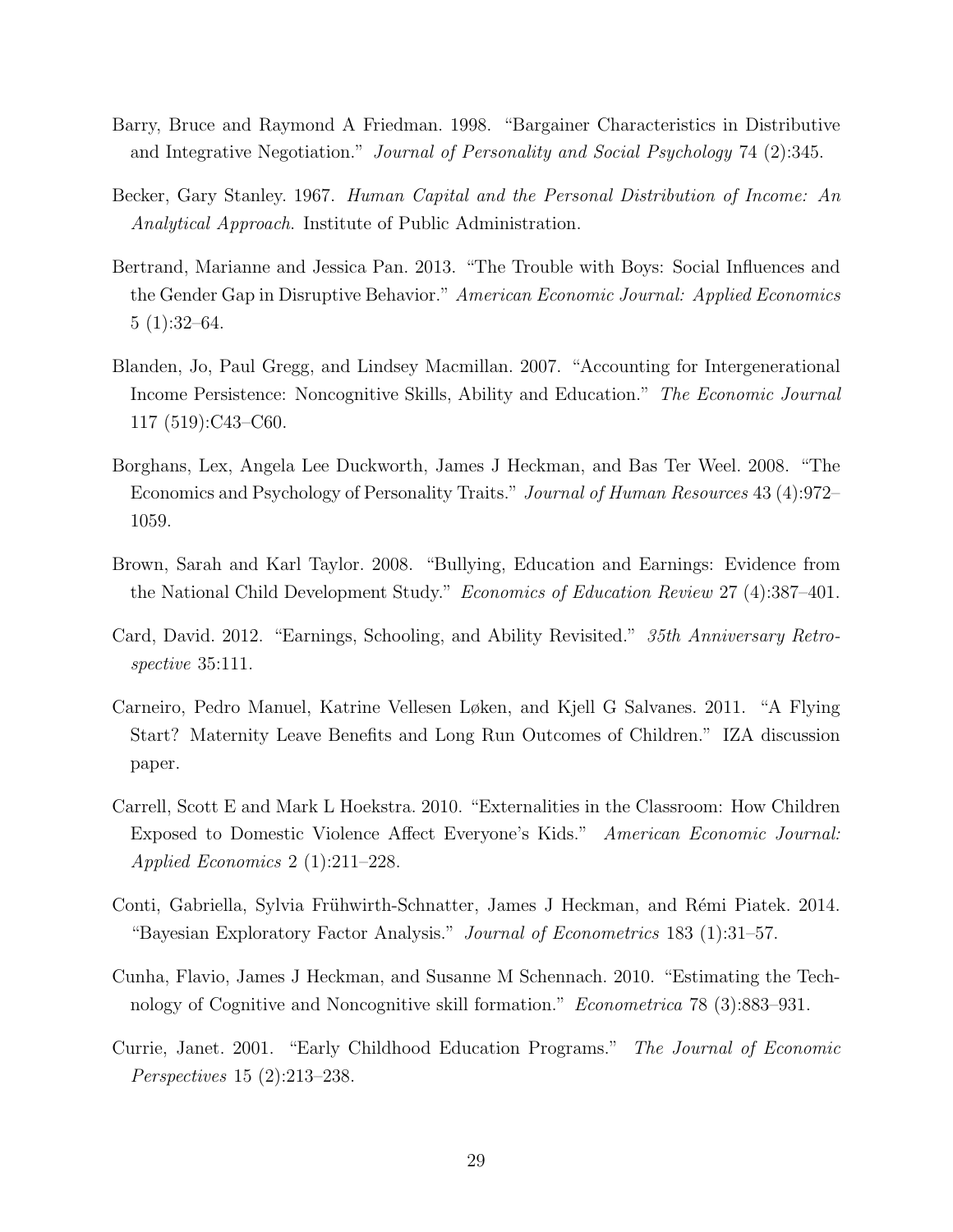<span id="page-32-10"></span>———. 2009. "Healthy, Wealthy, and Wise: Socioeconomic Status, Poor Health in Childhood, and Human Capital Development." Journal of Economic Literature 47 (1):87-122.

- <span id="page-32-9"></span>Doyle, Orla, Colm P Harmon, James J Heckman, and Richard E Tremblay. 2009. "Investing in Early Human Development: Timing and Economic Efficiency." *Economics* & Human *Biology*  $7(1):1-6$ .
- <span id="page-32-0"></span>Duckworth, Angela L, Christopher Peterson, Michael D Matthews, and Dennis R Kelly. 2007. "Grit: Perseverance and Passion for Long-Term Goals." *Journal of Personality and* Social Psychology 92 (6):1087.
- <span id="page-32-11"></span>Duckworth, Angela L and David Scott Yeager. 2015. "Measurement Matters Assessing Personal Qualities Other than Cognitive Ability for Educational Purposes." Educational Researcher 44 (4):237–251.
- <span id="page-32-3"></span>Duncan, Greg J and Rachel Dunifon. 2012. "Introduction to 'Soft-Skills' and Long-Run Labor Market Success." Research in Labor Economics 35:309–312.
- <span id="page-32-2"></span>Duncan, Greg J and Katherine Magnuson. 2011. "The Nature and Impact of Early Achievement Skills, Attention Skills, and Behavior Problems." In Whither Opportunity? Rising Inequality, Schools, and Children's Life Chances. Russell Sage Foundation, 47–69.
- <span id="page-32-4"></span>Ehrler, David J, J Gary Evans, and Ron L McGhee. 1999. "Extending Big-Five Theory into Childhood: A Preliminary Investigation into the Relationship Between Big-Five Personality Traits and Behavior Problems in Children." Psychology in the Schools 36 (6):451–458.
- <span id="page-32-5"></span>Farmer, Elizabeth MZ. 1993. "Externalizing Behavior in the Life Course The Transition From School to Work." Journal of Emotional and Behavioral Disorders 1 (3):179–188.
- <span id="page-32-6"></span>-. 1995. "Extremity of Externalizing Behavior and Young Adult Outcomes." *Journal* of Child Psychology and Psychiatry 36 (4):617–632.
- <span id="page-32-7"></span>Fronstin, Paul, David H Greenberg, and Philip K Robins. 2005. "The Labor Market Consequences of Childhood Maladjustment." Social Science Quarterly 86:1170-1195.
- <span id="page-32-1"></span>Ghodsian, M. 1977. "Children's Behaviour and the BSAG: Some Theoretical and Statistical Considerations." British Journal of Social and Clinical Psychology 16 (1):23–28.
- <span id="page-32-8"></span>Gregory, Mary K. 1977. "Sex Bias in School Referrals." Journal of School Psychology  $15(1):5-8.$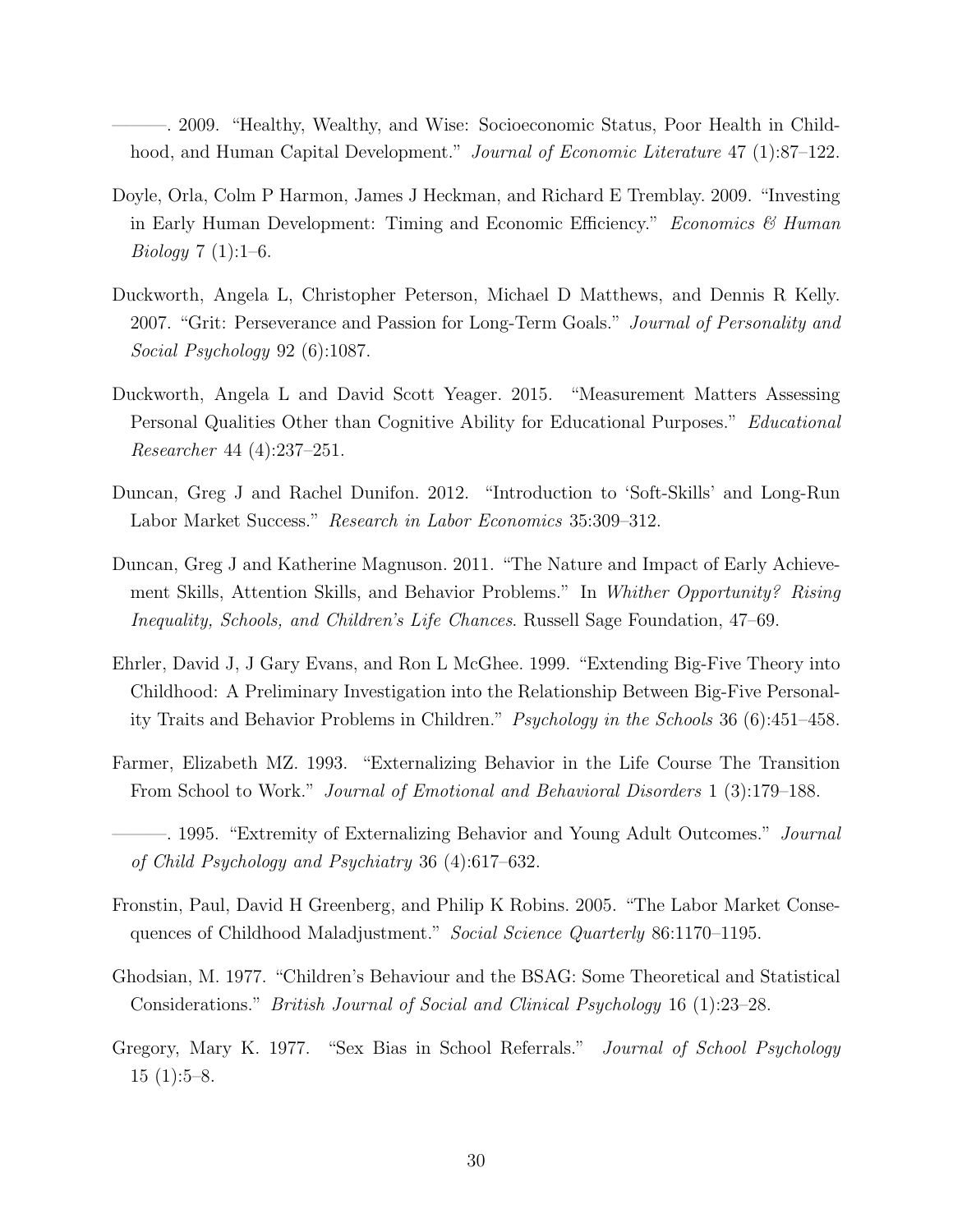- <span id="page-33-11"></span>Hamre, Bridget K. and Robert C. Pianta. 2006. "Student-Teacher Relationships." In Children's Needs III: Development, Prevention and Intervention, edited by G. Bear and Kathleen M. Minke, chap. 5. National Association of School Psychologists 49–60.
- <span id="page-33-5"></span>Heckman, James J and Flavio Cunha. 2007. "The Technology of Skill Formation." American Economic Review 97 (2):31–47.
- <span id="page-33-1"></span>Heckman, James J and Tim Kautz. 2013. "Fostering and Measuring Skills: Interventions that Improve Character and Cognition." NBER working paper.
- <span id="page-33-8"></span>Heckman, James J and Dimitriy V Masterov. 2007. "The Productivity Argument for Investing in Young Children." Applied Economic Perspectives and Policy 29 (3):446–493.
- <span id="page-33-3"></span>Heckman, James J, Rodrigo Pinto, and Peter Savelyev. 2013. "Understanding the Mechanisms through Which an Influential Early Childhood Program Boosted Adult Outcomes." American Economic Review 103 (6):2052–86.
- <span id="page-33-0"></span>Heckman, James J and Yona Rubinstein. 2001. "The Importance of Noncognitive Skills: Lessons from the GED Testing Program." The American Economic Review 91 (2):145– 149.
- <span id="page-33-10"></span>Henneberger, Angela K, Donna L Coffman, and Scott D Gest. 2016. "The Effect of Having Aggressive Friends on Aggressive Behavior in Childhood: Using Propensity Scores to Strengthen Causal Inference." Social Development .
- <span id="page-33-9"></span>Ivcevic, Zorana and Marc Brackett. 2014. "Predicting School Success: Comparing Conscientiousness, Grit, and Emotion Regulation Ability." Journal of Research in Personality 52:29–36.
- <span id="page-33-4"></span>Jackson, Michelle. 2006. "Personality Traits and Occupational Attainment." European Sociological Review 22 (2):187–199.
- <span id="page-33-7"></span>Judge, Timothy A, Beth A Livingston, and Charlice Hurst. 2012. "Do Nice Guys and Gals Really Finish Last? The Joint Effects of Sex and Agreeableness on Income." Journal of Personality and Social Psychology 102 (2):390.
- <span id="page-33-6"></span>Kessler, Ronald C, Cindy L Foster, William B Saunders, and Paul E Stang. 1995. "Social Consequences of Psychiatric Disorders, I: Educational Attainment." American Journal of Psychiatry 152 (7):1026–1032.
- <span id="page-33-2"></span>Levine, Ross and Yona Rubinstein. 2013. "Smart and Illicit: Who Becomes an Entrepreneur and Does it Pay?" NBER working paper.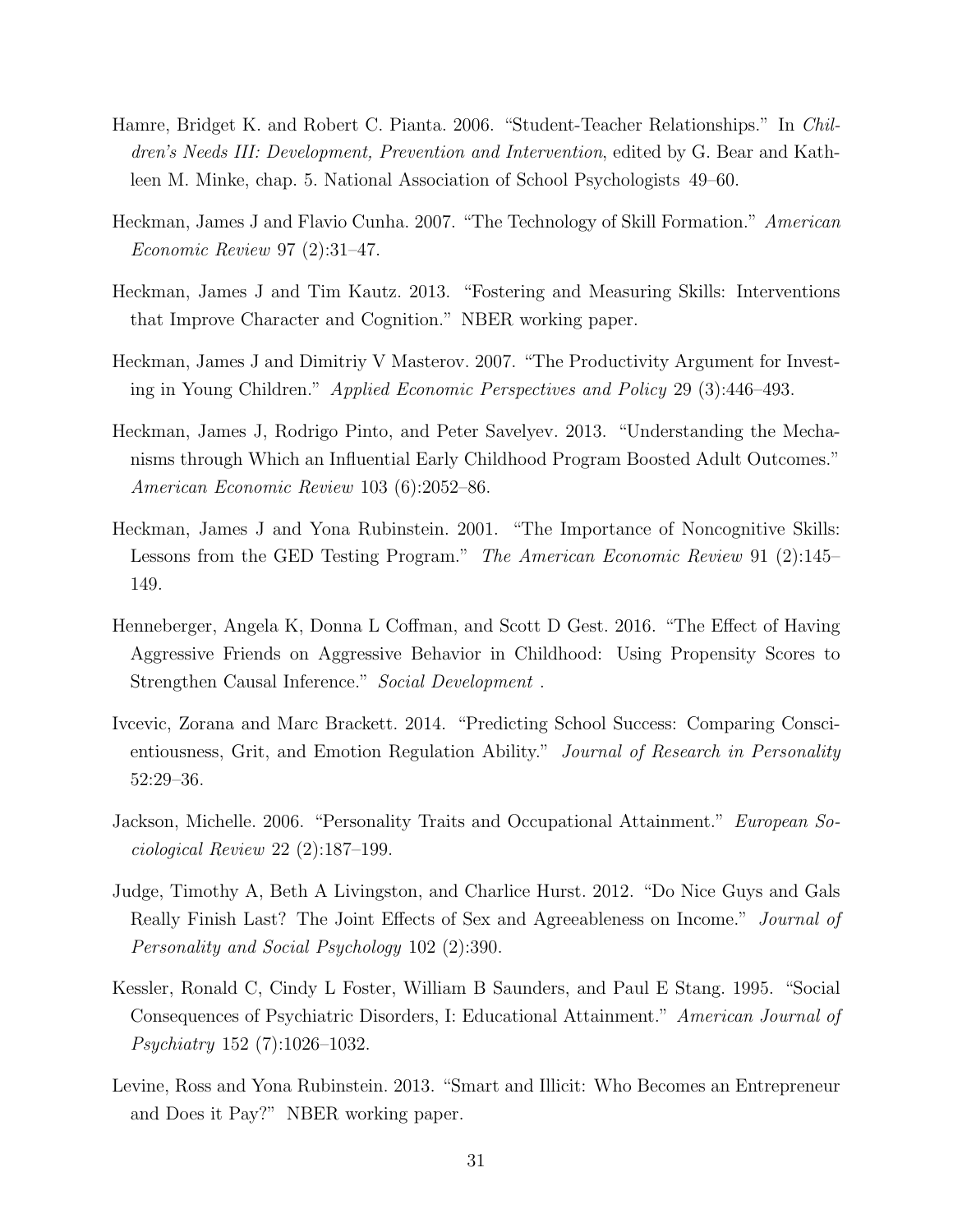- <span id="page-34-2"></span>Lundberg, Shelly. 2013. "The College Type: Personality and Educational Inequality." Journal of Labor Economics 31 (3):421–441.
- <span id="page-34-10"></span>McLeod, Jane D and Karen Kaiser. 2004. "Childhood Emotional and Behavioral Problems and Educational Attainment." American Sociological Review 69 (5):636–658.
- <span id="page-34-12"></span>Neal, Derek A and William R Johnson. 1996. "The Role of Premarket Factors in Black-White Wage Differences." Journal of Political Economy 104 (5):869–895.
- <span id="page-34-13"></span>Ramey, David M. 2014. The Social Control of Childhood Behavior via Criminalization or Medicalization: Why Race Matters. Ph.D. thesis, The Ohio State University.
- <span id="page-34-6"></span>Rao, Calyampudi Radhakrishna and Sandip Sinharay. 2006. Handbook of statistics: Psychometrics, vol. 26. Elsevier.
- <span id="page-34-1"></span>Roy, Andrew Donald. 1951. "Some Thoughts on the Distribution of Earnings." Oxford Economic Papers 3 (2):135–146.
- <span id="page-34-9"></span>Sciulli, Dario. 2016. "Adult Employment Probabilities of Socially Maladjusted Children." Journal of Behavioral and Experimental Economics 60:9–22.
- <span id="page-34-8"></span>Segal, Carmit. 2013. "Misbehavior, Education, and Labor Market Outcomes." Journal of the European Economic Association 11 (4):743–779.
- <span id="page-34-7"></span>Shepherd, Peter. 2013. "Bristol Social Adjustment Guides at 7 and 11 years." Centre for Longitudinal Studies.
- <span id="page-34-11"></span>Spurk, Daniel and Andrea E Abele. 2011. "Who Earns More and Why? A Multiple Mediation Model From Personality to Salary." Journal of Business and Psychology 26 (1):87–103.
- <span id="page-34-5"></span>Stott, Denis Herbert, Emily G Sykes, and NC Marston. 1974. The Social Adjustment of Children: Manual to the Bristol Social Adjustment Guides. Hodder & Stoughton.
- <span id="page-34-3"></span>Urzua, S. 2008. "Racial Labor Market Gaps The Role of Abilities and Schooling Choices." Journal of Human Resources 43 (4):919–971.
- <span id="page-34-4"></span>West, Martin R, Matthew A Kraft, Amy S Finn, Rebecca E Martin, Angela L Duckworth, Christopher FO Gabrieli, and John DE Gabrieli. 2015. "Promise and Paradox Measuring Students Non-Cognitive Skills and the Impact of Schooling." Educational Evaluation and Policy Analysis .
- <span id="page-34-0"></span>Willis, Robert J. and Sherwin Rosen. 1979. "Education and Self-Selection." *Journal of* Political Economy 87 (5):S7–S36.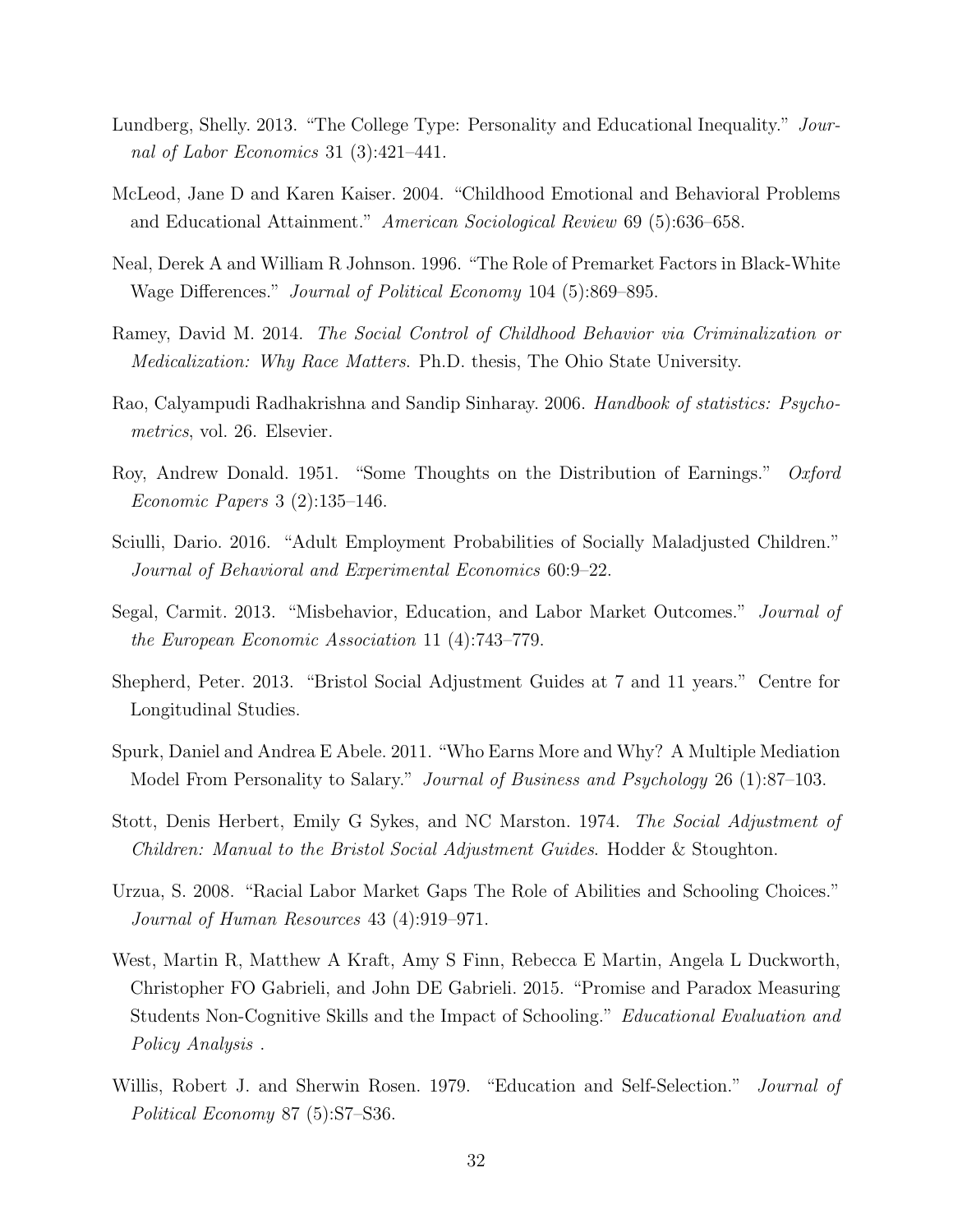- <span id="page-35-1"></span>Wolfson, Johanna, Joel H Fields, and Susan A Rose. 1987. "Symptoms, Temperament, Resiliency, and Control in Anxiety-Disordered Preschool Children." Journal of the American Academy of Child & Adolescent Psychiatry 26 (1):16-22.
- <span id="page-35-0"></span>Yeung, W Jean, Miriam R Linver, and Jeanne Brooks-Gunn. 2002. "How Money Matters for Young Children's Development: Parental Investment and Family Processes." Child Development :1861–1879.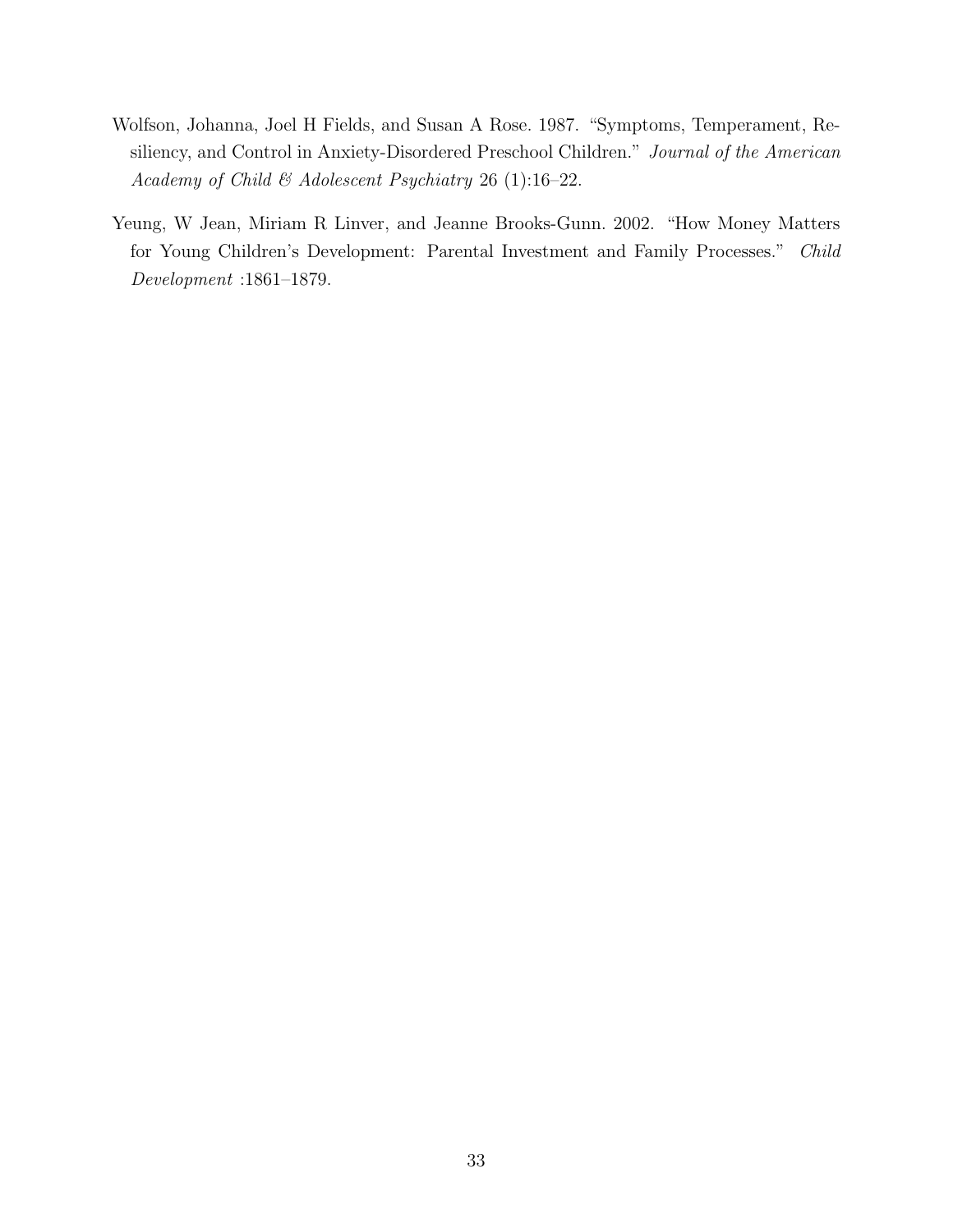# <span id="page-36-0"></span>8 Tables and Figures

| Latent Skill                  | Measures                                                                                                                                                                                                                                                                                      |
|-------------------------------|-----------------------------------------------------------------------------------------------------------------------------------------------------------------------------------------------------------------------------------------------------------------------------------------------|
| <b>Externalizing Behavior</b> | $\diamond$ Hostility Towards Adults<br>$\diamond$ Hostility Towards Children<br>$\diamond$ Anxiety for Acceptance by Adults<br>$\diamond$ Anxiety for Acceptance by Children<br>$\diamond$ Restlessness<br>$\diamond$ Inconsequential Behavior<br>◇ Writing Off of Adults and Adult Standards |
| Internalizing Behavior        | $\diamond$ Depression<br>$\diamond$ Withdrawal<br>$\diamond$ Unforthcomingness<br>$\diamond$ Writing Off of Adults and Adult Standards                                                                                                                                                        |
| Cognition                     | $\diamond$ Reading Comprehension Test Score<br>$\diamond$ Mathematics Test Score<br>$\diamond$ Non Verbal Score on General Ability Test<br>◇ Verbal Score on General Ability Test                                                                                                             |

#### Table 1: LATENT FACTORS AND THEIR MEASUREMENTS

Notes: This table lists the three latent factors used in the empirical analysis (externalizing behavior, internalizing behavior and cognition) and the observed variables used to identify them. Measures for externalizing and internalizing behaviors are drawn from the BSAG maladjustment variables, derived from teachers' reports of misbehavior. For cognition, a series of aptitude test scores are used as measures. See [Appendix A](#page--1-0) for further details.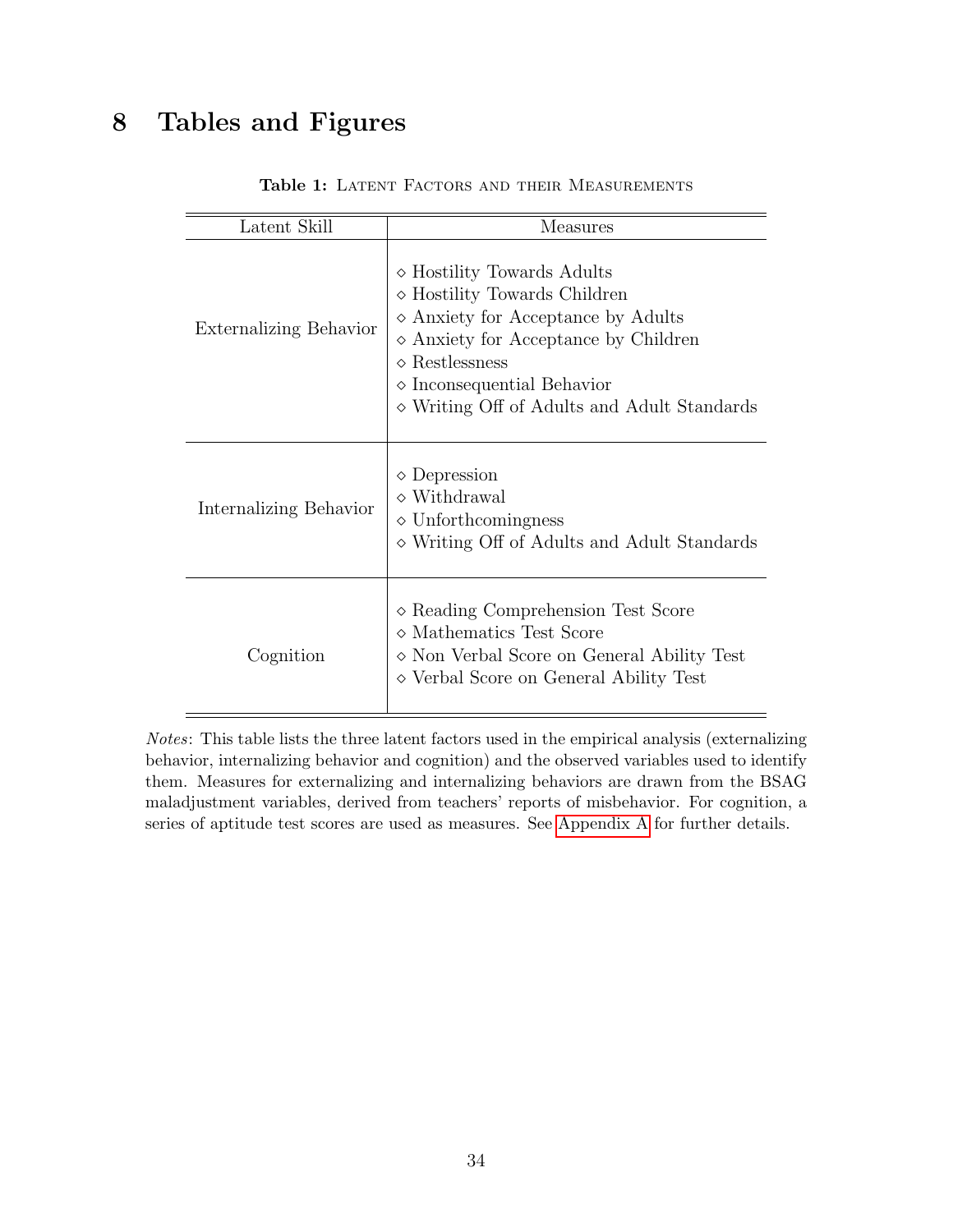<span id="page-37-0"></span>

|                         | Both    | Males   | Females | Diff   |
|-------------------------|---------|---------|---------|--------|
| No Formal Education     | 0.112   | 0.102   | 0.121   | $\ast$ |
|                         | (0.315) | (0.303) | (0.326) |        |
| CSE                     | 0.128   | 0.112   | 0.142   | ***    |
|                         | (0.334) | (0.316) | (0.349) |        |
| O Level                 | 0.347   | 0.307   | 0.386   | ***    |
|                         | (0.476) | (0.461) | (0.487) |        |
| A Level                 | 0.146   | 0.190   | 0.103   | ***    |
|                         | (0.353) | (0.393) | (0.305) |        |
| <b>Higher Education</b> | 0.146   | 0.150   | 0.142   |        |
|                         | (0.353) | (0.357) | (0.349) |        |
| <b>Higher Degree</b>    | 0.121   | 0.138   | 0.105   | $***$  |
|                         | (0.326) | (0.345) | (0.307) |        |
| Hourly Wage             | 6.637   | 7.643   | 5.457   | ***    |
|                         | (3.053) | (2.967) | (2.712) |        |
| Weekly Hours Worked     | 36.35   | 43.54   | 27.93   | ***    |
|                         | (12.65) | (7.757) | (12.07) |        |
| Weekly Earnings         | 252.5   | 329.2   | 162.4   | ***    |
|                         | (152.5) | (134.5) | (119.5) |        |
| Experience              | 145.9   | 164.0   | 128.2   | ***    |
|                         | (50.92) | (45.65) | (49.56) |        |
| In Paid Work            | 0.804   | 0.919   | 0.692   | $***$  |
|                         | (0.397) | (0.273) | (0.462) |        |
| Self Employed           | 0.162   | 0.197   | 0.115   | ***    |
|                         | (0.368) | (0.398) | (0.319) |        |
| Has a Partner           | 0.873   | 0.877   | 0.869   |        |
|                         | (0.333) | (0.328) | (0.338) |        |
| Number of Children      | 1.475   | 1.349   | 1.597   | $***$  |
|                         | (1.125) | (1.152) | (1.085) |        |
| London                  | 0.300   | 0.293   | 0.306   |        |
|                         | (0.458) | (0.455) | (0.461) |        |
| Observations            | 7324    | 3612    | 3712    | 7324   |

Table 2: SUMMARY STATISTICS

Notes: Summary statistics for the analytic sample of 7,324 individuals (Column [1]) and then separately for males (Column [2]) and for females (Column [3]). For education categories, employment and partnership, entries are in the form of percentages divided by 100. Experience is measured in months and wages and weekly earnings are in 1992 British pounds. Self Employed means the percentage of individuals in paid work who are also self-employed. In Column [4], <sup>∗</sup> , ∗∗ and ∗∗∗ mean that differences between males and females are significant at the 10, 5 and 1 percent levels, respectively.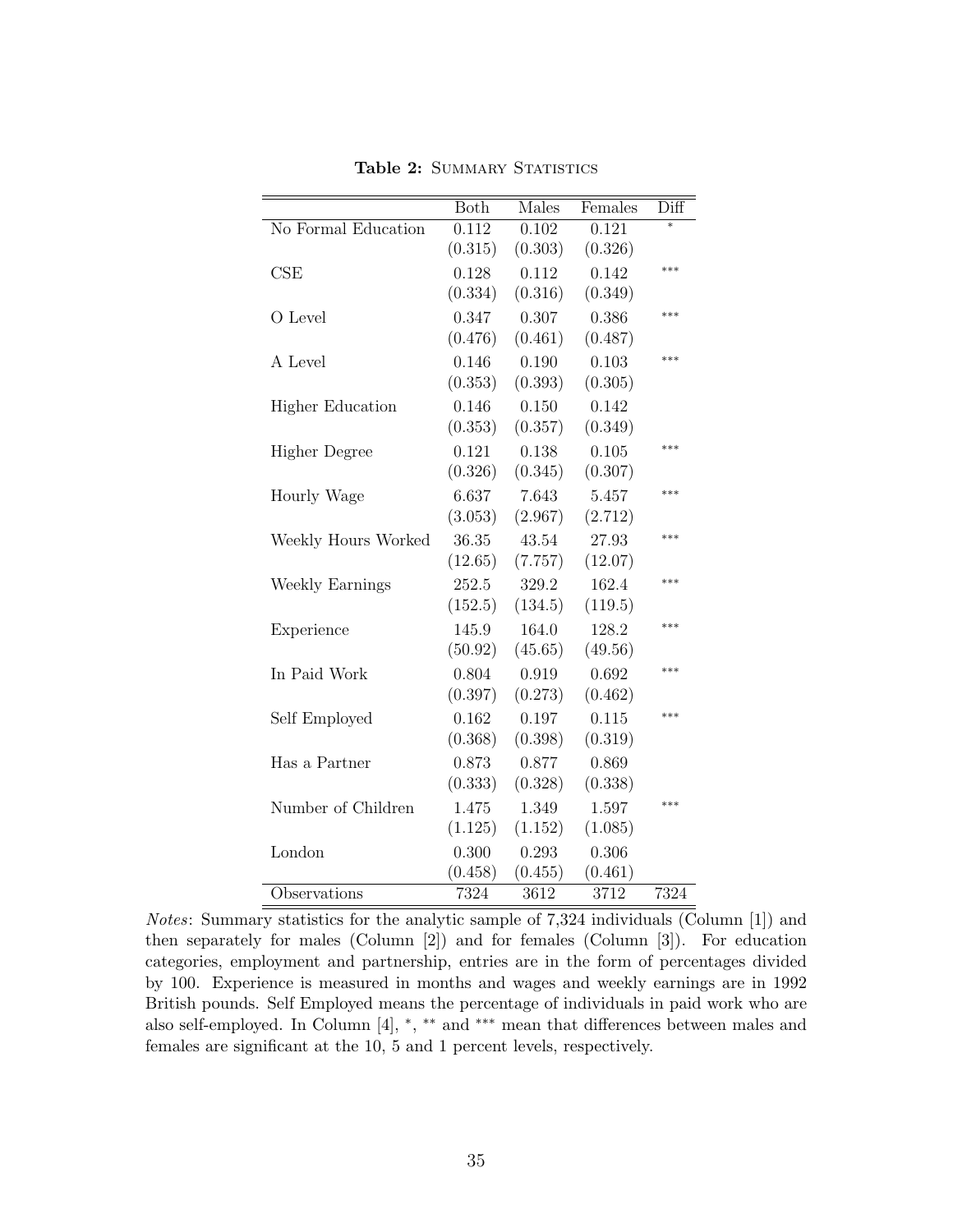<span id="page-38-0"></span>

|                                           | <b>Both</b> | Males   | Females | Diff   |
|-------------------------------------------|-------------|---------|---------|--------|
| Hostility Towards Adults                  | 0.766       | 0.896   | 0.639   | ***    |
|                                           | (1.754)     | (1.866) | (1.628) |        |
| Hostility Towards Children                | 0.240       | 0.266   | 0.215   | $**$   |
|                                           | (0.719)     | (0.777) | (0.656) |        |
| Anxiety for Acceptance by Adults          | 0.515       | 0.481   | 0.548   | $\ast$ |
|                                           | (1.154)     | (1.094) | (1.210) |        |
| Anxiety for Acceptance by Children        | 0.298       | 0.403   | 0.197   | ***    |
|                                           | (0.761)     | (0.899) | (0.579) |        |
| Restlessness                              | 0.195       | 0.242   | 0.149   | ***    |
|                                           | (0.522)     | (0.575) | (0.459) |        |
| Inconsequential Behavior                  | 1.263       | 1.676   | 0.862   | ***    |
|                                           | (1.868)     | (2.153) | (1.432) |        |
| Depression                                | 0.933       | 1.086   | 0.784   | ***    |
|                                           | (1.452)     | (1.534) | (1.350) |        |
| Withdrawal                                | 0.307       | 0.374   | 0.242   | ***    |
|                                           | (0.770)     | (0.876) | (0.645) |        |
| Unforthcomingness                         | 1.479       | 1.538   | 1.421   | $\ast$ |
|                                           | (2.036)     | (2.009) | (2.060) |        |
|                                           |             |         |         | ***    |
| Writing Off of Adults and Adult Standards | 0.910       | 1.128   | 0.698   |        |
|                                           | (1.588)     | (1.788) | (1.333) |        |
| Observations                              | 7324        | 3612    | 3712    | 7324   |

Table 3: SUMMARY STATISTICS - BSAG VARIABLES

Notes: Summary statistics for maladjustment syndrome scores for our sample of 7324 individuals. Measures constructed using teachers' reports of misbehavior or misconduct in school. Statistics are reported separately for all individuals (Column [1]), for males (Column [2]) and for females (Column [3]). For each maladjustment syndrome, a child receives a score, which is an integer between 0 and 15, with 15 indicating a persistent display of behavior described by the maladjustment syndrome. In the table, entries are averages for each syndrome for the analytic sample. In Column [4], \*, \*\* and \*\*\* mean that differences between males and females are significant at the 10, 5 and 1 percent levels, respectively.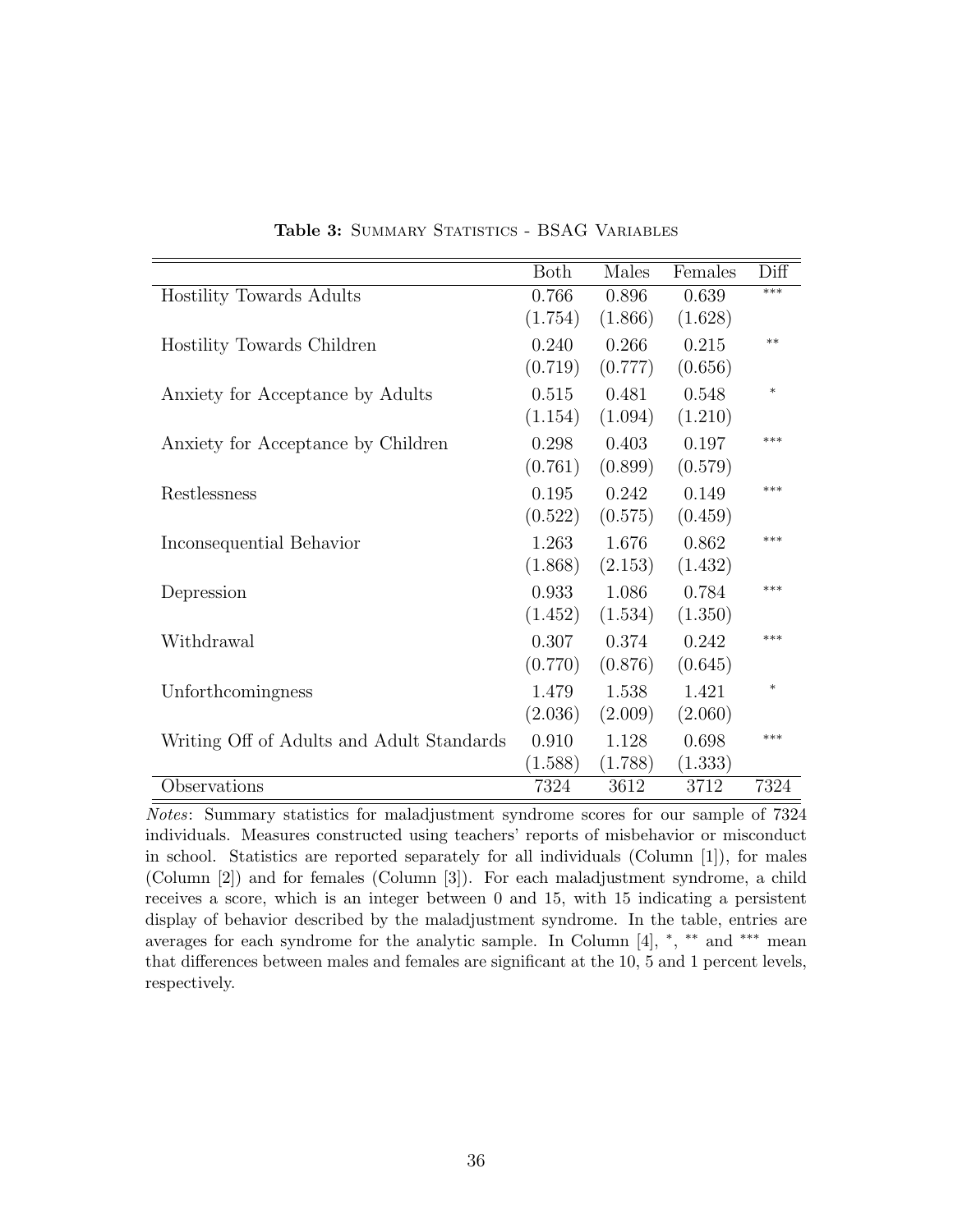<span id="page-39-0"></span>

| Variable                        | $\overline{1}$ | $\left[2\right]$ | $[3] % \includegraphics[width=0.9\columnwidth]{figures/fig_1a} \caption{Schematic diagram of the top of the top of the top of the right.} \label{fig:1} %$ | $[4] \centering% \includegraphics[width=1\textwidth]{images/TransY.pdf}% \caption{The figure shows the results of the estimators in the left and right. The left and right is the same as in the right.} \label{fig:class}$ | [5]        | $[6] % \includegraphics[width=0.9\columnwidth]{figures/fig_0.pdf} \caption{A small number of samples of the estimators in the left panel. The blue line shows the number of samples of the two different times, and the blue line shows the number of samples of the two different times, respectively.} \label{fig:time_vs_s}$ | $\left[ 7\right]$ |
|---------------------------------|----------------|------------------|------------------------------------------------------------------------------------------------------------------------------------------------------------|-----------------------------------------------------------------------------------------------------------------------------------------------------------------------------------------------------------------------------|------------|---------------------------------------------------------------------------------------------------------------------------------------------------------------------------------------------------------------------------------------------------------------------------------------------------------------------------------|-------------------|
| Misbehavior                     | $-.364***$     | $-.138***$       |                                                                                                                                                            |                                                                                                                                                                                                                             |            |                                                                                                                                                                                                                                                                                                                                 |                   |
| Externalizing                   |                |                  | $-.231***$                                                                                                                                                 | $-.092***$                                                                                                                                                                                                                  | $-.097***$ | $-.121***$                                                                                                                                                                                                                                                                                                                      | $-.062**$         |
| Internalizing                   |                |                  | $-.183***$                                                                                                                                                 | $-.066***$                                                                                                                                                                                                                  | $-.060***$ | $-.036*$                                                                                                                                                                                                                                                                                                                        | $-.090***$        |
| Cognition                       |                | $.806***$        |                                                                                                                                                            | $.807***$                                                                                                                                                                                                                   | $.718***$  | $.695***$                                                                                                                                                                                                                                                                                                                       | $.753***$         |
| Father Edu                      | ٠              |                  |                                                                                                                                                            |                                                                                                                                                                                                                             | $.254***$  | $.189***$                                                                                                                                                                                                                                                                                                                       | $.316***$         |
| Mother Edu.                     |                |                  |                                                                                                                                                            |                                                                                                                                                                                                                             | $.268***$  | $.224***$                                                                                                                                                                                                                                                                                                                       | $.311***$         |
| No Info on Father Figure        |                |                  |                                                                                                                                                            |                                                                                                                                                                                                                             | $.173**$   | .130                                                                                                                                                                                                                                                                                                                            | $.220**$          |
| Father in Skilled Occupation    |                |                  |                                                                                                                                                            |                                                                                                                                                                                                                             | $.167***$  | $.203***$                                                                                                                                                                                                                                                                                                                       | $.133***$         |
| Father in Managerial Occupation |                |                  |                                                                                                                                                            |                                                                                                                                                                                                                             | $.414***$  | $.462***$                                                                                                                                                                                                                                                                                                                       | $.369***$         |
| Working Mother                  | $\cdot$        | ٠                |                                                                                                                                                            |                                                                                                                                                                                                                             | .019       | .001                                                                                                                                                                                                                                                                                                                            | .037              |
| Female                          | $-.303***$     | $-.333***$       | $-.304***$                                                                                                                                                 | $-.334***$                                                                                                                                                                                                                  | $-.335***$ |                                                                                                                                                                                                                                                                                                                                 |                   |
| Obs.                            | 7324           | 7324             | 7324                                                                                                                                                       | 7324                                                                                                                                                                                                                        | 7324       | 3612                                                                                                                                                                                                                                                                                                                            | 3712              |

Table 4: CRUDE MODEL: EDUCATIONAL ATTAINMENT

Notes: This table contains parameter estimates from ordered probit used to link non-cognitive skills to educational attainment. We estimate the ordered probability of choosing 1 of 6 schooling levels on a set of observable variables along with proxies for unobserved skills. To construct proxies for unobserved skills, we sum up all variables used to measure that skill in subsequent analysis and then normalize each unobserved skill. Models [1]-[5] include all individuals and a gender dummy, Model [6] includes only males and Model [7] only females. <sup>∗</sup> denotes the coefficient is significant at the 10% level, ∗∗ denotes the coefficient is significant at the 5% level and ∗∗∗ denotes the coefficient is significant at the 1% level.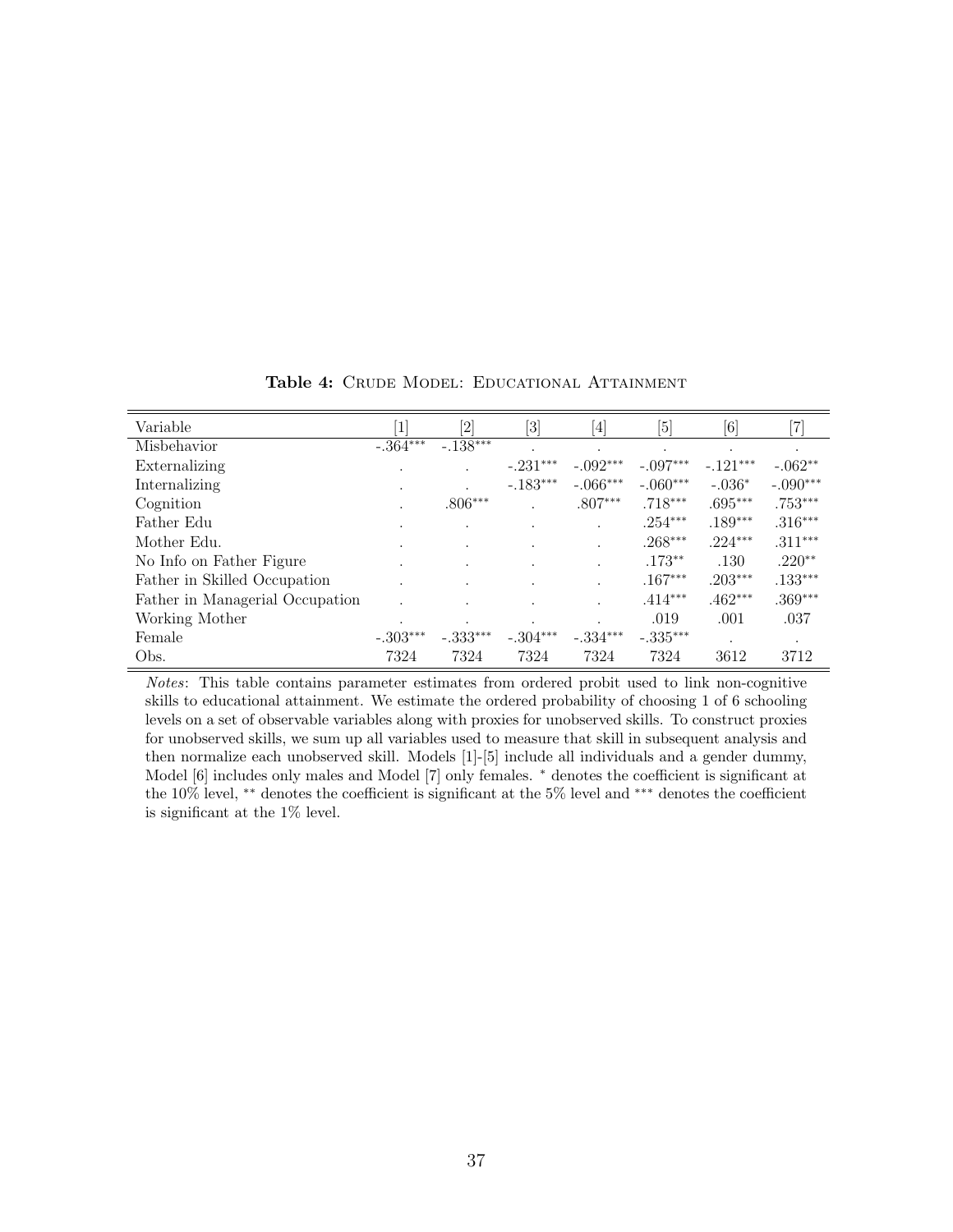<span id="page-40-0"></span>

| Variable                 | $\lceil 1 \rceil$ | [2]                    | $[3]$           | [4]                  | [5]        | [6]        |            | [8]                  |
|--------------------------|-------------------|------------------------|-----------------|----------------------|------------|------------|------------|----------------------|
| Misbehavior              | $-.105***$        | $-.028***$             |                 |                      | $\bullet$  |            | $\bullet$  | $\ddot{\phantom{0}}$ |
| Externalizing            |                   |                        | $-.019*$        | $.025**$             | $.034***$  | $.046***$  | $.018**$   | $.090***$            |
| Internalizing            |                   |                        | $-.101***$      | $-.059***$           | $-.050***$ | $-.045***$ | $-.045***$ | $-.041**$            |
| Cognition                |                   | $.205***$              |                 | $.204***$            | $.084***$  | $.053***$  | $.052***$  | $.057***$            |
| CSE                      |                   |                        |                 |                      | $.078**$   | $-.015$    | .013       | $-.021$              |
| O Level                  |                   |                        |                 | $\ddot{\phantom{a}}$ | $.207***$  | .033       | $.070**$   | .0003                |
| A Level                  |                   |                        |                 |                      | $.343***$  | $.116***$  | $.096***$  | $.132**$             |
| Higher Education         |                   |                        |                 |                      | $.515***$  | $.178***$  | $.156***$  | $.154***$            |
| <b>Higher Degree</b>     |                   |                        |                 |                      | $.644***$  | $.386***$  | $.291***$  | $.368***$            |
| Has a Partner            |                   |                        |                 |                      |            | $.085***$  | $.121***$  | .031                 |
| Number of Children       |                   |                        |                 |                      |            | $-.106***$ | $.015***$  | $-.258***$           |
| Experience               |                   |                        |                 |                      |            | $.003***$  | $.001***$  | $.002***$            |
| Skilled Manual Occu.     |                   |                        |                 |                      |            | $.259***$  | $.091***$  | $.310***$            |
| Skilled Non-manual Occu. |                   |                        |                 |                      |            | $.241***$  | $.172***$  | $.301***$            |
| Managerial Occupation    |                   |                        |                 |                      |            | $.514***$  | $.266***$  | $.695***$            |
| Female                   | $-.933***$        | $-.916^{\ast\ast\ast}$ | $-.932^{***}\,$ | $-.915***$           | $-.867***$ | $-.739***$ |            |                      |
| London                   | $.249***$         | $.219***$              | $.248***$       | $.219***$            | $.205***$  | $.161***$  | $.193***$  | $.124***$            |
| Const.                   | 5.639***          | $5.615***$             | $5.639***$      | $5.616***$           | $5.319***$ | $4.808***$ | $5.026***$ | $4.403***$           |
| Obs.                     | 4936              | 4936                   | 4936            | 4936                 | 4936       | 4936       | 2664       | 2272                 |

Table 5: CRUDE MODEL: LOG WEEKLY EARNINGS

Notes: This table contains parameter estimates from OLS regressions used to link non-cognitive skills to earnings. We regress log earnings of workers on a set of observable variables along with proxies for unobserved skills. To construct proxies for unobserved skills, we sum up all variables used to measure that skill in subsequent analysis and then normalize each unobserved skill. Models [1]-[6] include all individuals and a gender dummy, Model [7] includes only males and Model [8] only females. <sup>∗</sup> denotes the coefficient is significant at the 10% level, ∗∗ denotes the coefficient is significant at the 5% level and ∗∗∗ denotes the coefficient is significant at the 1% level.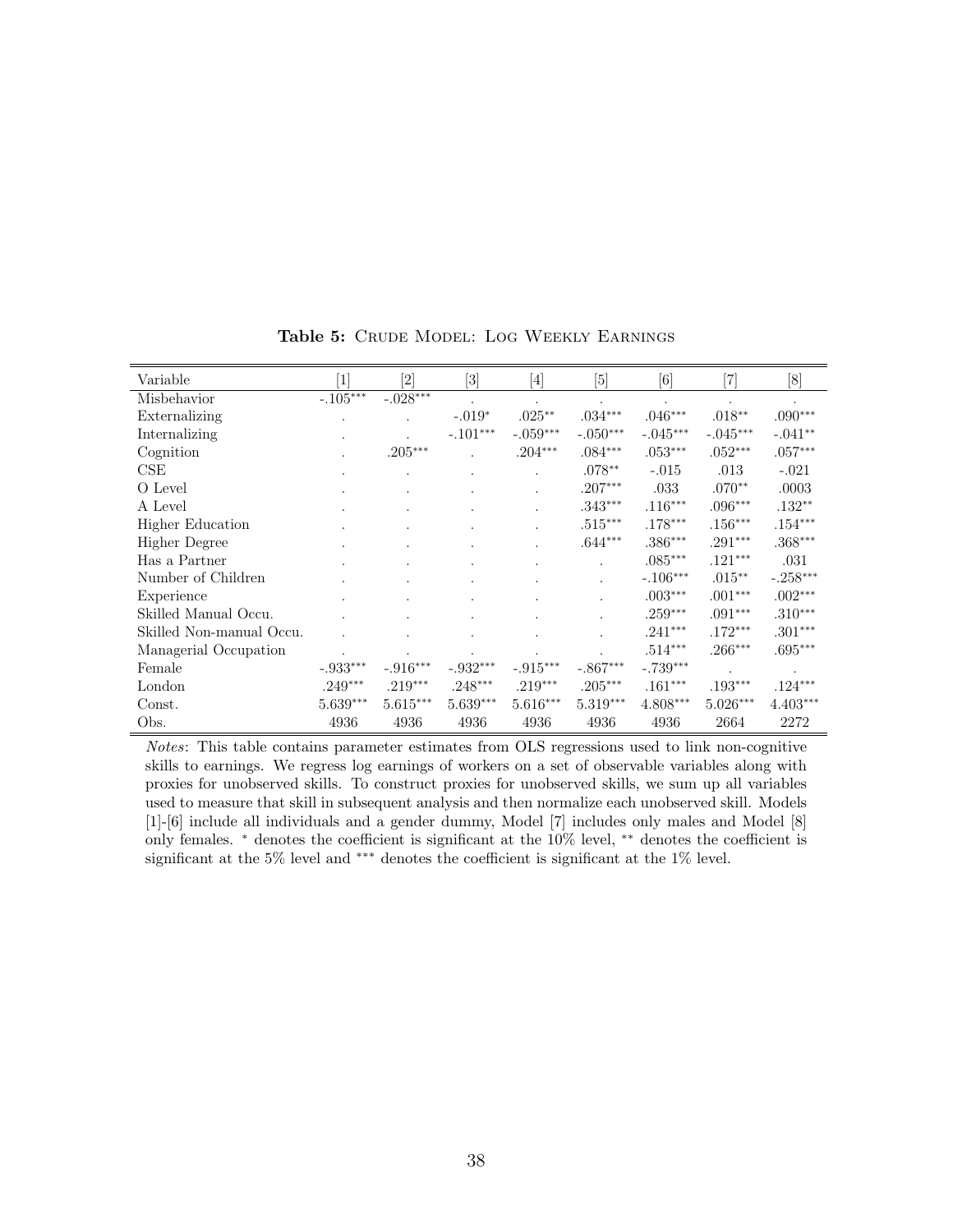|               |               | Males         |           |
|---------------|---------------|---------------|-----------|
|               | Externalizing | Internalizing | Cognition |
| Externalizing | 1.000         | 0.575         | $-0.380$  |
| Internalizing | 0.575         | 1.000         | $-0.358$  |
| Cognition     | $-0.380$      | $-0.358$      | 1.000     |
|               |               | Females       |           |
|               | Externalizing | Internalizing | Cognition |
| Externalizing | 1.000         | 0.593         | $-0.400$  |
| Internalizing | 0.593         | 1.000         | $-0.398$  |
| Cognition     | $-0.400$      | $-0.398$      | 1.000     |

<span id="page-41-0"></span>Table 6: Measurement Error Model: Latent Factor Correlation Matrix

Notes: This table lists the correlation matrix of the three latent skills by gender.

<span id="page-41-1"></span>

| Latent Skill                  | Measures                                  | Males | Females |
|-------------------------------|-------------------------------------------|-------|---------|
| <b>Externalizing Behavior</b> | Inconsequential Behavior                  | 1.000 | 1.000   |
|                               | Hostility Towards Adults                  | 1.680 | 1.312   |
|                               | Hostility Towards Children                | 2.387 | 1.632   |
|                               | Anxiety for Acceptance by Adults          | 1.204 | 0.763   |
|                               | Anxiety for Acceptance by Children        | 1.699 | 1.522   |
|                               | Restlessness                              | 1.784 | 1.572   |
|                               | Writing Off of Adults and Adult Standards | 0.397 | 0.299   |
| Internalizing Behavior        | Withdrawal                                | 1.000 | 1.000   |
|                               | Depression                                | 0.932 | 1.137   |
|                               | Unforthcomingness                         | 1.711 | 1.878   |
|                               | Writing Off of Adults and Adult Standards | 0.605 | 0.847   |
| Cognition                     | Verbal Score on General Ability Test      | 1.000 | 1.000   |
|                               | Reading Comprehension Test Score          | 0.596 | 0.579   |
|                               | Mathematics Test Score                    | 1.086 | 1.065   |
|                               | Non Verbal Score on General Ability Test  | 0.733 | 0.766   |

Table 7: Measurement Error Model: Factor Loadings

Notes: This table lists the factor loadings that express the relationship between each observed measure and the underlying factor it identifies.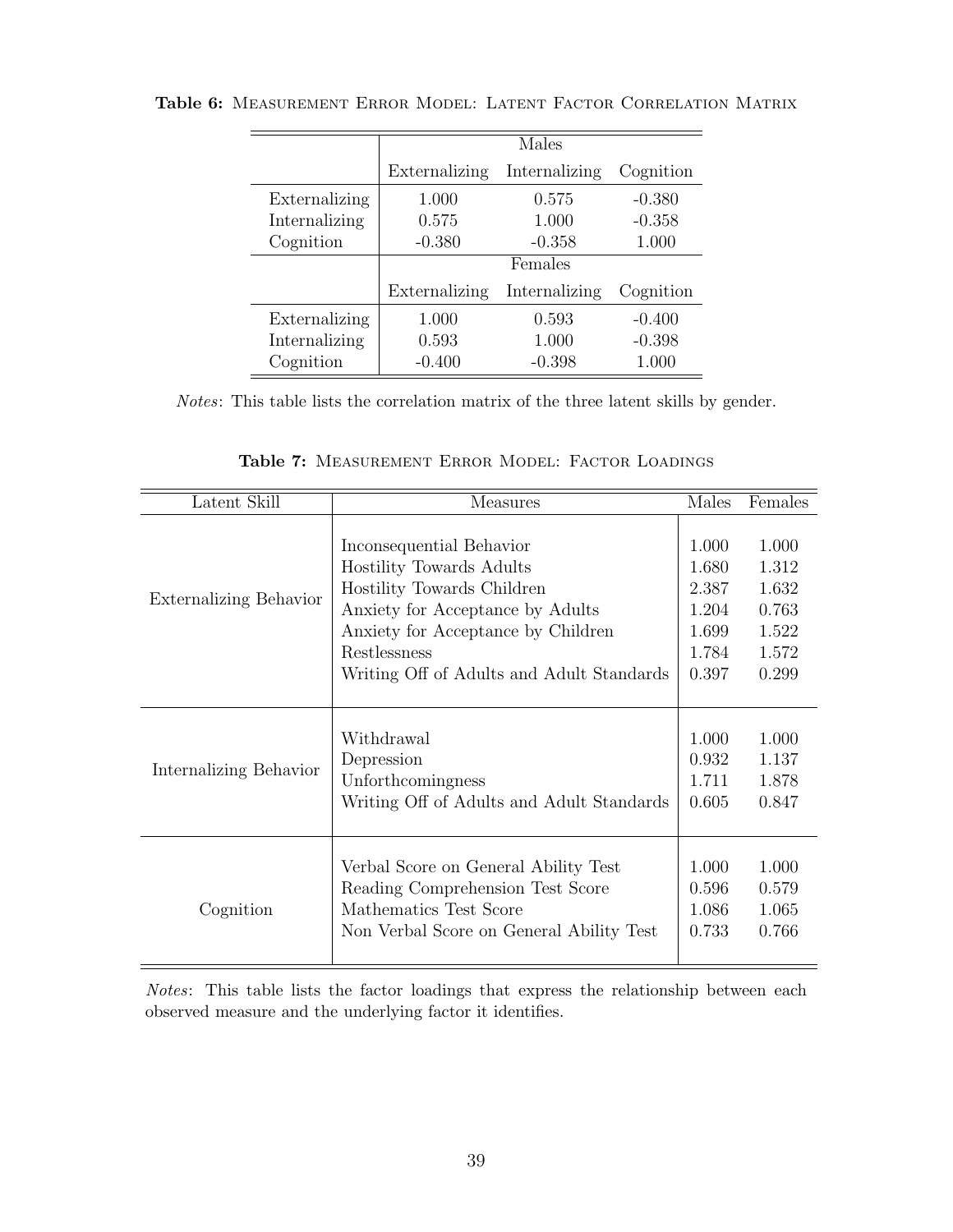|                                 | $\vert M \vert$ | $\left[ \mathrm{F} \right]$ |
|---------------------------------|-----------------|-----------------------------|
| Externalizing Factor            | $-0.119***$     | $-0.046$                    |
| Internalizing Factor            | $-0.019$        | $-0.064**$                  |
| Cognition                       | $0.702***$      | $0.725***$                  |
| Mother Education                | $0.189***$      | $0.327***$                  |
| <b>Father Education</b>         | $0.250***$      | $0.329***$                  |
| No Father Info.                 | $0.200*$        | $0.271**$                   |
| Father in Skilled Occupation    | $0.174***$      | $0.113**$                   |
| Father in Managerial Occupation | $0.442***$      | $0.331***$                  |
| Working Mother                  | 0.019           | 0.039                       |
| In Financial Difficulties       | $-0.311***$     | $-0.303***$                 |

<span id="page-42-0"></span>Table 8: Measurement Error Model: Ordered Probit for Educational At-**TAINMENT** 

Notes: This table contains parameter estimates from an Ordered Probit model used to link noncognitive skills to educational attainment. We estimate educational attainment on a set of observable variables along with the unobserved factors. The coefficients on the three factors have been standardized to represent a 1 standard deviation effect. <sup>∗</sup> denotes the coefficient is significant at the 10% level, ∗∗ denotes the coefficient is significant at the 5% level and ∗∗∗ denotes the coefficient is significant at the 1% level.

<span id="page-42-1"></span>Table 9: Measurement Error Model: Log Hourly Wages

|                           | M           | $ \mathrm{F} $ |
|---------------------------|-------------|----------------|
| Externalizing Factor      | $0.025**$   | $0.025**$      |
| Internalizing Factor      | $-0.040***$ | $-0.021*$      |
| Cognition                 | $0.053***$  | $0.048***$     |
| CSE                       | 0.003       | $-0.001$       |
| O-Level                   | $0.083***$  | 0.035          |
| A-Level                   | $0.118***$  | $0.122***$     |
| <b>Higher Education</b>   | $0.184***$  | $0.257***$     |
| Higher Degree             | $0.333***$  | $0.409***$     |
| Partner Dummy             | $0.109***$  | $0.064***$     |
| Number of Children        | $0.011*$    | $-0.067***$    |
| Experience                | $0.001***$  | $0.001***$     |
| Skilled Manual Occu.      | $0.070***$  | $0.070**$      |
| Skilled Non-manual Occu.  | $0.199***$  | $0.173***$     |
| Managerial Occu.          | $0.255***$  | $0.374***$     |
| London Dummy              | $0.180***$  | $0.123***$     |
| In Financial Difficulties | $-0.026$    | $-0.014$       |
| Constant                  | $1.334***$  | $1.179***$     |

Notes: This table contains parameter estimates from OLS regressions used to link non-cognitive skills to hourly wages. We regress log hourly wages on a set of observable variables along with the unobserved factors. The coefficients on the three factors have been standardized to represent a 1 standard deviation effect. <sup>∗</sup> denotes the coefficient is significant at the 10% level, ∗∗ denotes the coefficient is significant at the 5% level and ∗∗∗ denotes the coefficient is significant at the 1% level.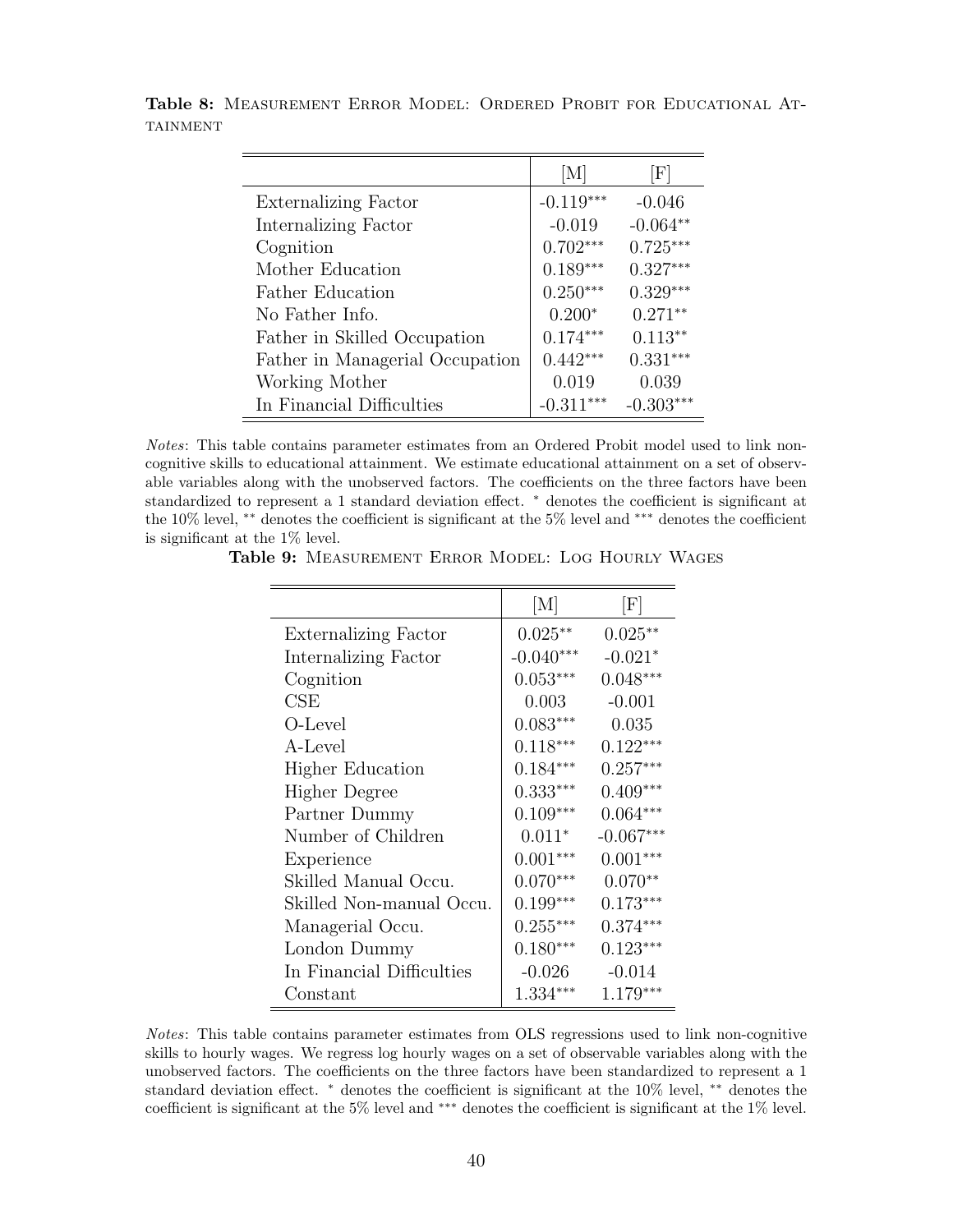|                           | M          | $ \mathrm{F} $ |
|---------------------------|------------|----------------|
| Externalizing Factor      | 0.009      | $0.069***$     |
| Internalizing Factor      | $-0.016**$ | $-0.037**$     |
| Cognition                 | 0.000      | 0.018          |
| $\rm CSE$                 | 0.007      | $-0.022$       |
| O-Level                   | $-0.021$   | $-0.040$       |
| A-Level                   | $-0.034*$  | 0.003          |
| <b>Higher Education</b>   | $-0.031$   | $-0.110***$    |
| Higher Degree             | $-0.051**$ | $-0.047$       |
| Partner Dummy             | 0.012      | $-0.033$       |
| Number of Children        | 0.005      | $-0.190***$    |
| Experience                | 0.000      | $0.001***$     |
| Skilled Manual Occu.      | $0.023*$   | $0.235***$     |
| Skilled Non-manual Occu.  | $-0.027*$  | $0.127***$     |
| Managerial Occu.          | 0.011      | $0.317***$     |
| London Dummy              | 0.013      | $-0.000$       |
| In Financial Difficulties | $-0.008$   | $0.043*$       |
| Constant                  | $3.748***$ | $3.426***$     |

<span id="page-43-0"></span>Table 10: Measurement Error Model: Log Weekly Hours Worked

Notes: This table contains parameter estimates from OLS regressions used to link non-cognitive skills to hours worked. We regress log weekly hours worked on a set of observable variables along with the unobserved factors. The coefficients on the three factors have been standardized to represent a 1 standard deviation effect. <sup>∗</sup> denotes the coefficient is significant at the 10% level, ∗∗ denotes the coefficient is significant at the 5% level and ∗∗∗ denotes the coefficient is significant at the 1% level.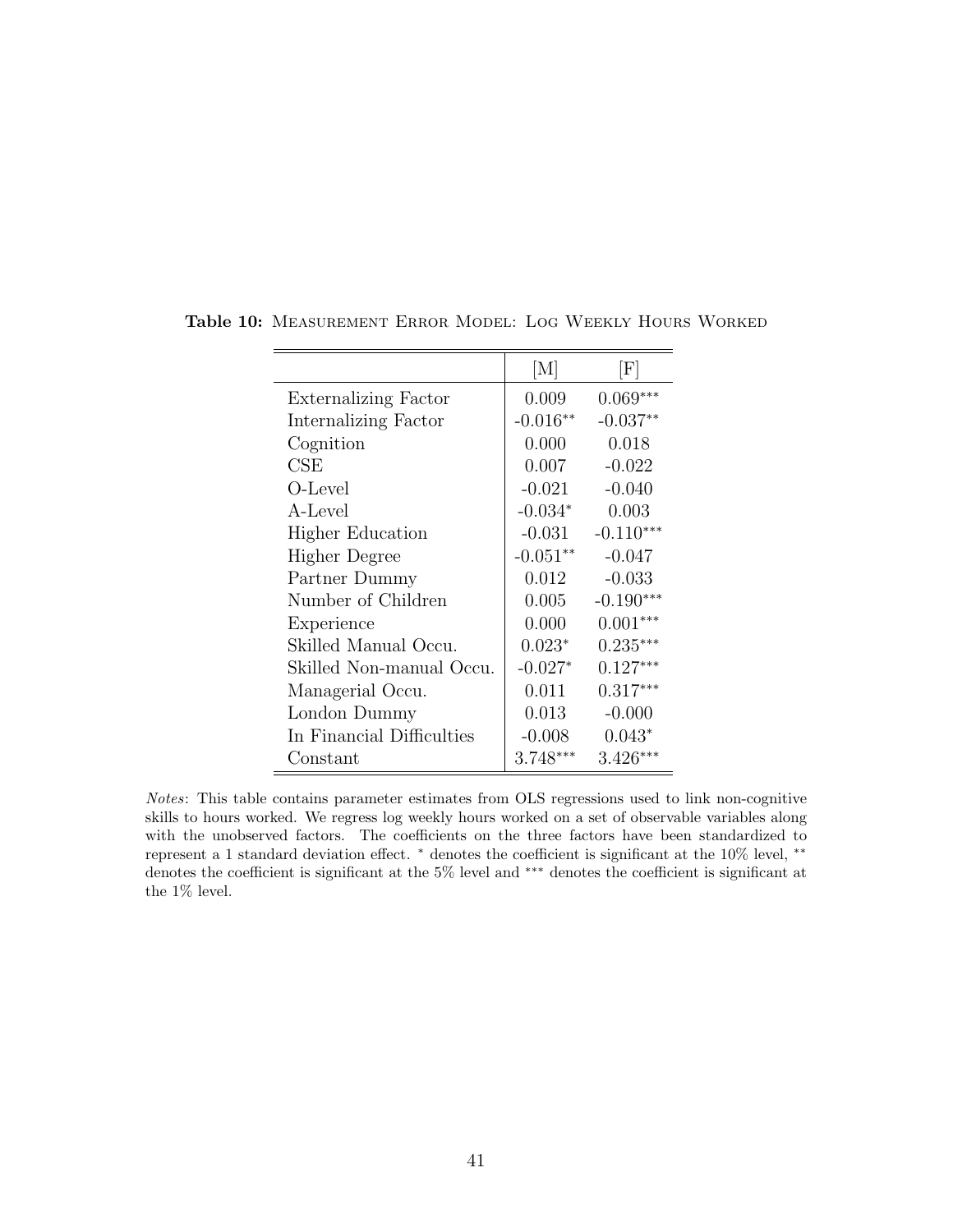<span id="page-44-0"></span>

|                                 | Males         |             | Females       |             |  |
|---------------------------------|---------------|-------------|---------------|-------------|--|
|                                 | Self-Employed | Employee    | Self-Employed | Employee    |  |
| Externalizing Factor            | $-0.055$      | $-0.211*$   | $0.377***$    | $0.144**$   |  |
| Internalizing Factor            | $-0.198$      | $-0.074$    | $-0.307**$    | $-0.208***$ |  |
| Cognition                       | 0.154         | $0.246*$    | 0.063         | $-0.006$    |  |
| CSE                             | $0.726***$    | $0.740***$  | 0.422         | 0.182       |  |
| O-Level                         | $0.672***$    | $0.434**$   | 0.355         | $0.240*$    |  |
| A-Level                         | $1.093***$    | $1.064***$  | 0.431         | 0.022       |  |
| <b>Higher Education</b>         | 0.448         | $0.891***$  | 0.356         | $0.499***$  |  |
| <b>Higher Degree</b>            | 0.210         | $0.639*$    | 0.271         | 0.281       |  |
| Partner Dummy                   | $1.545***$    | $1.566***$  | 0.280         | $0.274**$   |  |
| Number of Children              | $-0.168**$    | $-0.255***$ | $-0.279***$   | $-0.549***$ |  |
| Father in Skilled Occupation    | $-0.316$      | $-0.107$    | $-0.195$      | $0.277***$  |  |
| Father in Managerial Occupation | $-0.362$      | 0.035       | $-0.414*$     | $0.201*$    |  |
| Working Mother                  | $-0.091$      | 0.145       | $-0.108$      | $0.238***$  |  |
| In Financial Difficulties       | $-0.366*$     | $-0.329**$  | 0.005         | $0.303***$  |  |
| Constant                        | $-0.639*$     | 0.463       | $-1.012***$   | $0.713***$  |  |

#### Table 11: Measurement Error Model: Employment Decision

Notes: This table contains parameter estimates from a multinomial logit model used to link noncognitive skills to the employment decision. We model the the employment decision as a linear function of a set of observable variables along with the unobserved skills. The coefficients on the three factors have been standardized to represent a 1 standard deviation effect. The base category is not-employed at age 33. <sup>∗</sup> denotes the coefficient is significant at the 10% level, ∗∗ denotes the coefficient is significant at the 5% level and ∗∗∗ denotes the coefficient is significant at the 1% level.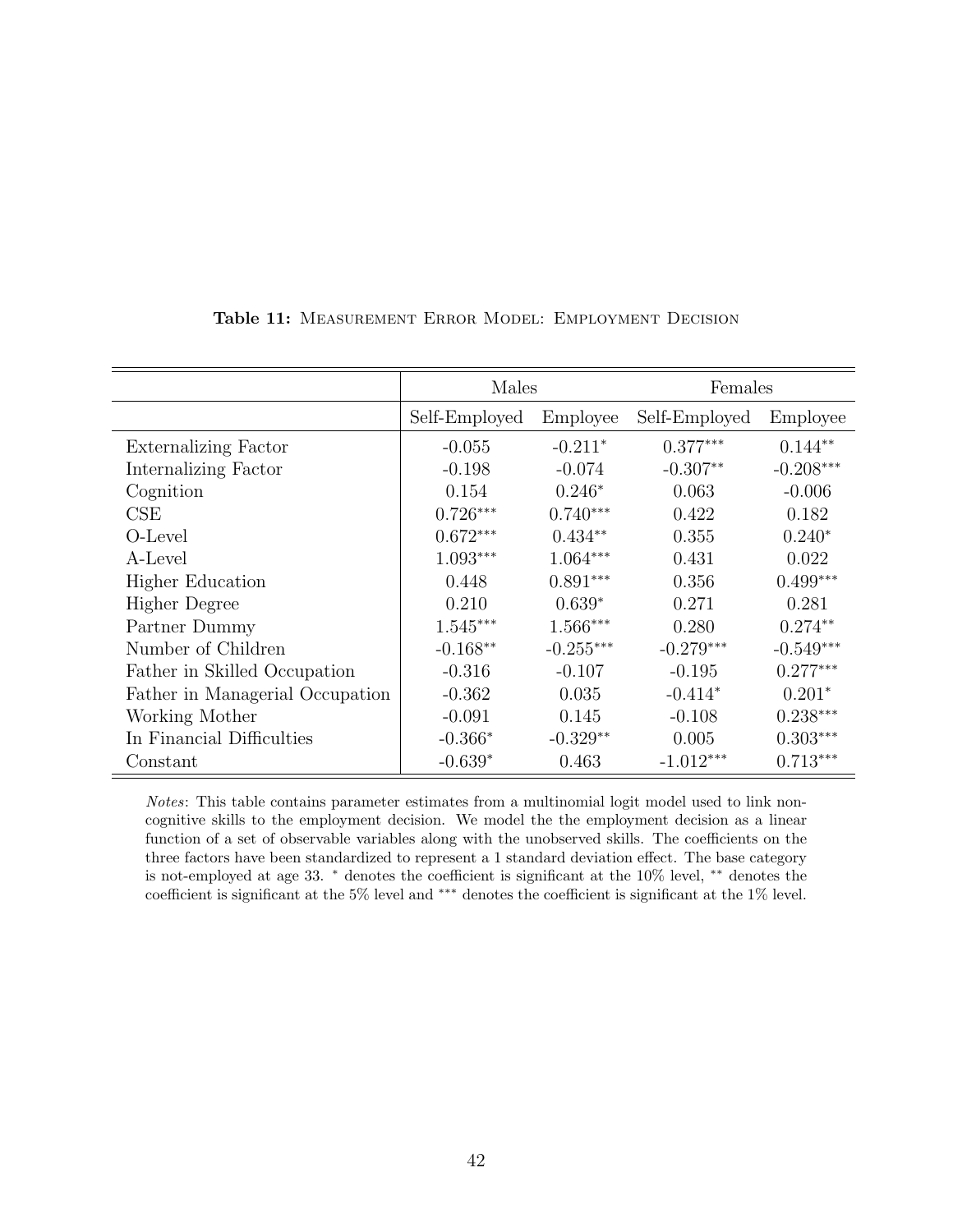|                             | [Males]                      |                                                                                                                                                                                  |                              | [Females]              |
|-----------------------------|------------------------------|----------------------------------------------------------------------------------------------------------------------------------------------------------------------------------|------------------------------|------------------------|
|                             | $\left\lceil 1 \right\rceil$ | $[2] % \includegraphics[width=1\textwidth]{images/TrDiM-Architecture.png} \caption{The figure shows the number of parameters in the left and right.} \label{TrDiM-Architecture}$ | $\left\lceil 3 \right\rceil$ | [4]                    |
| <b>Externalizing Factor</b> | $0.039***$                   | $0.045**$                                                                                                                                                                        | $0.084***$                   | $0.066***$             |
| Internalizing Factor        | $-0.061***$                  | $-0.054***$                                                                                                                                                                      | $-0.049**$                   | $-0.041*$              |
| Cognition                   | $0.052***$                   | $0.088***$                                                                                                                                                                       | $0.062***$                   | 0.029                  |
| CSE                         | 0.017                        | $-0.019$                                                                                                                                                                         | $-0.020$                     | $-0.065$               |
| O-Level                     | $0.073***$                   | 0.002                                                                                                                                                                            | 0.002                        | 0.012                  |
| A-Level                     | $0.094***$                   | 0.062                                                                                                                                                                            | $0.135**$                    | $0.178***$             |
| <b>Higher Education</b>     | $0.158***$                   | $0.103**$                                                                                                                                                                        | $0.158^{\ast\ast\ast}$       | $0.180***$             |
| Higher Degree               | $0.295***$                   | $0.277***$                                                                                                                                                                       | $0.376***$                   | $0.453***$             |
| Partner Dummy               | $0.124***$                   | $0.151***$                                                                                                                                                                       | 0.032                        | 0.045                  |
| Number of Children          | $0.015***$                   | 0.001                                                                                                                                                                            | $-0.257***$                  | $-0.229***$            |
| Experience                  | $0.001***$                   | $0.002***$                                                                                                                                                                       | $0.002***$                   | $0.002***$             |
| Skilled Manual Occu.        | $0.089***$                   | $0.080**$                                                                                                                                                                        | $0.306***$                   | $0.358^{\ast\ast\ast}$ |
| Skilled Non-manual Occu.    | $0.174***$                   | $0.195***$                                                                                                                                                                       | $0.301***$                   | $0.405***$             |
| Managerial Occu.            | $0.266***$                   | $0.339***$                                                                                                                                                                       | $0.693***$                   | $0.774***$             |
| London Dummy                | $0.192***$                   | $0.201***$                                                                                                                                                                       | $0.123***$                   | $0.166***$             |
| In Financial Difficulties   | $-0.033*$                    | $-0.029$                                                                                                                                                                         | 0.029                        | $-0.011$               |
| Constant                    | $5.064***$                   | $5.019***$                                                                                                                                                                       | $4.613***$                   | $4.453***$             |
| Obs                         | 2264                         | 3257                                                                                                                                                                             | 2272                         | 3470                   |

<span id="page-45-0"></span>Table 12: Measurement Error Model: Log Weekly Earnings, Imputing Missing Earnings

Notes: This table contains parameter estimates from a linear regression used to link non-cognitive skills to weekly earnings under alternative specifications. We regress log weekly earnings of workers on a set of observable variables along with the three factors. In Model [1], the dependent variable is reported gross weekly earnings for males that were working at age 33. In Model [2], we impute weekly earnings for males that were not working at age 33 using self-reported weekly earnings from previous jobs and include those observations in the regression. In Model [3], the dependent variable is reported gross weekly earnings for females that were working at age 33. In Model [4], we impute weekly earnings for females that were not working at age 33 using self-reported weekly earnings from previous jobs and include those observations in the regression. With the imputation, we manage to compute the earnings for 92% of the individuals in our sample. <sup>∗</sup> denotes the coefficient is significant at the 10% level, ∗∗ denotes the coefficient is significant at the 5% level and ∗∗∗ denotes the coefficient is significant at the 1% level.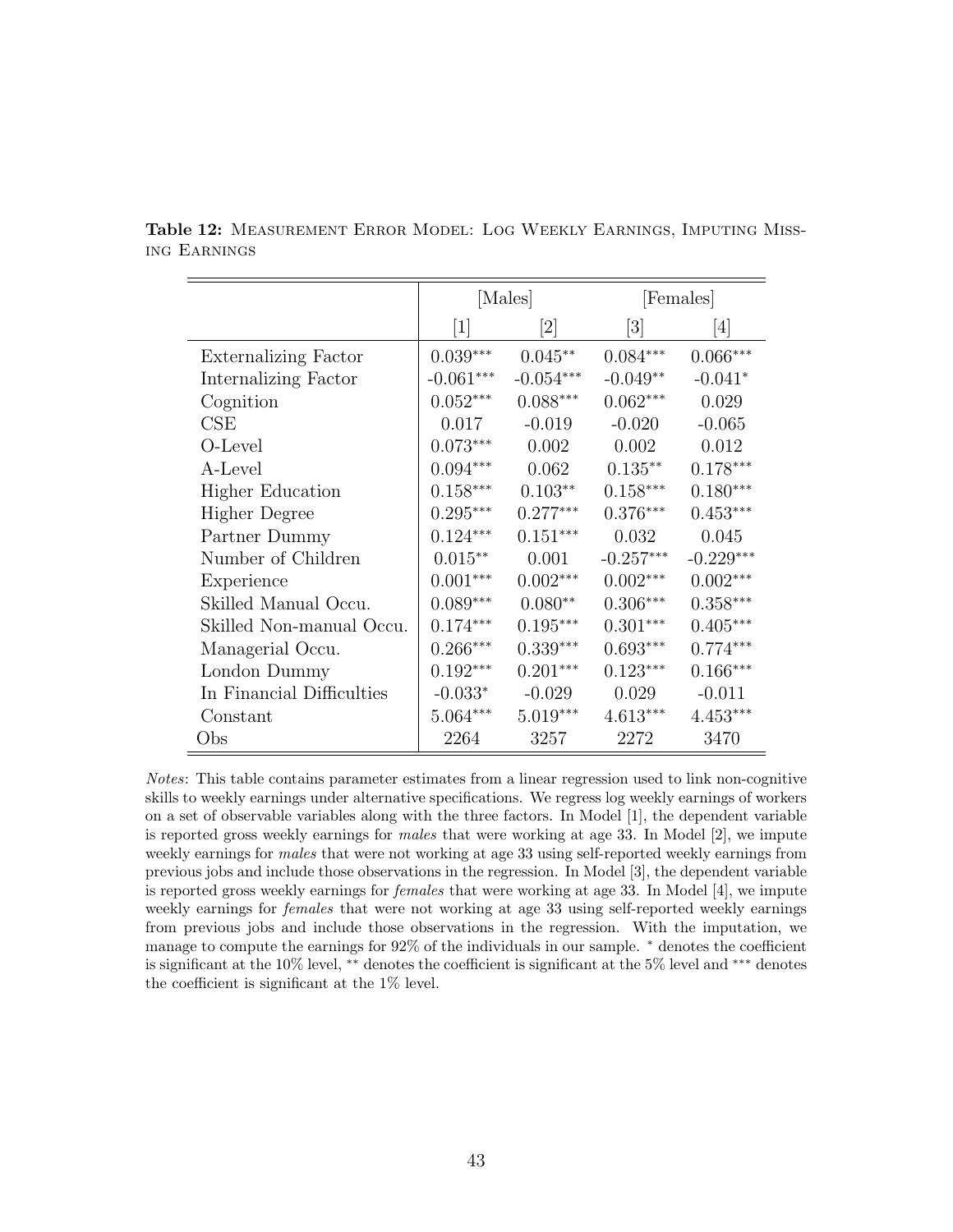|                           | $\boxed{1}$ | $[2] % \includegraphics[width=0.9\columnwidth]{figures/fig_1a} \caption{Schematic diagram of the top of the top of the top of the right.} \label{fig:1} %$ | $[3] % \includegraphics[width=0.9\columnwidth]{figures/fig_1a} \caption{Schematic diagram of the top of the top of the top of the right.} \label{fig:1} %$ | $[4] % \includegraphics[width=1\textwidth]{images/TrDiM-Architecture.png} \caption{The figure shows the results of the estimators in the left hand side.} \label{TrDiM-Architecture}$ | [5]         | $\left[ 6\right]$ |
|---------------------------|-------------|------------------------------------------------------------------------------------------------------------------------------------------------------------|------------------------------------------------------------------------------------------------------------------------------------------------------------|---------------------------------------------------------------------------------------------------------------------------------------------------------------------------------------|-------------|-------------------|
| Externalizing Factor      | $0.036***$  | $0.041***$                                                                                                                                                 | $0.039***$                                                                                                                                                 | $0.037***$                                                                                                                                                                            | $0.038***$  | $0.039***$        |
| Internalizing Factor      | $-0.079***$ | $-0.077***$                                                                                                                                                | $-0.073***$                                                                                                                                                | $-0.069***$                                                                                                                                                                           | $-0.068***$ | $-0.061***$       |
| Cognition                 | $0.138***$  | $0.072***$                                                                                                                                                 | $0.072***$                                                                                                                                                 | $0.070***$                                                                                                                                                                            | $0.073***$  | $0.052***$        |
| CSE                       |             | $0.051*$                                                                                                                                                   | $0.050*$                                                                                                                                                   | $0.053*$                                                                                                                                                                              | 0.037       | 0.017             |
| O-Level                   |             | $0.137***$                                                                                                                                                 | $0.139***$                                                                                                                                                 | $0.129***$                                                                                                                                                                            | $0.111***$  | $0.073***$        |
| A-Level                   |             | $0.172***$                                                                                                                                                 | $0.176***$                                                                                                                                                 | $0.169***$                                                                                                                                                                            | $0.157***$  | $0.094***$        |
| <b>Higher Education</b>   |             | $0.286***$                                                                                                                                                 | $0.289***$                                                                                                                                                 | $0.278***$                                                                                                                                                                            | $0.267***$  | $0.158***$        |
| Higher Degree             |             | $0.374***$                                                                                                                                                 | $0.383***$                                                                                                                                                 | $0.368***$                                                                                                                                                                            | $0.415***$  | $0.295***$        |
| Number of Children        |             |                                                                                                                                                            | $0.029***$                                                                                                                                                 | $0.012*$                                                                                                                                                                              | 0.011       | $0.015***$        |
| Partner Dummy             |             |                                                                                                                                                            |                                                                                                                                                            | $0.158***$                                                                                                                                                                            | $0.147***$  | $0.124***$        |
| Experience                |             |                                                                                                                                                            |                                                                                                                                                            |                                                                                                                                                                                       | $0.001***$  | $0.001***$        |
| Skilled Manual Occu.      |             |                                                                                                                                                            |                                                                                                                                                            |                                                                                                                                                                                       |             | $0.089***$        |
| Skilled Non-manual Occu.  |             |                                                                                                                                                            |                                                                                                                                                            |                                                                                                                                                                                       |             | $0.174***$        |
| Managerial Occu.          |             |                                                                                                                                                            |                                                                                                                                                            |                                                                                                                                                                                       |             | $0.266***$        |
| London Dummy              | $0.215***$  | $.0.212***$                                                                                                                                                | $0.214***$                                                                                                                                                 | $0.215***$                                                                                                                                                                            | $0.216***$  | $0.192***$        |
| In Financial Difficulties | $-0.070***$ | $-0.043**$                                                                                                                                                 | $-0.044**$                                                                                                                                                 | $-0.043**$                                                                                                                                                                            | $-0.040**$  | $-0.033*$         |
| Constant                  | $5.666***$  | $5.487***$                                                                                                                                                 | $5.447***$                                                                                                                                                 | $5.336***$                                                                                                                                                                            | $5.148***$  | $5.064***$        |

<span id="page-46-0"></span>Table 13: Measurement Error Model: Log Weekly Earnings (Males), Vary-ING CONTROLS

Notes: This table contains parameter estimates from OLS regressions used to link non-cognitive skills to weekly earnings with different sets of controls. We regress log weekly earnings of male workers on a set of observable variables along with the three factors. The goal is to undertand how the relationship between non-cognitive skills to earnings change as we change the set of additional regressors. <sup>∗</sup> denotes the coefficient is significant at the 10% level, ∗∗ denotes the coefficient is significant at the 5% level and <sup>∗</sup><sup>∗</sup>\* denotes the coefficient is significant at the 1% level.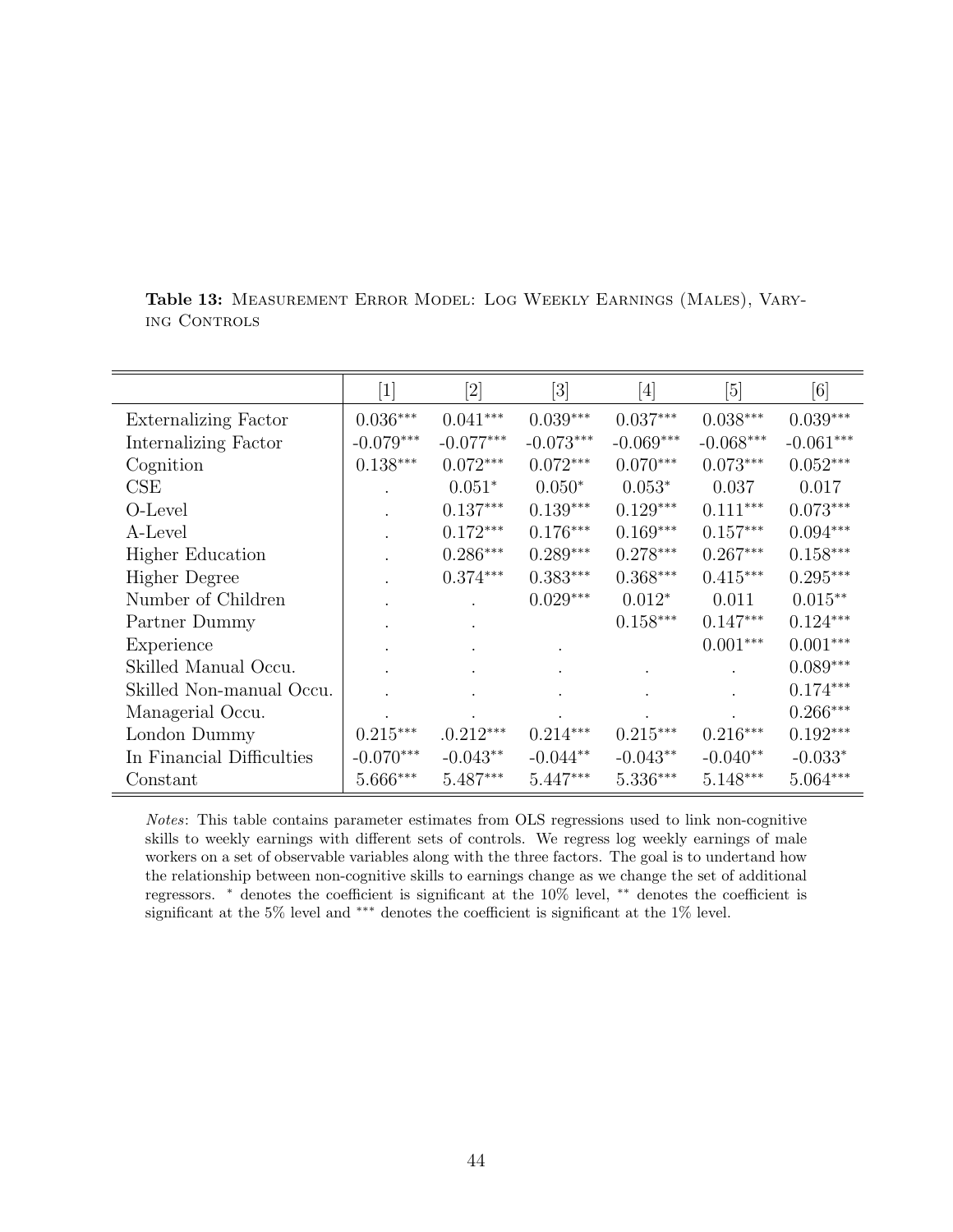|                             | $\lceil 1 \rceil$ | [2]        | $\lceil 3 \rceil$ | $[4] % \includegraphics[width=1\textwidth]{images/TrDiM-Architecture.png} \caption{The figure shows the results of the estimators in the left hand side.} \label{TrDiM-Architecture}$ | [5]         | $[6] % \includegraphics[width=0.9\columnwidth]{figures/fig_0.pdf} \caption{A small number of samples of the estimators in the left panel. The blue line shows the number of samples of the two different times, and the blue line shows the number of samples of the two different times, respectively.} \label{fig:time_vs_s}$ |
|-----------------------------|-------------------|------------|-------------------|---------------------------------------------------------------------------------------------------------------------------------------------------------------------------------------|-------------|---------------------------------------------------------------------------------------------------------------------------------------------------------------------------------------------------------------------------------------------------------------------------------------------------------------------------------|
| <b>Externalizing Factor</b> | 0.036             | $0.043*$   | $0.079***$        | $0.080***$                                                                                                                                                                            | $0.086***$  | $0.084***$                                                                                                                                                                                                                                                                                                                      |
| Internalizing Factor        | $-0.046$          | $-0.029$   | $-0.062***$       | $-0.060***$                                                                                                                                                                           | $-0.065***$ | $-0.049**$                                                                                                                                                                                                                                                                                                                      |
| Cognition                   | $0.279***$        | $0.109***$ | $0.089***$        | $0.087***$                                                                                                                                                                            | $0.080***$  | $0.062***$                                                                                                                                                                                                                                                                                                                      |
| CSE                         |                   | 0.089      | 0.067             | 0.068                                                                                                                                                                                 | 0.041       | $-0.020$                                                                                                                                                                                                                                                                                                                        |
| O-Level                     |                   | $0.251***$ | $0.154***$        | $0.154***$                                                                                                                                                                            | $0.119**$   | 0.002                                                                                                                                                                                                                                                                                                                           |
| A-Level                     |                   | $0.509***$ | $0.339***$        | $0.339***$                                                                                                                                                                            | $0.329***$  | $0.135***$                                                                                                                                                                                                                                                                                                                      |
| <b>Higher Education</b>     |                   | $0.732***$ | $0.579***$        | $0.579***$                                                                                                                                                                            | $0.541***$  | $0.158^{\ast\ast\ast}$                                                                                                                                                                                                                                                                                                          |
| <b>Higher Degree</b>        |                   | $0.961***$ | $0.727***$        | $0.726***$                                                                                                                                                                            | $0.799***$  | $0.376***$                                                                                                                                                                                                                                                                                                                      |
| Number of Children          |                   |            | $-0.323***$       | $-0.327***$                                                                                                                                                                           | $-0.285***$ | $-0.257***$                                                                                                                                                                                                                                                                                                                     |
| Partner Dummy               |                   |            |                   | 0.064                                                                                                                                                                                 | 0.048       | 0.032                                                                                                                                                                                                                                                                                                                           |
| Experience                  |                   |            |                   |                                                                                                                                                                                       | $0.002***$  | $0.002***$                                                                                                                                                                                                                                                                                                                      |
| Skilled Manual Occu.        |                   |            |                   |                                                                                                                                                                                       |             | $0.306***$                                                                                                                                                                                                                                                                                                                      |
| Skilled Non-manual Occu.    |                   |            |                   |                                                                                                                                                                                       |             | $0.301***$                                                                                                                                                                                                                                                                                                                      |
| Managerial Occu.            |                   |            |                   |                                                                                                                                                                                       |             | $0.693***$                                                                                                                                                                                                                                                                                                                      |
| London Dummy                | $0.218***$        | $0.188***$ | $0.136***$        | $0.135***$                                                                                                                                                                            | $0.135***$  | $0.123***$                                                                                                                                                                                                                                                                                                                      |
| In Financial Difficulties   | $-0.077*$         | $-0.026$   | 0.024             | 0.026                                                                                                                                                                                 | 0.035       | 0.029                                                                                                                                                                                                                                                                                                                           |
| Constant                    | 4.996***          | $4.634***$ | $5.153***$        | $5.106***$                                                                                                                                                                            | $4.744***$  | $4.613***$                                                                                                                                                                                                                                                                                                                      |

<span id="page-47-0"></span>Table 14: Measurement Error Model: Log Weekly Earnings (Females), VARYING CONTROLS

Notes: This table contains parameter estimates from OLS regressions used to link non-cognitive skills to weekly earnings with different sets of controls. We regress log weekly earnings of female workers on a set of observable variables along with the three factors. The goal is to undertand how the relationship between non-cognitive skills to earnings change as we change the set of additional regressors. <sup>∗</sup> denotes the coefficient is significant at the 10% level, ∗∗ denotes the coefficient is significant at the 5% level and <sup>∗</sup><sup>∗</sup>\* denotes the coefficient is significant at the 1% level.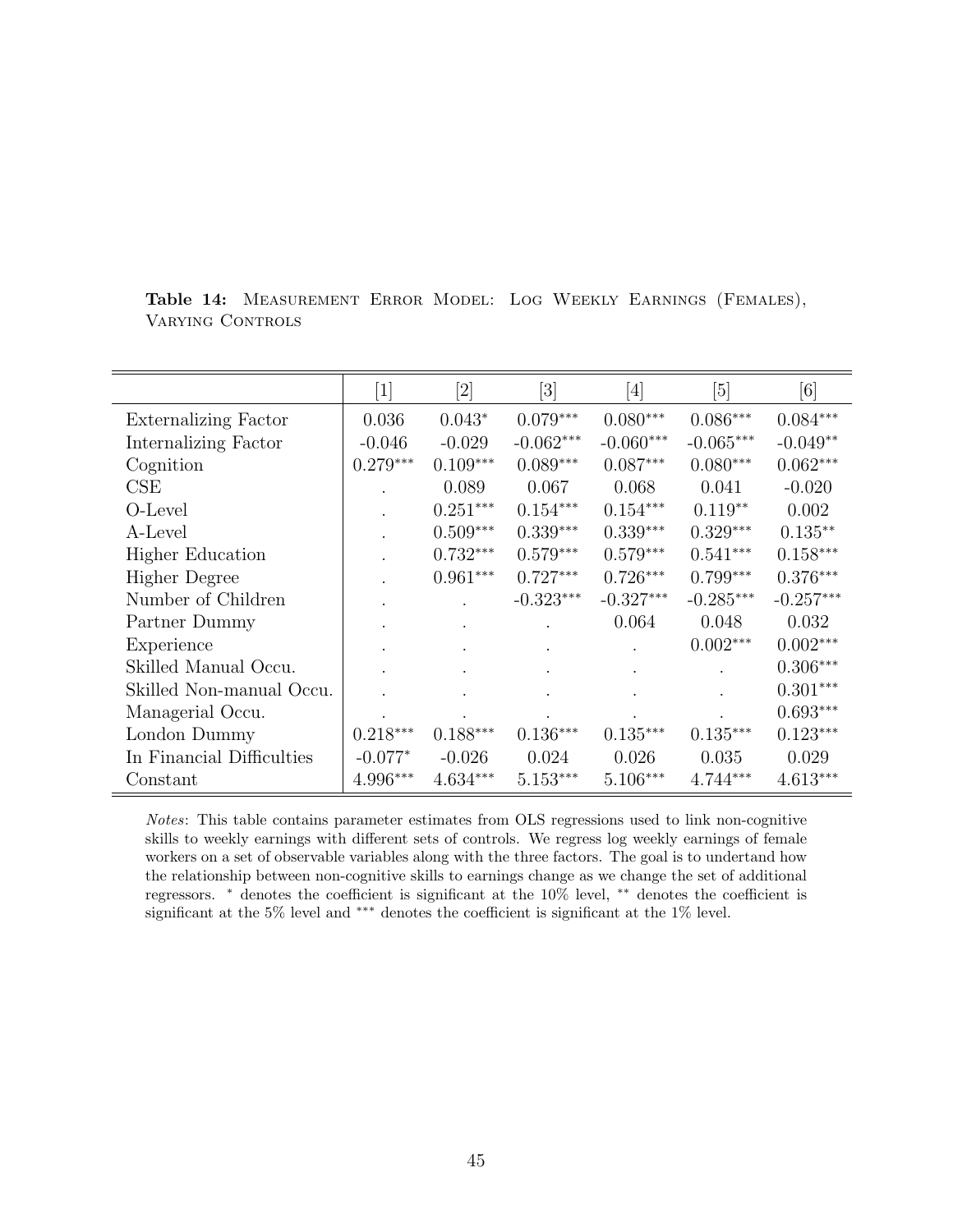|                           | [Males]     | [Females]   |
|---------------------------|-------------|-------------|
| Externalizing Factor      | $0.070***$  | $0.051***$  |
| Internalizing Factor      | $-0.089***$ | $-0.026$    |
| Cognition                 | $-0.014$    | $-0.014$    |
| CSE                       | $-0.059$    | $-0.005$    |
| O-Level                   | $-0.028$    | $-0.104***$ |
| A-Level                   | $-0.088$    | $-0.206***$ |
| <b>Higher Education</b>   | $-0.076$    | $-0.231***$ |
| <b>Higher Degree</b>      | $-0.229***$ | $-0.370***$ |
| Children in HH at 11      | $0.037***$  | $0.031***$  |
| In Financial Difficulties | 0.039       | 0.008       |
| Constant                  | $0.222***$  | $0.542***$  |

<span id="page-48-0"></span>Table 15: MEASUREMENT ERROR MODEL: NUMBER OF CHILDREN

Notes: This table contains parameter estimates from a regression model used to link non-cognitive skills to the number of children. We model the number of children as a linear function of a set of observable variables along with the unobserved skills. The coefficients on the three factors have been standardized to represent a 1 standard deviation effect. <sup>∗</sup> denotes the coefficient is significant at the 10% level, \*\* denotes the coefficient is significant at the 5% level and \*\*\* denotes the coefficient is significant at the 1% level.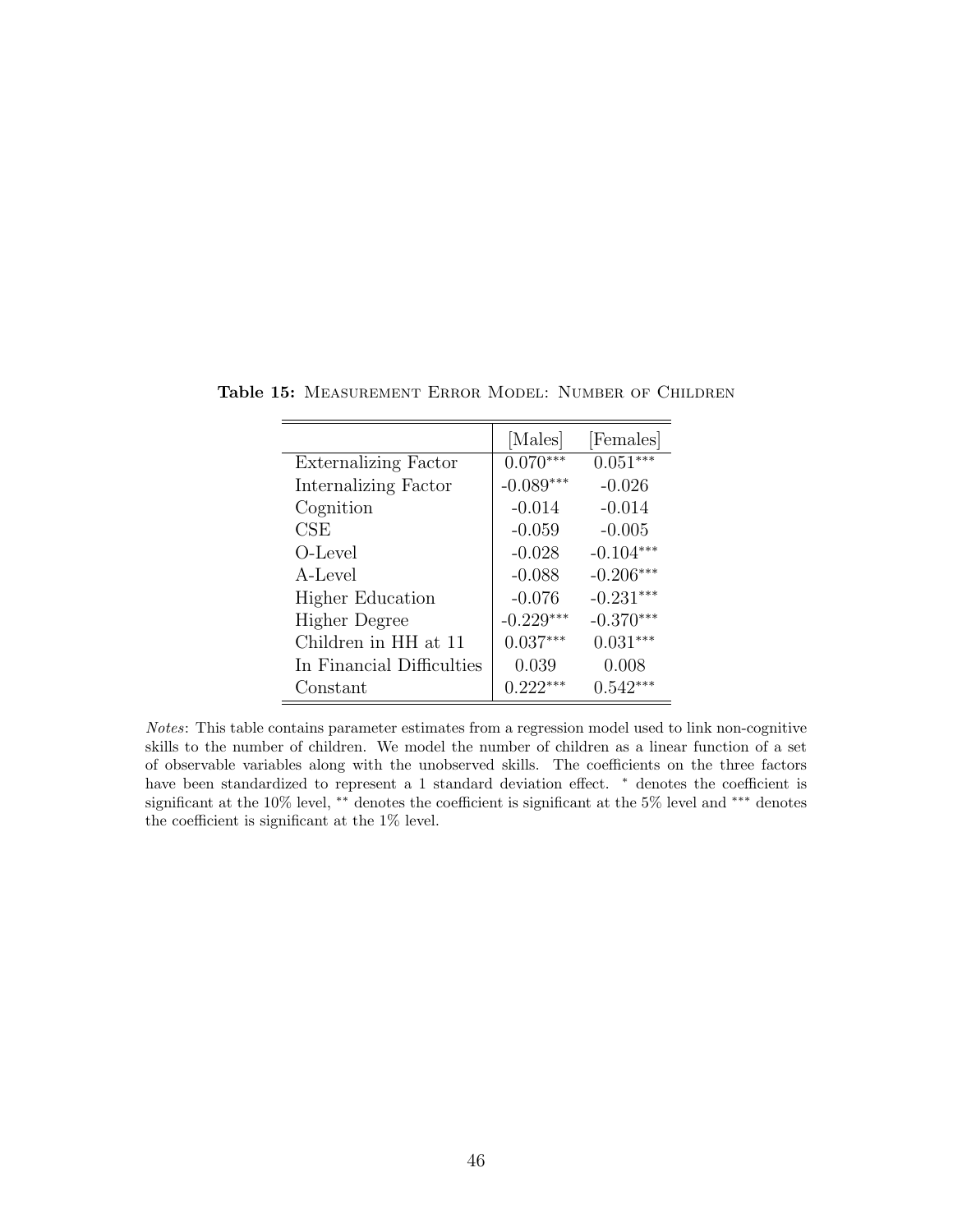<span id="page-49-0"></span>

|                                 |                | Males              |                           |
|---------------------------------|----------------|--------------------|---------------------------|
|                                 | Skilled Manual | Skilled Non-Manual | Managerial                |
| <b>Externalizing Factor</b>     | $0.239*$       | $-0.021$           | 0.032                     |
| Internalizing Factor            | $-0.324**$     | $-0.191**$         | $-0.263***$               |
| Cognition                       | 0.029          | $0.279***$         | $0.208*$                  |
| CSE                             | 0.077          | $0.689***$         | $0.805***$                |
| O-Level                         | $0.536**$      | $1.374***$         | $1.526***$                |
| A-Level                         | $1.070***$     | $1.537***$         | $2.470***$                |
| <b>Higher Education</b>         | $1.137***$     | $0.840***$         | 3.679***                  |
| <b>Higher Degree</b>            | $-0.112$       | $1.209***$         | $4.397***$                |
| Partner Dummy                   | 0.129          | $0.487***$         | $0.376^{\ast\ast}$        |
| Number of Children              | $-0.446***$    | $-0.382***$        | $-0.640***$               |
| Father in Skilled Occupation    | $-0.331$       | $-0.220$           | $-0.354**$                |
| Father in Managerial Occupation | $-0.277$       | $-0.413***$        | $-0.556***$               |
| Working Mother                  | 0.110          | $-0.105$           | 0.045                     |
| In Financial Difficulties       | 0.243          | $-0.185$           | 0.122                     |
| Constant                        | $-0.839**$     | $-0.169$           | $-1.087***$               |
|                                 |                |                    |                           |
|                                 |                | Females            |                           |
|                                 | Skilled Manual | Skilled Non-Manual | Managerial                |
| <b>Externalizing Factor</b>     | 0.127          | $-0.099$           | $-0.034$                  |
| Internalizing Factor            | $-0.116$       | $-0.163$           | $-0.245**$                |
| Cognition                       | 0.041          | $0.689***$         | $0.594***$                |
| CSE                             | $0.564***$     | $0.992***$         | $0.534**$                 |
| O-Level                         | $1.089***$     | $1.630***$         | $1.209***$                |
| A-Level                         | $1.691***$     | $2.350***$         | 2.089***                  |
| <b>Higher Education</b>         | $1.228***$     | $2.484***$         | $2.990***$                |
| <b>Higher Degree</b>            | 0.746          | 2.914***           | 4.077***                  |
| Partner Dummy                   | $0.459***$     | $0.412*$           | $0.821***$                |
| Number of Children              | $-0.013$       | $-0.155**$         | $-0.142**$                |
| Father in Skilled Occupation    | 0.221          | $-0.205$           | $-0.583***$               |
| Father in Managerial Occupation | 0.089          | $-0.537**$         | $-0.979***$               |
| Working Mother                  | 0.126          | 0.155              | $-0.058$                  |
| In Financial Difficulties       | $-0.390***$    | $-0.482**$         | $-0.323**$<br>$-0.850***$ |

Table 16: MEASUREMENT ERROR MODEL: OCCUPATION DECISION

Notes: This table contains parameter estimates from a multinomial logit model used to link noncognitive skills to the occupation decision. We model the occupation decision as a function of a set of observable variables along with the unobserved skills. The coefficients on the three factors have been standardized to represent a 1 standard deviation effect. The base category are unskilled occupations. <sup>∗</sup> denotes the coefficient is significant at the 10% level, ∗∗ denotes the coefficient is significant at the 5% level and  $***$  denotes the coefficient is significant at the 1% level.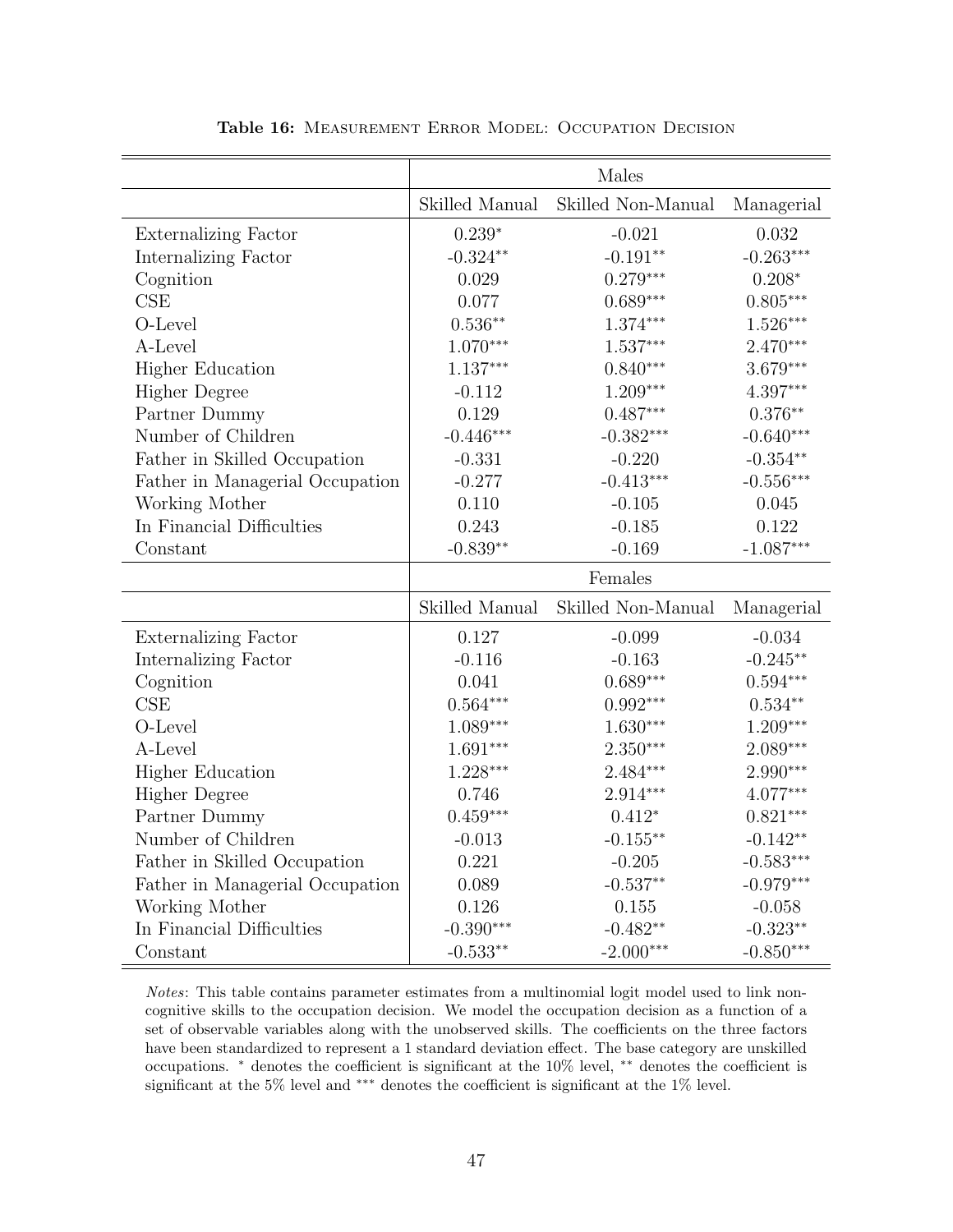<span id="page-50-0"></span>

|                         | Both    | High-SES | $low-SES$ | $_{\rm Diff}$ |
|-------------------------|---------|----------|-----------|---------------|
| No Formal Education     | 0.112   | 0.0839   | 0.257     | ***           |
|                         | (0.315) | (0.277)  | (0.437)   |               |
| CSE                     | 0.128   | 0.116    | 0.191     | ***           |
|                         | (0.334) | (0.320)  | (0.393)   |               |
| O Level                 | 0.346   | 0.351    | 0.324     |               |
|                         | (0.476) | (0.477)  | (0.468)   |               |
| A Level                 | 0.146   | 0.158    | 0.0871    | ***           |
|                         | (0.354) | (0.365)  | (0.282)   |               |
| <b>Higher Education</b> | 0.146   | 0.156    | 0.0982    | $* * *$       |
|                         | (0.354) | (0.362)  | (0.298)   |               |
| <b>Higher Degree</b>    | 0.122   | 0.137    | 0.0427    | ***           |
|                         | (0.327) | (0.344)  | (0.202)   |               |
| Hourly Wage             | 6.635   | 6.832    | 5.595     | ***           |
|                         | (3.052) | (3.073)  | (2.718)   |               |
| Weekly Hours Worked     | 36.35   | 36.57    | 35.18     | **            |
|                         | (12.65) | (12.51)  | (13.32)   |               |
| Weekly Earnings         | 252.3   | 260.6    | 208.8     | ***           |
|                         | (152.4) | (153.6)  | (137.8)   |               |
| Experience              | 145.8   | 146.8    | 140.5     | ***           |
|                         | (50.96) | (49.82)  | (56.28)   |               |
| In Paid Work            | 0.804   | 0.808    | 0.783     | $\ast$        |
|                         | (0.397) | (0.394)  | (0.412)   |               |
| Self Employed           | 0.161   | 0.164    | 0.146     |               |
|                         | (0.367) | (0.370)  | (0.353)   |               |
| Has a Partner           | 0.873   | 0.879    | 0.839     | ***           |
|                         | (0.333) | (0.326)  | (0.367)   |               |
| Number of Children      | 1.474   | 1.444    | 1.635     | $***$         |
|                         | (1.125) | (1.121)  | (1.130)   |               |
| London                  | 0.299   | 0.309    | 0.247     | ***           |
|                         | (0.458) | (0.462)  | (0.431)   |               |
| Observations            | 7296    | 6125     | 1171      | 7296          |

Table 17: SUMMARY STATISTICS, SUBSAMPLES BY SES

Notes: Summary statistics for the analytic sample of 7,296 individuals. Statistics are reported separately for all individuals (Column [1]), for individual that did not experience financial difficulties growing up (Column [2]) and for those that did (Column [3]). For education categories, employment and partnership, entries are in the form of percentages divided by 100. Experience is measured in months and wages and weekly earnings are in 1992 British pounds. The Self Employed row reports the percentage of individuals in paid work that are self-employed. In Column [4], \*, \*\* and ∗∗∗ mean that differences between males and females are significant at the 10, 5 and 1 percent levels, respectively.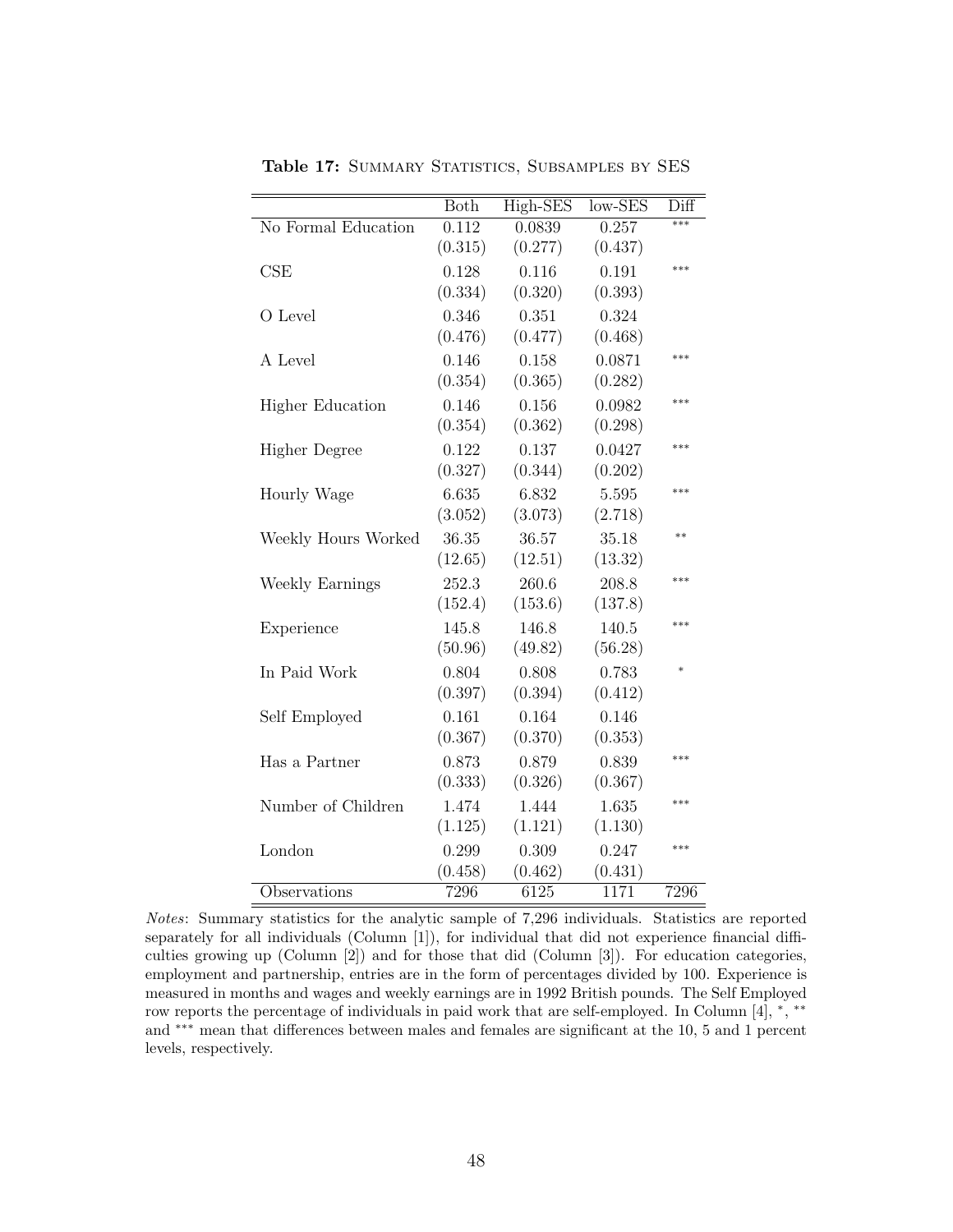|                                 | [High SES]  | [Low SES]   |
|---------------------------------|-------------|-------------|
| <b>Externalizing Factor</b>     | $-0.061**$  | $-0.108*$   |
| Internalizing Factor            | $-0.053**$  | $-0.032$    |
| Cognition                       | $0.698***$  | $0.629***$  |
| Mother Education                | $0.246***$  | $0.357***$  |
| <b>Father Education</b>         | $0.297***$  | $0.185*$    |
| No Father Info.                 | $0.259***$  | 0.201       |
| Father in Skilled Occupation    | $0.162***$  | 0.076       |
| Father in Managerial Occupation | $0.390***$  | $0.282*$    |
| Working Mother                  | $-0.002$    | 0.069       |
| Police Involvement              | $-0.416***$ | $-0.559***$ |
| No Police Inv. Info             | $-0.378***$ | $-0.406***$ |

<span id="page-51-0"></span>Table 18: MEASUREMENT ERROR MODEL: ORDERED PROBIT FOR EDUCATIONAL ATTAINMENT, BY SES

Notes: This table contains parameter estimates from the Ordered Probit model used to link noncognitive skills to educational attainment with the additional control "police involvement at age 16". We estimate educational attainment on a set of observable variables along with the unobserved factors. The estimation is done separately for individuals having low-SES family backgrounds and those having high-SES family backgrounds. The coefficients on the three factors have been standardized to represent a 1 standard deviation effect. <sup>∗</sup> denotes the coefficient is significant at the 10% level, ∗∗ denotes the coefficient is significant at the 5% level and ∗∗∗ denotes the coefficient is significant at the 1% level.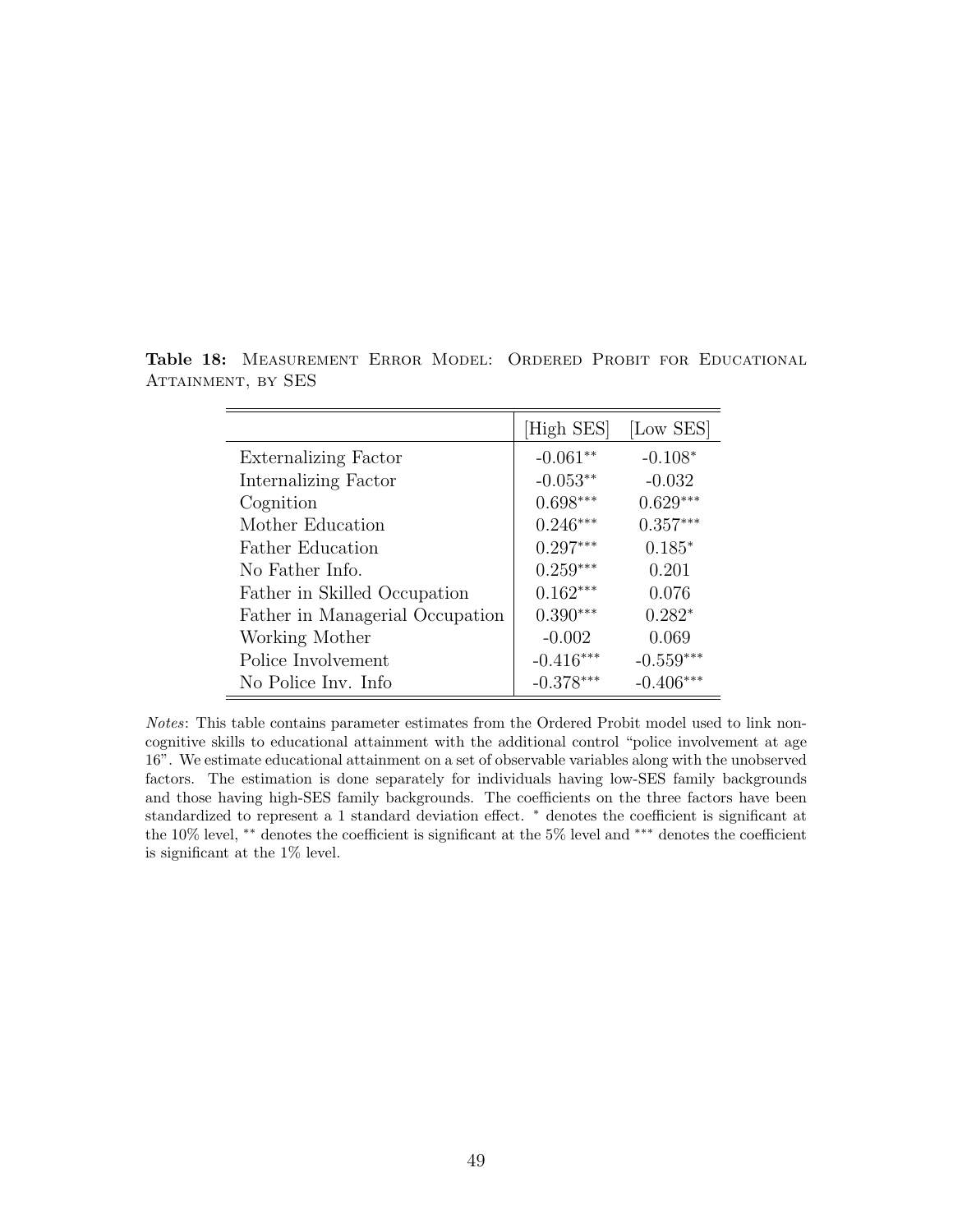|                             | High SES    | [Low SES]  |
|-----------------------------|-------------|------------|
| <b>Externalizing Factor</b> | $0.034***$  | 0.009      |
| Internalizing Factor        | $-0.039***$ | $-0.038*$  |
| Cognition                   | $0.047***$  | $0.039**$  |
| CSE                         | 0.012       | $-0.009$   |
| O-Level                     | $0.074***$  | 0.061      |
| A-Level                     | $0.153***$  | 0.039      |
| <b>Higher Education</b>     | $0.235***$  | $0.258***$ |
| Higher Degree               | $0.397***$  | $0.428***$ |
| Partner Dummy               | $0.086***$  | $0.101**$  |
| Number of Children          | $-0.022***$ | $-0.025*$  |
| Experience                  | $0.002***$  | $0.001***$ |
| Skilled Manual Occu.        | $0.108***$  | $0.086**$  |
| Skilled Non-manual Occu.    | $0.182***$  | $0.115***$ |
| Managerial Occu.            | $0.345***$  | $0.215***$ |
| London Dummy                | $0.147***$  | $0.189***$ |
| Police Involvement          | 0.019       | 0.005      |
| No Police Inv. Info         | $-0.017$    | 0.010      |
| Constant                    | $1.276***$  | $1.340***$ |

Table 19: Measurement Error Model: Log Hourly Wages, by SES

Notes: This table contains parameter estimates from OLS regressions used to link non-cognitive skills to hourly wages with the additional control "police involvement at age 16". We regress log hourly wages on a set of observable variables along with the unobserved factors. The estimation is done separately for individuals having low-SES family backgrounds and those having high-SES family backgrounds. The coefficients on the three factors have been standardized to represent a 1 standard deviation effect. <sup>∗</sup> denotes the coefficient is significant at the 10% level, ∗∗ denotes the coefficient is significant at the 5% level and ∗∗∗ denotes the coefficient is significant at the 1% level.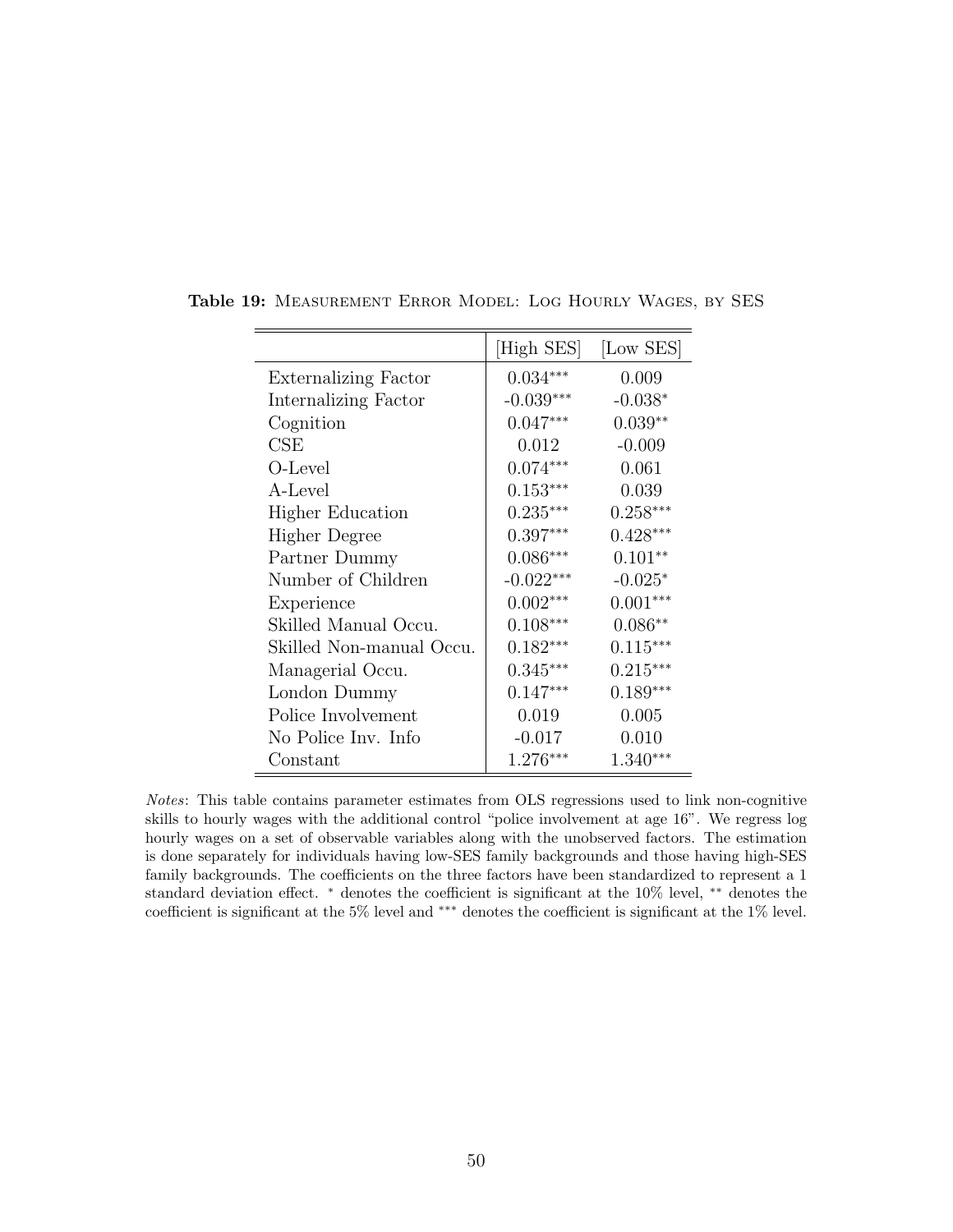|                             | [High SES]  | [Low SES]   |
|-----------------------------|-------------|-------------|
| <b>Externalizing Factor</b> | $0.043***$  | 0.023       |
| Internalizing Factor        | $-0.036***$ | $-0.001$    |
| Cognition                   | 0.002       | $0.036*$    |
| CSE                         | $-0.021$    | $-0.004$    |
| O-Level                     | $-0.039*$   | $-0.010$    |
| A-Level                     | $-0.030$    | 0.008       |
| <b>Higher Education</b>     | $-0.069***$ | 0.047       |
| <b>Higher Degree</b>        | $-0.018$    | 0.089       |
| Partner Dummy               | $-0.003$    | $-0.008$    |
| Number of Children          | $-0.081***$ | $-0.087***$ |
| Experience                  | $0.001***$  | $0.001***$  |
| Skilled Manual Occu.        | $0.168***$  | $0.109**$   |
| Skilled Non-manual Occu.    | $0.097***$  | $-0.034$    |
| Managerial Occu.            | $0.216***$  | $0.090*$    |
| London Dummy                | 0.004       | 0.032       |
| Police Involvement          | $0.068**$   | 0.031       |
| No Police Inv. Info         | $-0.057$    | $-0.008$    |
| Constant                    | $3.603***$  | $3.686***$  |

Table 20: Measurement Error Model: Log Weekly Hours Worked, by SES

 $\overline{\phantom{a}}$ 

 $\equiv$ 

Notes: This table contains parameter estimates from OLS regressions used to link non-cognitive skills to hours worked with the additional control "police involvement at age 16". We regress log weekly hours worked on a set of observable variables along with the unobserved factors. The estimation is done separately for individuals having low-SES family backgrounds and those having high-SES family backgrounds. The coefficients on the three factors have been standardized to represent a 1 standard deviation effect. <sup>∗</sup> denotes the coefficient is significant at the 10% level, ∗∗ denotes the coefficient is significant at the 5% level and ∗∗∗ denotes the coefficient is significant at the  $1\%$  level.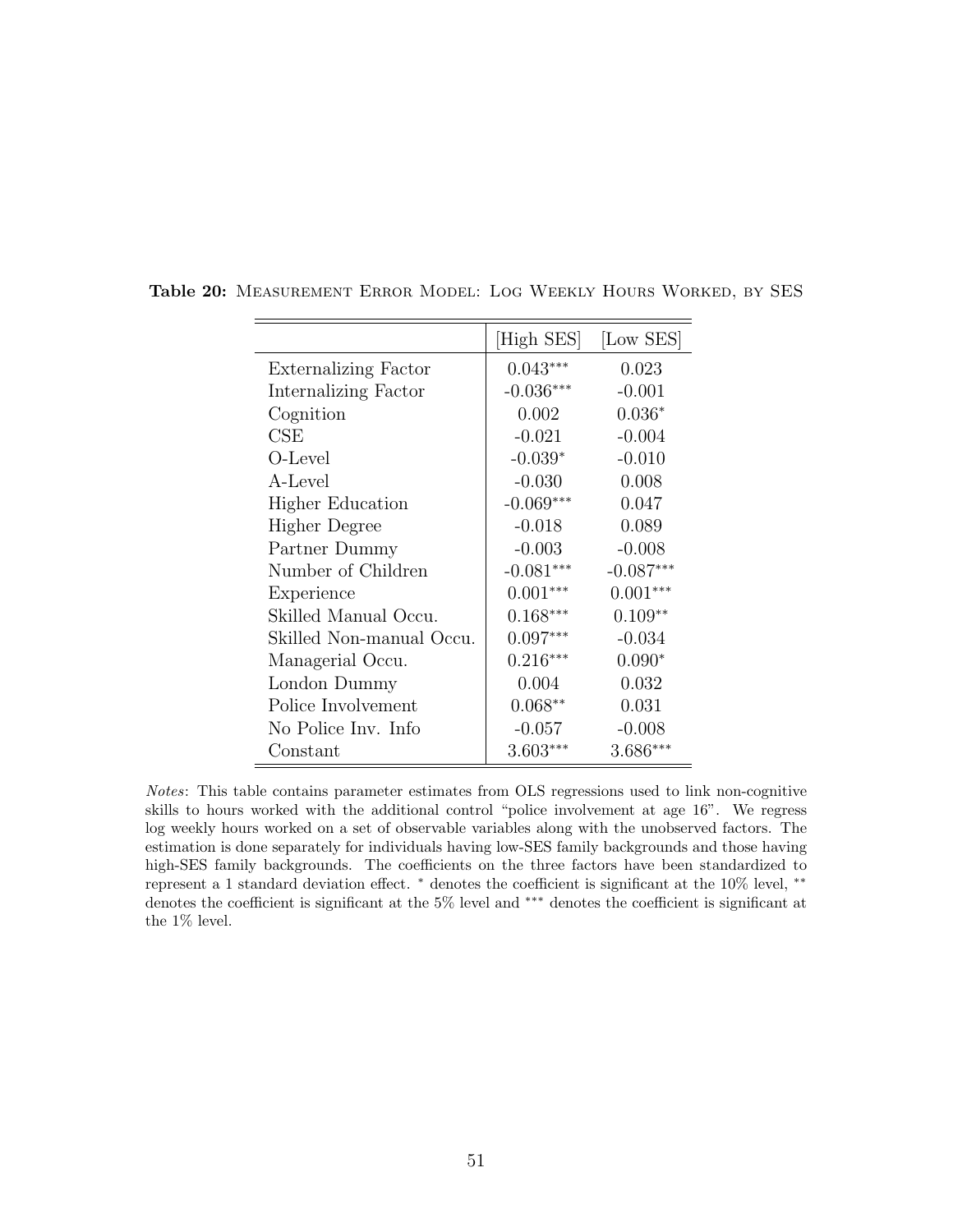|                                 | [High SES]  | [Low SES]  |
|---------------------------------|-------------|------------|
| <b>Externalizing Factor</b>     | $0.351***$  | $0.244**$  |
| Internalizing Factor            | $-0.174***$ | $-0.059$   |
| Cognition                       | $-0.242***$ | $-0.123$   |
| Mother Education                | 0.011       | $-0.521**$ |
| Father Education                | $-0.042$    | $-0.199$   |
| No Father Info.                 | $0.431*$    | 0.349      |
| Father in Skilled Occupation    | $-0.210***$ | $-0.222*$  |
| Father in Managerial Occupation | $-0.358***$ | $-1.059*$  |
| Working Mother                  | 0.041       | 0.045      |
| Constant                        | $-0.994***$ | $-0.414**$ |

<span id="page-54-0"></span>Table 21: MEASUREMENT ERROR MODEL: LINEAR PROBABILITY MODEL - POLICE Involvement at 16

Notes: This table contains parameter estimates from a linear probability model used to link non-cognitive skills to "police involvement at age 16". We regress police involvement on a set of observable variables along with the unobserved factors. The coefficients on the three factors have been standardized to represent a 1 standard deviation effect. <sup>∗</sup> denotes the coefficient is significant at the 10% level, <sup>∗∗</sup> denotes the coefficient is significant at the 5% level and <sup>∗∗∗</sup> denotes the coefficient is significant at the 1% level.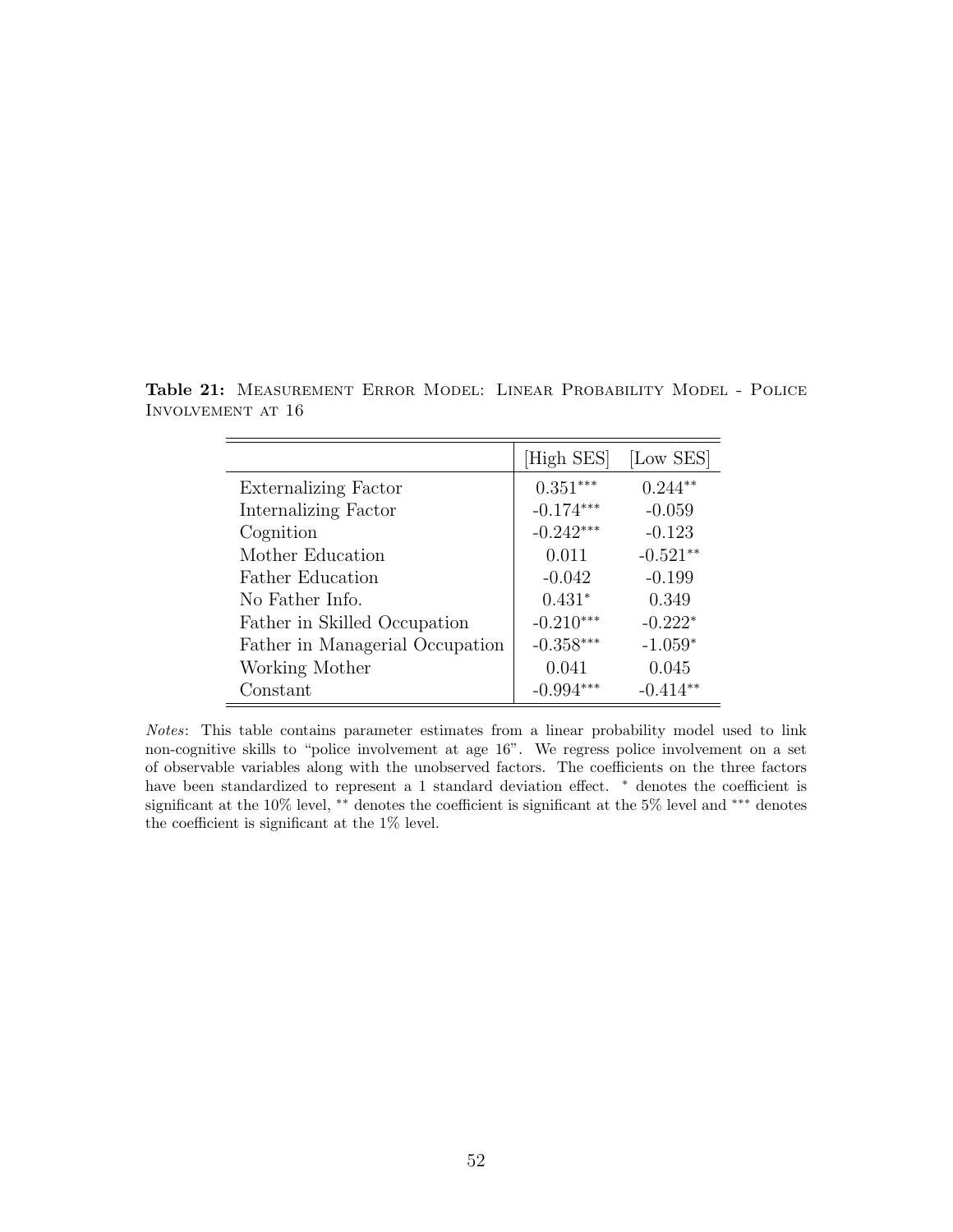<span id="page-55-3"></span><span id="page-55-2"></span><span id="page-55-0"></span>

<span id="page-55-4"></span><span id="page-55-1"></span>Figure 1: GENDER DIFFERENCES IN LABOR MARKET OUTCOMES BY SCHOOLING: Figure [1\(a\)](#page-55-2) compares hourly wages by schooling level and gender, Figure [1\(b\)](#page-55-3) compares weekly hours worked by schooling level and gender, and Figures [1\(c\)](#page-55-4) and [1\(d\)](#page-55-1) compare weekly earnings and normalized weekly earnings by schooling level and gender.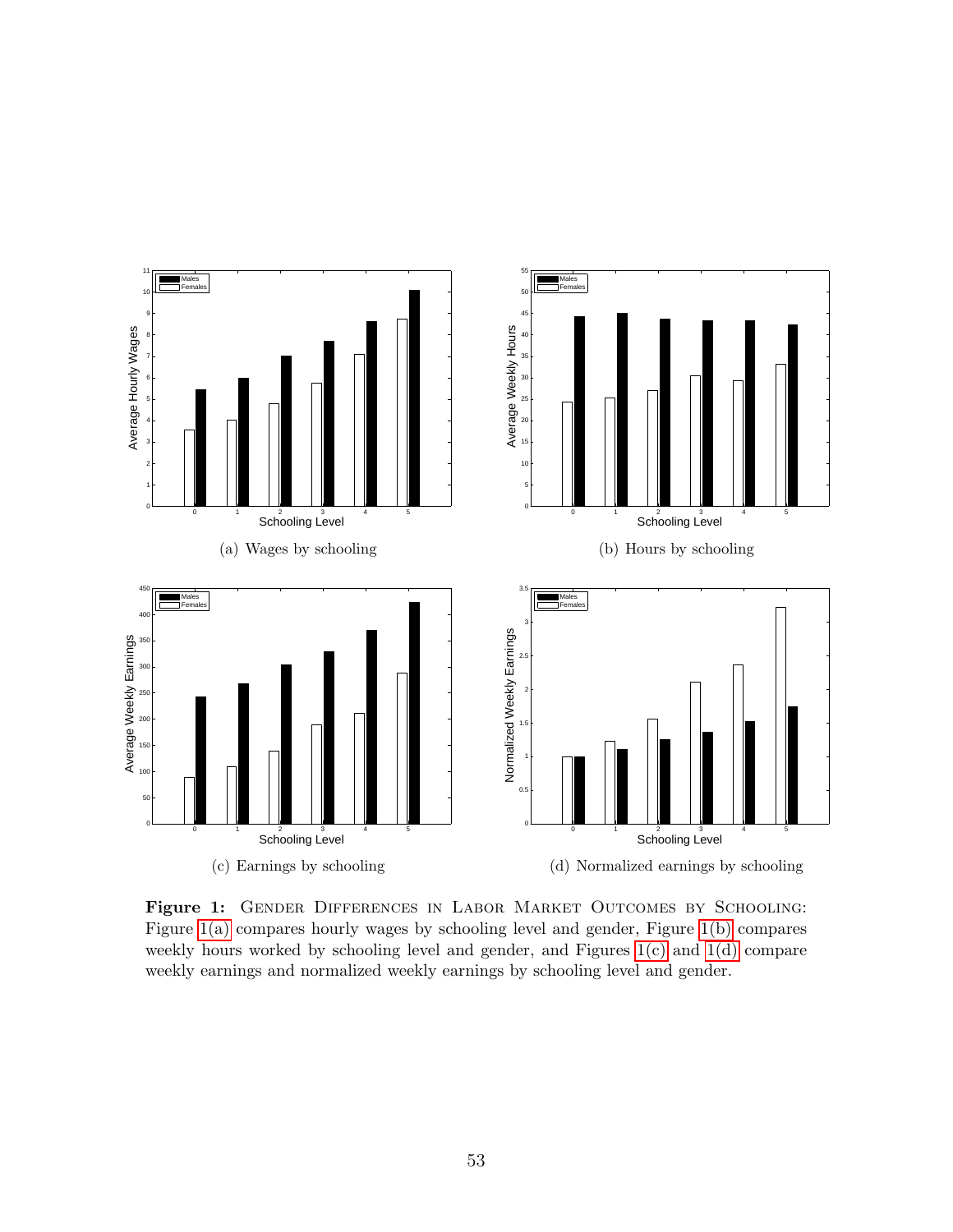<span id="page-56-1"></span><span id="page-56-0"></span>

<span id="page-56-3"></span><span id="page-56-2"></span>(c) Normalized earnings by fertility

Figure 2: GENDER DIFFERENCES IN LABOR MARKET OUTCOMES BY FERTILITY: Figure [2\(a\)](#page-56-1) compares hourly wages by number of children and gender, Figure [2\(b\)](#page-56-2) compares weekly hours worked by number of children and gender, and Figure  $2(c)$  compares normalized weekly earnings by number of children and gender.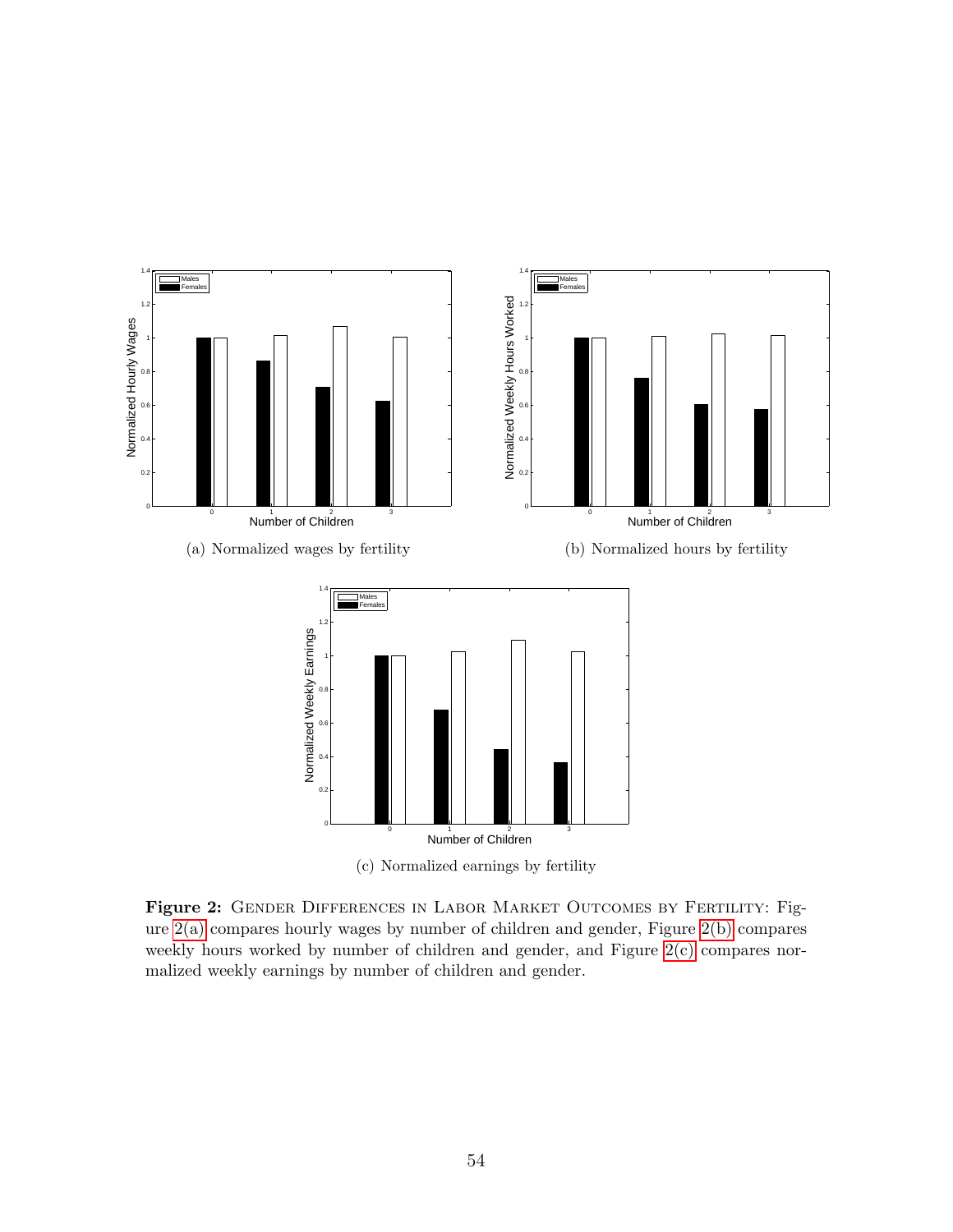<span id="page-57-1"></span><span id="page-57-0"></span>

<span id="page-57-3"></span><span id="page-57-2"></span>(c) Estimated Distribution Cognition

Figure 3: GENDER DIFFERENCES IN LATENT FACTORS: Figure [3\(a\)](#page-57-1) shows the estimated distribution of externalizing behavior by gender. Figure [3\(b\)](#page-57-2) shows the estimated distribution of internalizing behavior by gender. Figure [3\(c\)](#page-57-3) shows the estimated distribution of cognition by gender.